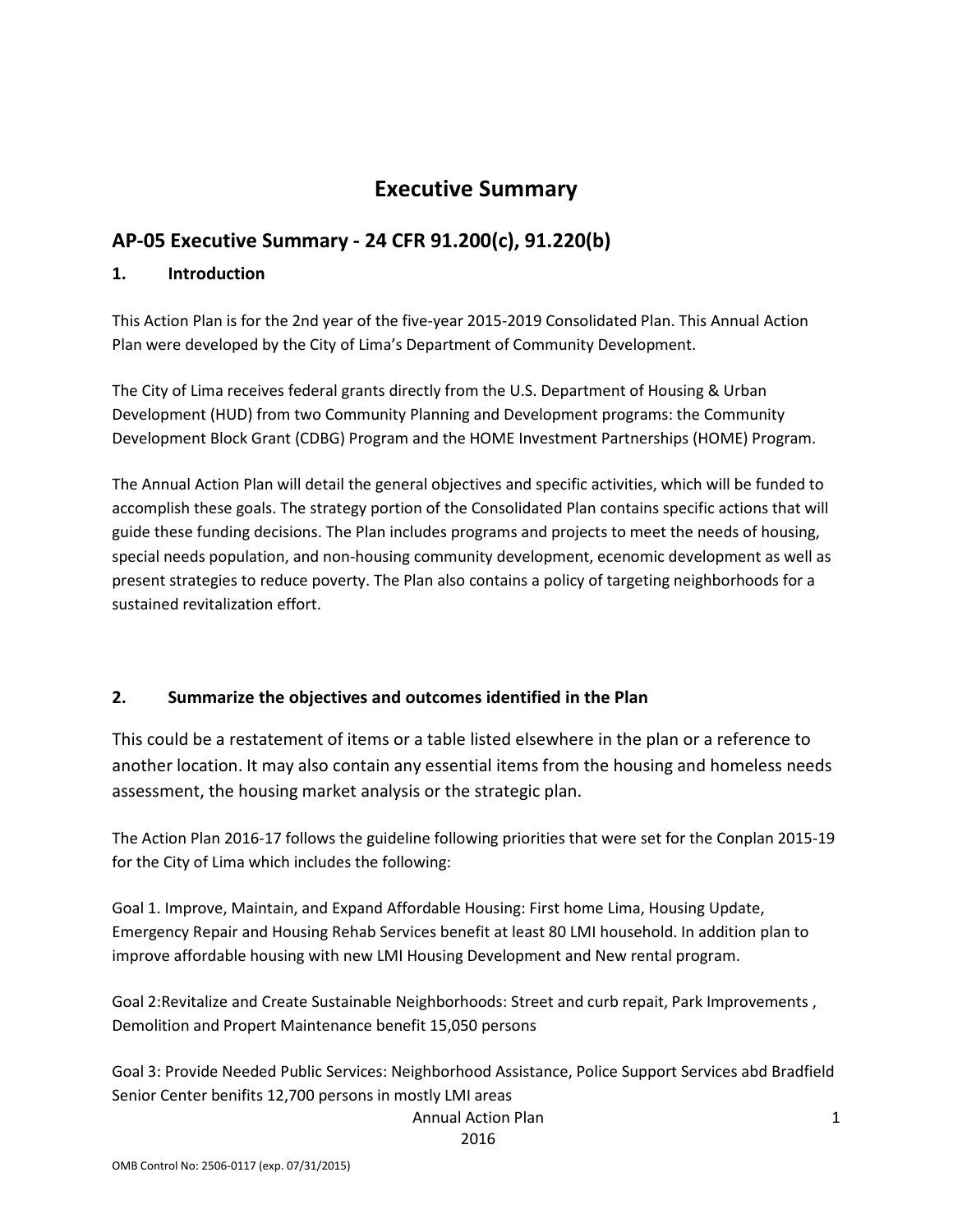Goal 4: Increase Economic Opportunities: Outcome 25 Persons assisted with techinal training and job placement

# **3. Evaluation of past performance**

This is an evaluation of past performance that helped lead the grantee to choose its goals or projects.

The City of Lima has been a direct recipient of CDBG and HOME grant funds since the inception of these programs. As such, the preparation and development of the current Year 2 of the Consolidated Plan 2016-2019, Annual Action Plan 2016-2017 represents a logical continuation of the City's past housing assistance and community development programs and builds upon the foundation set forth in prior periods' Consolidated Plans.

At the end of each program year, the City of Lima prepares the Consolidated Annual Performance and Evaluation Report (CAPER), which describes the City's progress in meeting its identified needs, priorities and goals as set forth in the Consolidated Plan and Annual Action Plan. Through the monitoring of performance measures, the City is able to identify operational improvements, resource allocation issues, and policy questions to be addressed in future years.

Overall, the City of Lima continues to strive for success in the implementation of housing assistance and community development programs and services in order to meet the goals and objectives established in the Consolidated Plan.

# **4. Summary of Citizen Participation Process and consultation process**

Summary from citizen participation section of plan.

Three Public Hearings before the approval of the Action Plan offer citizens several chances to voice their opinion. A total of 69 persons attended these meetings on May 2nd, May 5th, June 6th, July 11th and July 25th at the Council Cahmbers. All sign-in sheets are included with the Action Plan submission. Local news paper notification with date, time and location of the public hearings were posted and a draft copy was available at the local public library and DCD front desk during the public comment period.

West Ohio CAP was consultated for setting Continuum of Care (CoC) goals, Allen County Land Revitalization Corporation for an additional 200 vacant home demolition, UD Department for Justice for COP program to provide salary assistance to LPD and ODOT for matching state funding for street improvement.

# **5. Summary of public comments**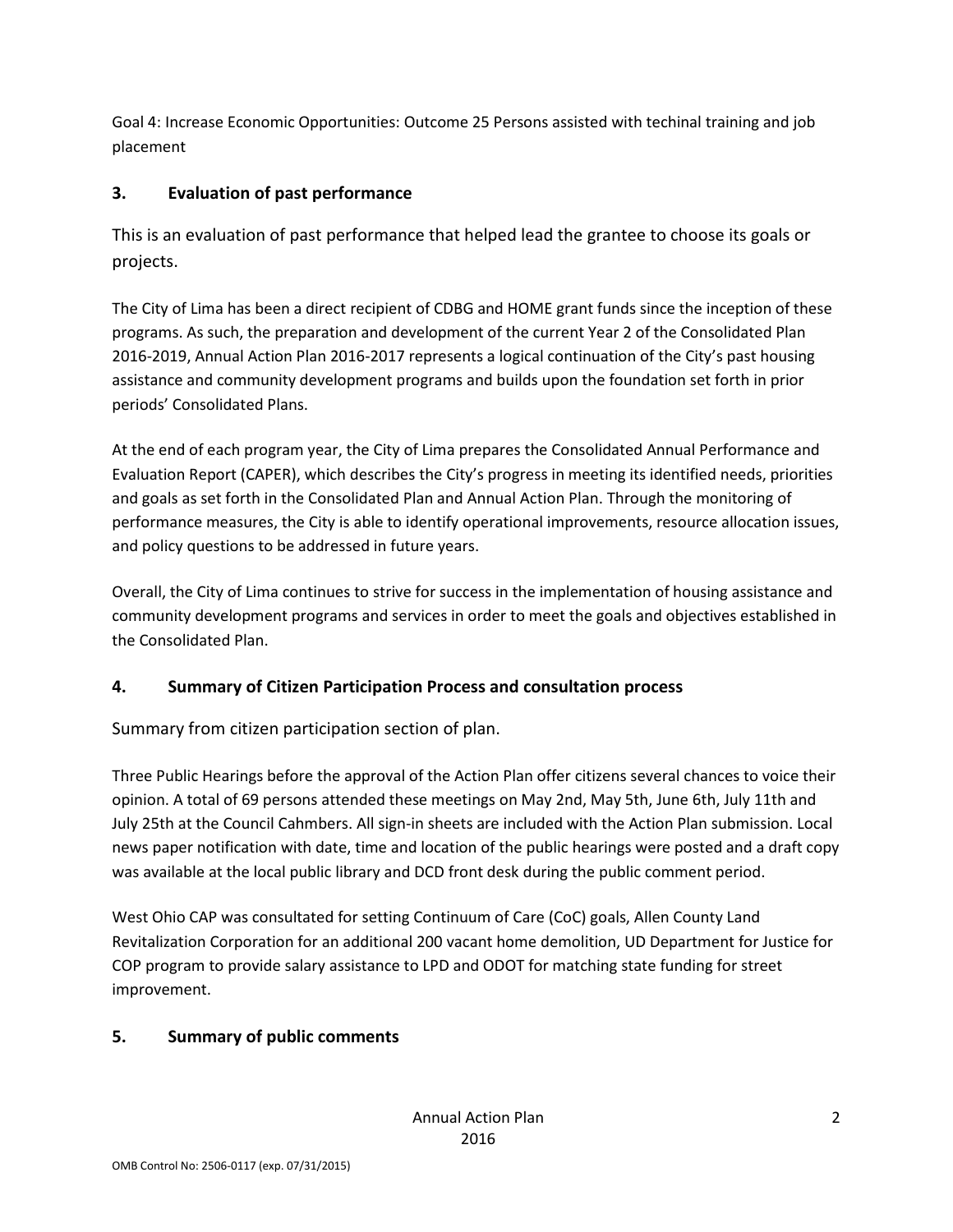This could be a brief narrative summary or reference an attached document from the Citizen Participation section of the Con Plan.

Minutes of the Hearings and citizen comments are included as part of the Action Plan submission process.

## **6. Summary of comments or views not accepted and the reasons for not accepting them**

No written comments received. See Public Hearing minutes under Appendices Section. There are no comments or views that were not accepted.

## **7. Summary**

City Council mafe final appropiation decisions for the 2016-2017 Action plan Budget on July 25, 2016 and took all public comments into consideration. The City of Lima proposes to undertake the following housing assistance and community development activities under its FY 2016 Annual Action Plan.

20 programs were funded with HOME and CDBG funds in this Action Plan that supported the stated goal and objectives. 18 of them are active in this plan year and two projects, CHDO Operating and CHDO set aside, with carry-over funds have no qualifying projects this year.

- 7 programs were aimed at providing decent affordable housing included First Home Lima, Housing Counseling, Home Update, Emergency Repair, LMI Housing development, New HOME Rental Development and Housing Rehabilitation Services.
- 4 programs helped to provide improved Suitable Living Environment included Demolition, Property Maintenence, Street and Curb Repair and Park Improvments.
- 4 programs helped provide needed Public Services with Police Services, Bradfield Senior and Youth Services, Neighborhood Assistance and Career Pathways in Advanced Manufacturing.
- 3 Planning and Program Administrative services included Fair Housing, HOME and CDBG Adminstration.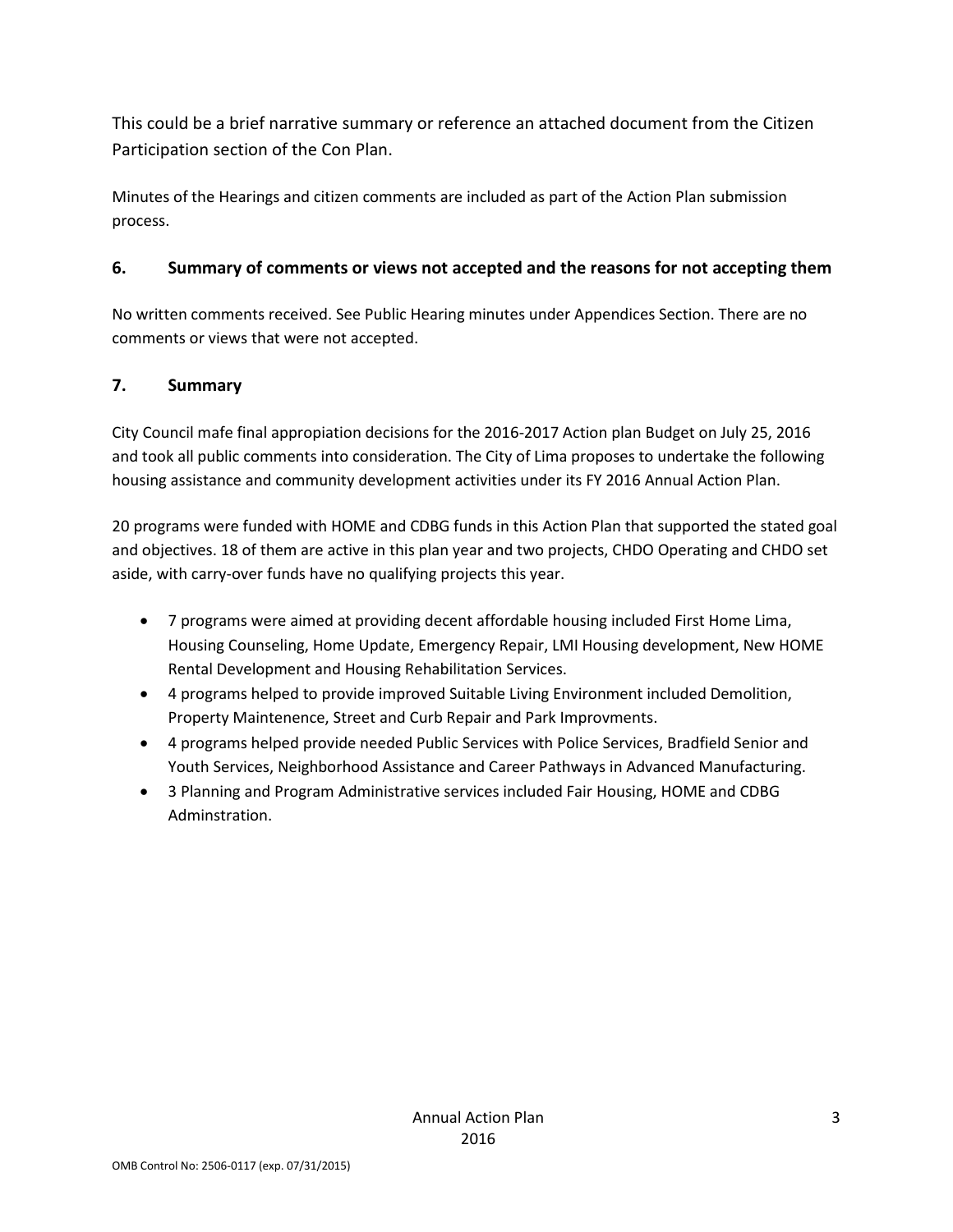# **PR-05 Lead & Responsible Agencies – 91.200(b)**

## **1. Agency/entity responsible for preparing/administering the Consolidated Plan**

Describe the agency/entity responsible for preparing the Consolidated Plan and those responsible for administration of each grant program and funding source.

| <b>Agency Role</b>        | <b>Name</b> |  | Department/Agency                   |  |  |
|---------------------------|-------------|--|-------------------------------------|--|--|
|                           |             |  |                                     |  |  |
| CDBG Administrator        | LIMA        |  | Department of Community Development |  |  |
| <b>HOME Administrator</b> | LIMA        |  | Department of Community Development |  |  |

**Table 1 – Responsible Agencies**

### **Narrative (optional)**

The lead agency responsible for the development of this Action Plan 2016-2017 in the City of Lima Department of Development. The Department of Development is also responsible for administration of the City of Lima's CDBG and HOME funds.

## **Consolidated Plan Public Contact Information**

Amy S. Odum, Director of Department of Community Development, City of Lima

50 Town Squarem Lima, OH 45801

Phone: (419)221-5146 Fax: (419) 221-5144 e-mail: amy.odum@cityhall.lima.oh.us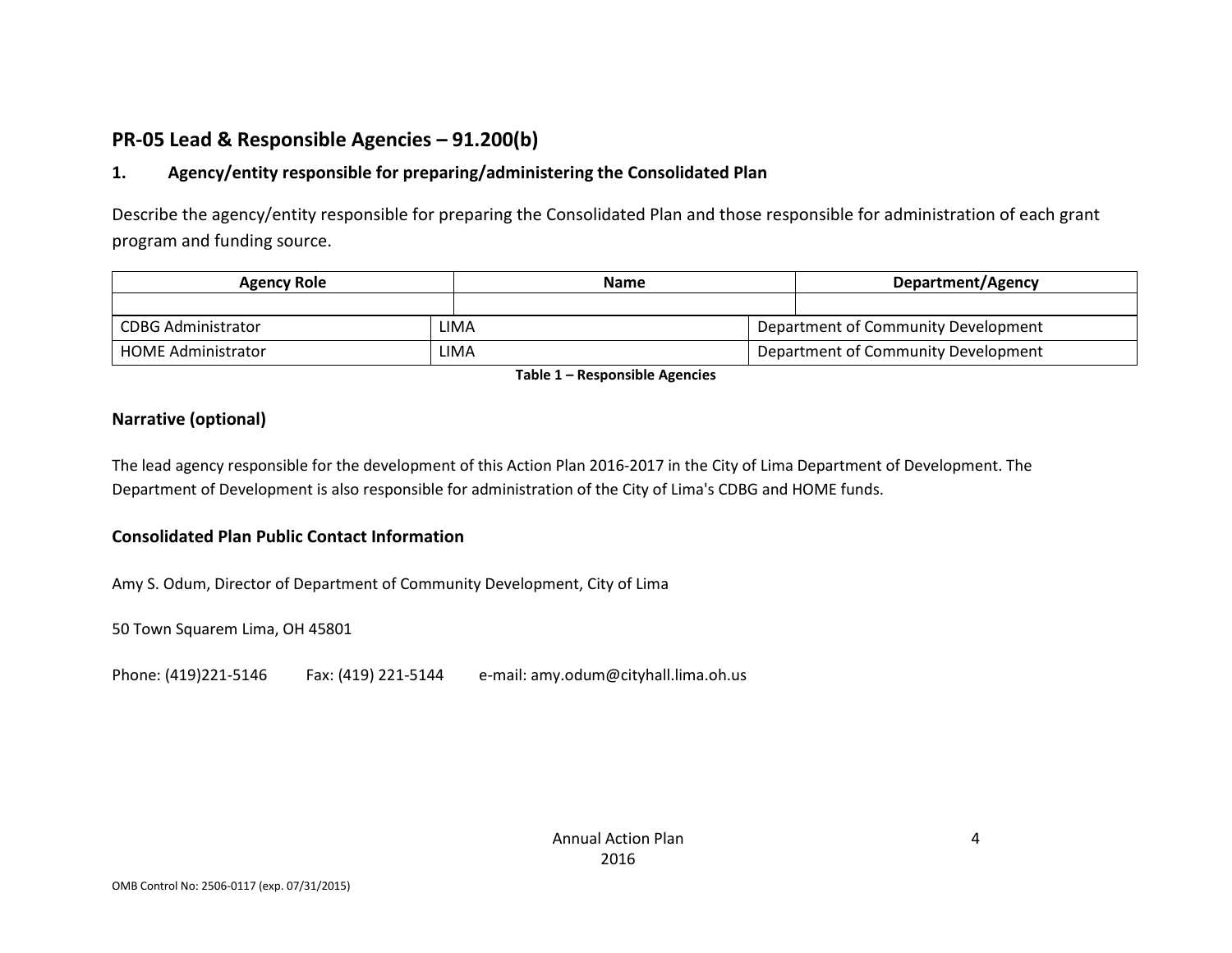# **AP-10 Consultation – 91.100, 91.200(b), 91.215(l)**

## **1. Introduction**

The City of Lima worked with a wide array of organizations and existing networks to develop the 2015- 19 Consolidated Plan. This consultation occurs on an ongoing basis through periodic meetings with the City's many partner agencies. Each year, we maintain and foster relationships with these organizations to work on Annual Action Plans and to coordinate services. Through the City's partnerships with a number of local housing and community development agencies, the City is continually kept abreast regarding area needs.

Broad public input, stakeholder feedback and internal staff advice was sought out for the development of the Action Plan 2016-17, Year 2 of the Consolidated Plan, as outlined below.

# **Provide a concise summary of the jurisdiction's activities to enhance coordination between public and assisted housing providers and private and governmental health, mental health and service agencies (91.215(l))**

The City of Lima has contracted with a consultant to develop and implement a consultation and citizen participation process which was conducted as part of the City's Consolidated Plan development. Agencies that have been consulted include housing providers, AMHA, New Lima (CHDO), area public service agencies, as well as local civic organizations. A summary of current collaborations includes: Allen County Community Development; Allen County Department of Jobs and Family Services; Allen County Health Partners; Allen County Probate Court; Allen County Veterans Services Commission; Career Development Company; Department of Rehabilitation and Correction; the Families in Transition program/Family Resource Center; Family Promise of Allen County; Lima Allen Council on Community Affairs; Lutheran Social Services; Allen County Board of MR/DD; SAFE HARBOR; Lima Rescue Mission; Samaritan House; Ohio Rehabilitation Services Commission; St. Vincent DePaul's Society; and YMCA SRO.

# **Describe coordination with the Continuum of Care and efforts to address the needs of homeless persons (particularly chronically homeless individuals and families, families with children, veterans, and unaccompanied youth) and persons at risk of homelessness.**

City of Lima participated in Lima-Allen County Housing Consortium and Continum of care (COC) to coordinate between Government, mental health and other service agencies and the Annual Action Plan reflects the same goals and objectives.

# **Describe consultation with the Continuum(s) of Care that serves the jurisdiction's area in determining how to allocate ESG funds, develop performance standards for and evaluate**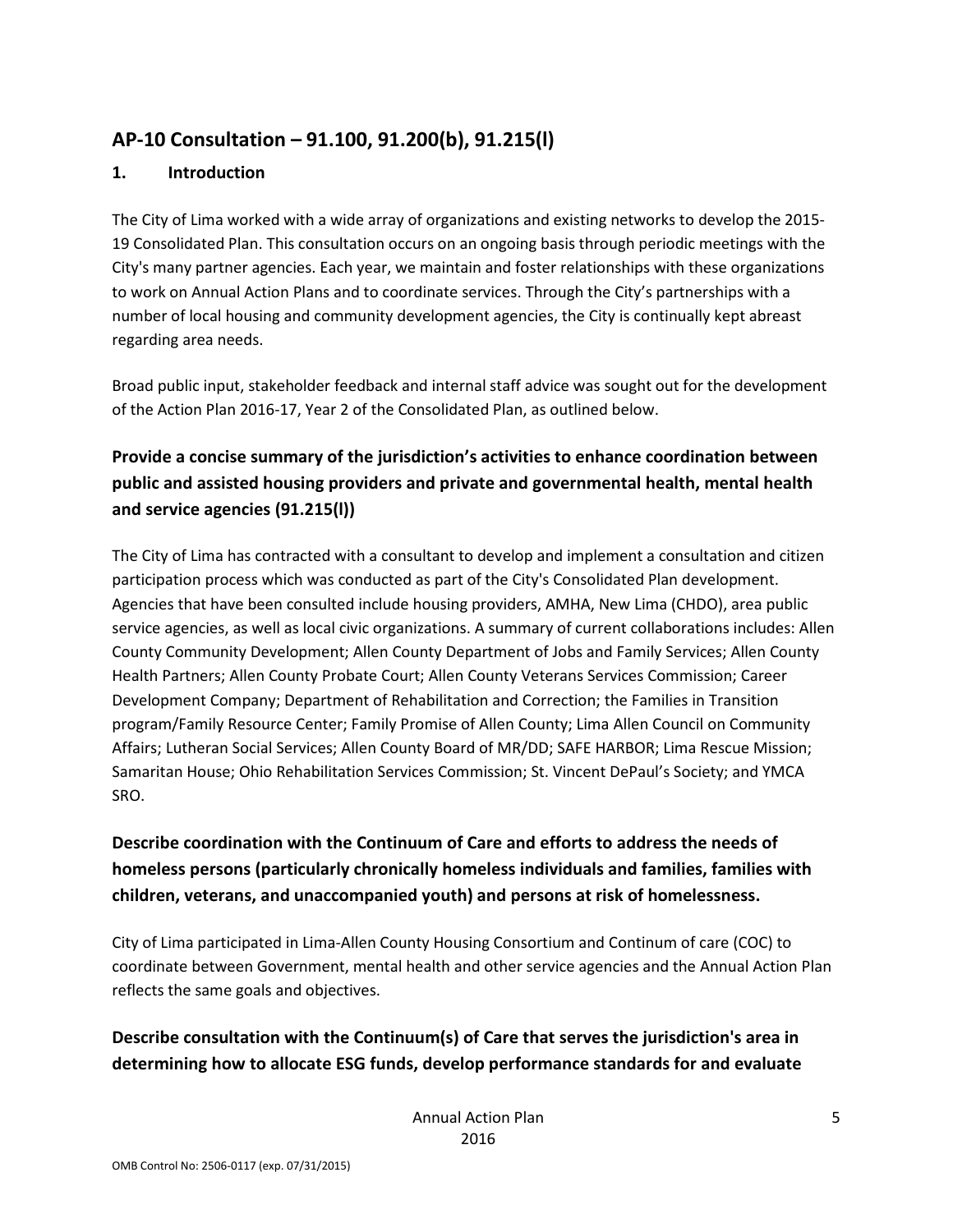# **outcomes of projects and activities assisted by ESG funds, and develop funding, policies and procedures for the operation and administration of HMIS**

The City of Lima does not recieve or administer ESG Funds. City of Lima participated in Lima-Allen County Housing Consortium and Continum of care (COC) to coordinate between Government, mental health and other service agencies and the Annual Action Plan reflects the same goals and objectives.

# **2. Describe Agencies, groups, organizations and others who participated in the process and describe the jurisdiction's consultations with housing, social service agencies and other entities**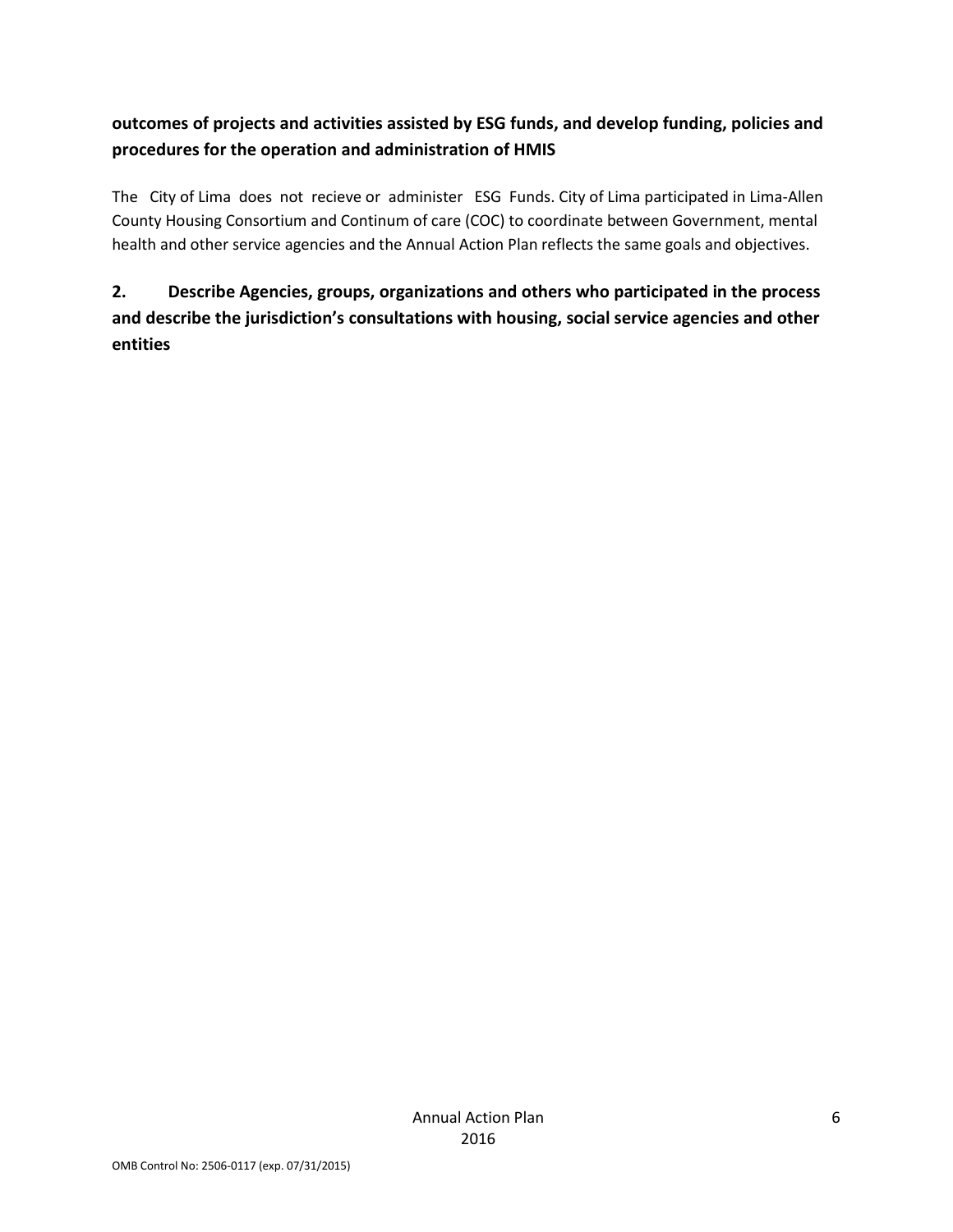**Table 2 – Agencies, groups, organizations who participated**

| $\mathbf{1}$   | Agency/Group/Organization                                                                                                                                         | James A Rhodes State College                                                                                                                                                                                                                      |  |  |  |
|----------------|-------------------------------------------------------------------------------------------------------------------------------------------------------------------|---------------------------------------------------------------------------------------------------------------------------------------------------------------------------------------------------------------------------------------------------|--|--|--|
|                | <b>Agency/Group/Organization Type</b>                                                                                                                             | Services-Education<br>Services-Employment                                                                                                                                                                                                         |  |  |  |
|                | What section of the Plan was addressed by Consultation?                                                                                                           | <b>Economic Development</b>                                                                                                                                                                                                                       |  |  |  |
|                | Briefly describe how the Agency/Group/Organization was<br>consulted. What are the anticipated outcomes of the<br>consultation or areas for improved coordination? | Organization received an email invitation to participate in and<br>comment on all phases of the annual plan process. This included<br>community meetings, public hearings and application briefing to<br>explain the project application process. |  |  |  |
| $\overline{2}$ | Agency/Group/Organization                                                                                                                                         | <b>Bradfield Senior Center</b>                                                                                                                                                                                                                    |  |  |  |
|                | <b>Agency/Group/Organization Type</b>                                                                                                                             | Services-Children<br>Services-Elderly Persons<br><b>Health Agency</b>                                                                                                                                                                             |  |  |  |
|                | What section of the Plan was addressed by Consultation?                                                                                                           | <b>Health education</b>                                                                                                                                                                                                                           |  |  |  |
|                | Briefly describe how the Agency/Group/Organization was<br>consulted. What are the anticipated outcomes of the<br>consultation or areas for improved coordination? | Organization received an email invitation to participate in and<br>comment on all phases of the annual plan process. This included<br>community meetings, public hearings and application briefing to<br>explain the project application process. |  |  |  |
| 3              | Agency/Group/Organization                                                                                                                                         | NEW LIMA, INC.                                                                                                                                                                                                                                    |  |  |  |
|                | <b>Agency/Group/Organization Type</b>                                                                                                                             | Housing<br>Services-Elderly Persons<br><b>LMI</b> housing                                                                                                                                                                                         |  |  |  |
|                | What section of the Plan was addressed by Consultation?                                                                                                           | <b>Housing Need Assessment</b>                                                                                                                                                                                                                    |  |  |  |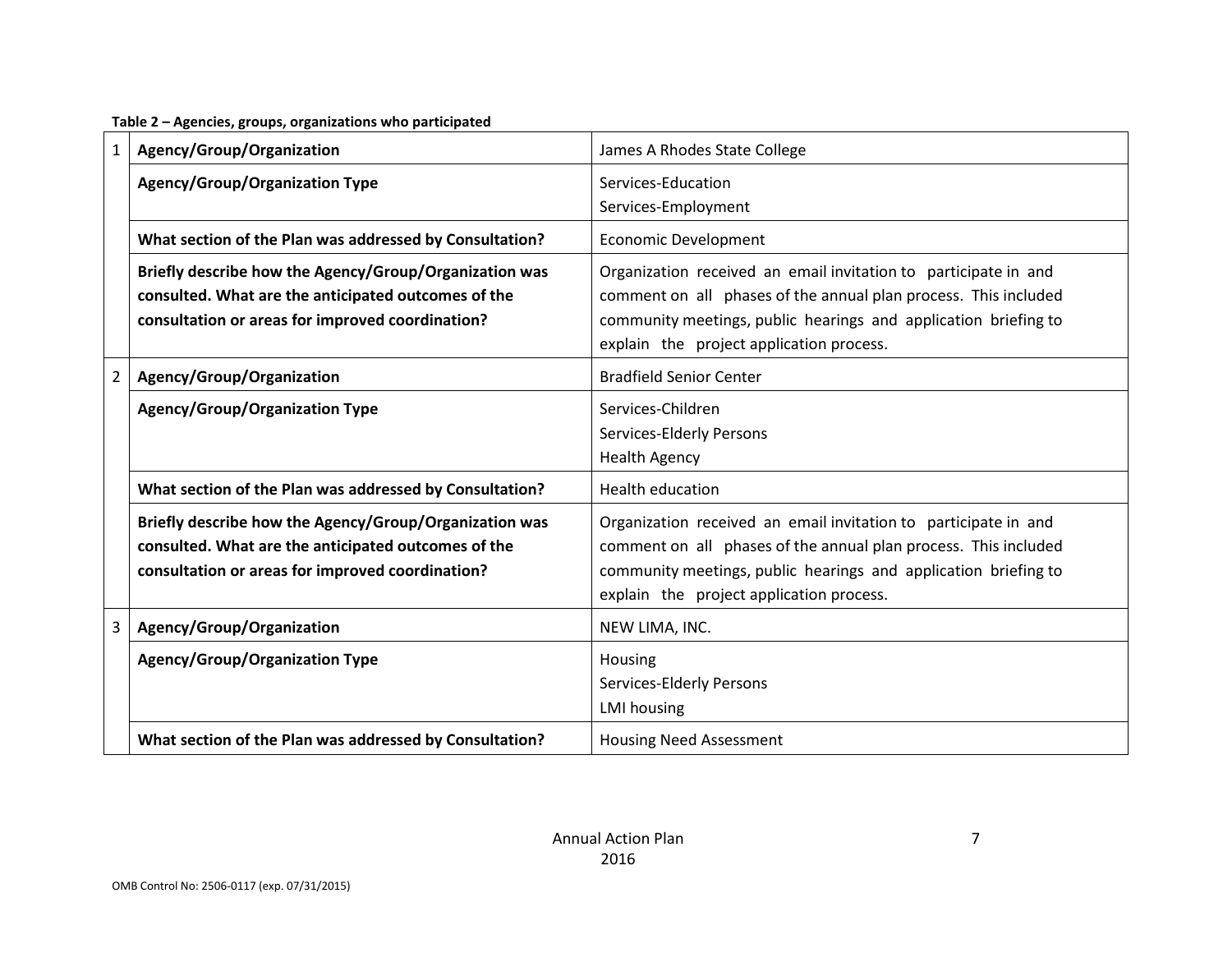|                | Briefly describe how the Agency/Group/Organization was<br>consulted. What are the anticipated outcomes of the<br>consultation or areas for improved coordination? | Organization received an email invitation to participate in and<br>comment on all phases of the annual plan process. This included<br>community meetings, public hearings and application briefing to<br>explain the project application process. |
|----------------|-------------------------------------------------------------------------------------------------------------------------------------------------------------------|---------------------------------------------------------------------------------------------------------------------------------------------------------------------------------------------------------------------------------------------------|
| $\overline{4}$ | Agency/Group/Organization                                                                                                                                         | <b>LACCA</b>                                                                                                                                                                                                                                      |
|                | <b>Agency/Group/Organization Type</b>                                                                                                                             | Housing<br>Services - Housing                                                                                                                                                                                                                     |
|                | What section of the Plan was addressed by Consultation?                                                                                                           | <b>Housing Need Assessment</b><br><b>LMI Housing Assistance</b>                                                                                                                                                                                   |
|                | Briefly describe how the Agency/Group/Organization was<br>consulted. What are the anticipated outcomes of the<br>consultation or areas for improved coordination? | Organization received an email invitation to participate in and<br>comment on all phases of the annual plan process. This included<br>community meetings, public hearings and application briefing to<br>explain the project application process. |
| 5              | Agency/Group/Organization                                                                                                                                         | ALLEN METROPOLITAN HOUSING AUTHORITY                                                                                                                                                                                                              |
|                | <b>Agency/Group/Organization Type</b>                                                                                                                             | Housing<br>Services - Housing                                                                                                                                                                                                                     |
|                | What section of the Plan was addressed by Consultation?                                                                                                           | <b>Public Housing Needs</b>                                                                                                                                                                                                                       |
|                | Briefly describe how the Agency/Group/Organization was<br>consulted. What are the anticipated outcomes of the<br>consultation or areas for improved coordination? | Organization received an email invitation to participate in and<br>comment on all phases of the annual plan process. This included<br>community meetings, public hearings and application briefing to<br>explain the project application process. |
| 6              | Agency/Group/Organization                                                                                                                                         | LIMA-ALLEN COUNTY REGIONAL PLANNING COMMISSION                                                                                                                                                                                                    |
|                | <b>Agency/Group/Organization Type</b>                                                                                                                             | Housing<br>Services - Housing<br>Services-Elderly Persons                                                                                                                                                                                         |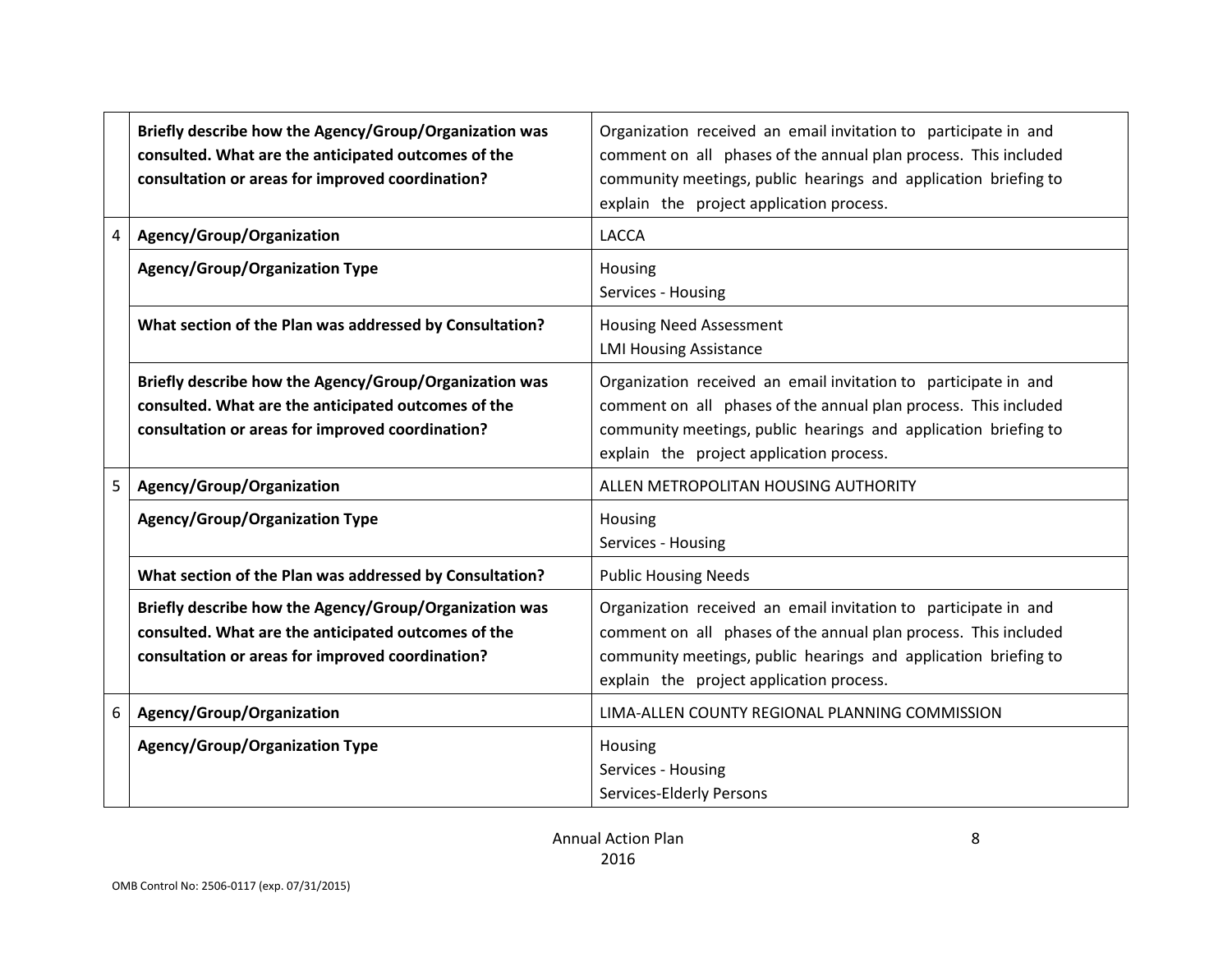|   | What section of the Plan was addressed by Consultation?                                                                                                           | assistance in Analysis of Housing Impediments                                                                                                                                                                                                     |
|---|-------------------------------------------------------------------------------------------------------------------------------------------------------------------|---------------------------------------------------------------------------------------------------------------------------------------------------------------------------------------------------------------------------------------------------|
|   | Briefly describe how the Agency/Group/Organization was<br>consulted. What are the anticipated outcomes of the<br>consultation or areas for improved coordination? | Organization received an email invitation to participate in and<br>comment on all phases of the annual plan process. This included<br>community meetings, public hearings and application briefing to<br>explain the project application process. |
| 7 | Agency/Group/Organization                                                                                                                                         | Lima/Allen County Housing Consortium                                                                                                                                                                                                              |
|   | <b>Agency/Group/Organization Type</b>                                                                                                                             | Housing<br>Services - Housing<br>Services-Elderly Persons<br>private non-profit                                                                                                                                                                   |
|   | What section of the Plan was addressed by Consultation?                                                                                                           | <b>Housing Need Assessment</b>                                                                                                                                                                                                                    |
|   | Briefly describe how the Agency/Group/Organization was<br>consulted. What are the anticipated outcomes of the<br>consultation or areas for improved coordination? | Organization received an email invitation to participate in and<br>comment on all phases of the annual plan process. This included<br>community meetings, public hearings and application briefing to<br>explain the project application process. |
| 8 | Agency/Group/Organization                                                                                                                                         | <b>Mizpah Community Center</b>                                                                                                                                                                                                                    |
|   | <b>Agency/Group/Organization Type</b>                                                                                                                             | Services-Children<br><b>Services-Elderly Persons</b><br>Services-Persons with Disabilities<br>Neighborhood Organization                                                                                                                           |
|   | What section of the Plan was addressed by Consultation?                                                                                                           | social services for LMI families                                                                                                                                                                                                                  |
|   | Briefly describe how the Agency/Group/Organization was<br>consulted. What are the anticipated outcomes of the<br>consultation or areas for improved coordination? | Organization received an email invitation to participate in and<br>comment on all phases of the annual plan process. This included<br>community meetings, public hearings and application briefing to<br>explain the project application process. |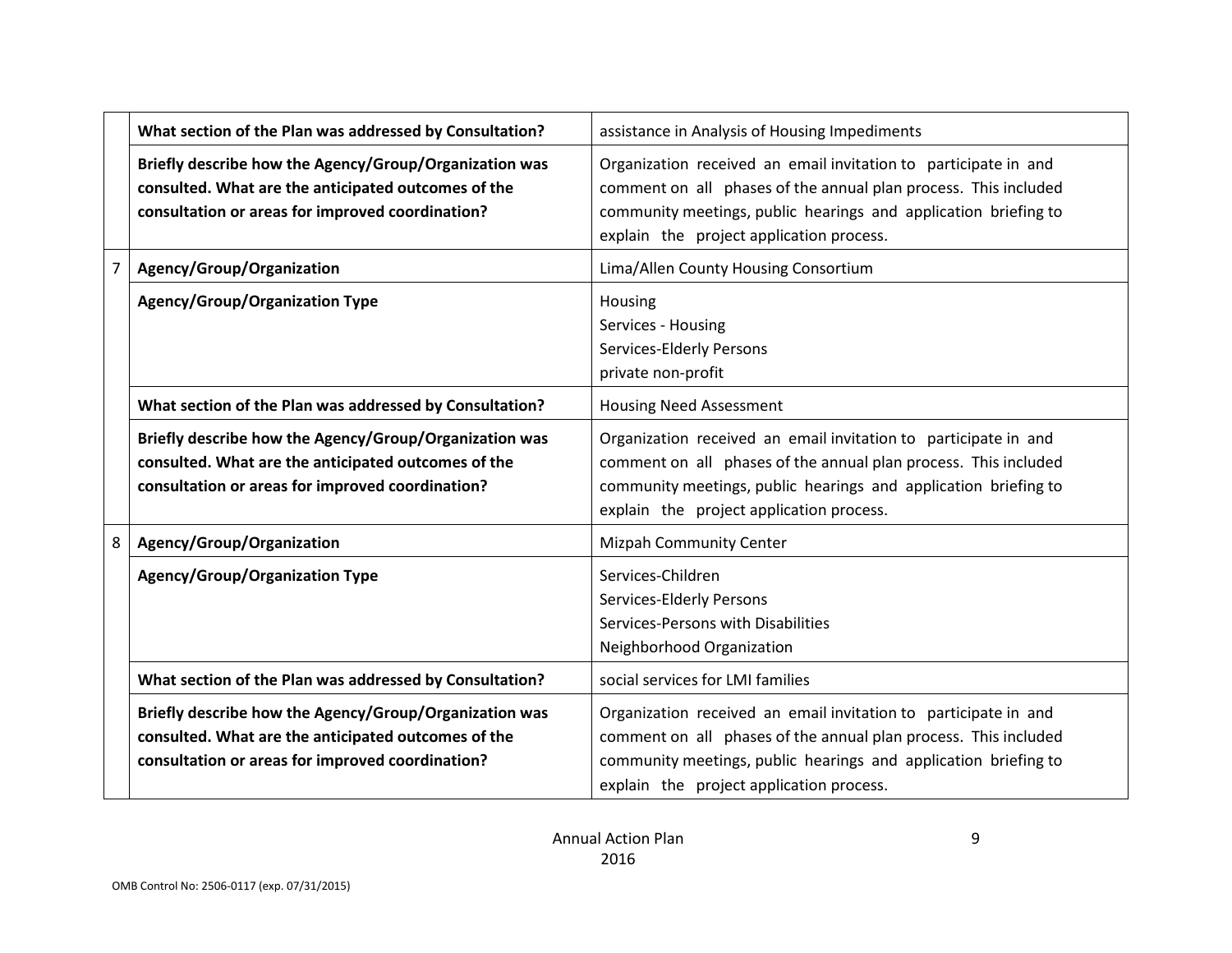| 9 | Agency/Group/Organization                                                                                                                                         | LACNIP                                                                                                                                                                                                                                            |
|---|-------------------------------------------------------------------------------------------------------------------------------------------------------------------|---------------------------------------------------------------------------------------------------------------------------------------------------------------------------------------------------------------------------------------------------|
|   | <b>Agency/Group/Organization Type</b>                                                                                                                             | Services-Education<br>Regional organization<br>Neighborhood Organization                                                                                                                                                                          |
|   | What section of the Plan was addressed by Consultation?                                                                                                           | Non-Homeless Special Needs<br>social and educational assistance to LMI                                                                                                                                                                            |
|   | Briefly describe how the Agency/Group/Organization was<br>consulted. What are the anticipated outcomes of the<br>consultation or areas for improved coordination? | Organization received an email invitation to participate in and<br>comment on all phases of the annual plan process. This included<br>community meetings, public hearings and application briefing to<br>explain the project application process. |

**Identify any Agency Types not consulted and provide rationale for not consulting**

## **Other local/regional/state/federal planning efforts considered when preparing the Plan**

| Name of Plan                       | <b>Lead Organization</b> | How do the goals of your Strategic Plan overlap with the goals of each plan?               |  |  |  |  |
|------------------------------------|--------------------------|--------------------------------------------------------------------------------------------|--|--|--|--|
| Continuum of Care                  | West Ohio CAP            | Continuum of Care goals are reflected in housing and service activities within annual      |  |  |  |  |
|                                    |                          | plan. West Ohio CAP is the Region 12 Homeless Crisis Region lead agency.                   |  |  |  |  |
|                                    |                          | 200 plus vacant abandoned homes will be demolished supporting the priority need of         |  |  |  |  |
|                                    | Allen County Land        | revitalizing neighborhoods to create suitable living. This supports CDBG funded demolition |  |  |  |  |
| Neighborhood<br>Initiative Program | Reutilzation             | activities. Funding is made available via the NIP grant program adminster4d by the Ohio    |  |  |  |  |
|                                    | Corporation              | Housing Finaince agency. Estimated investment by NIP in City of Lima demolition and        |  |  |  |  |
|                                    |                          | property disposition will be 5 million dollars.                                            |  |  |  |  |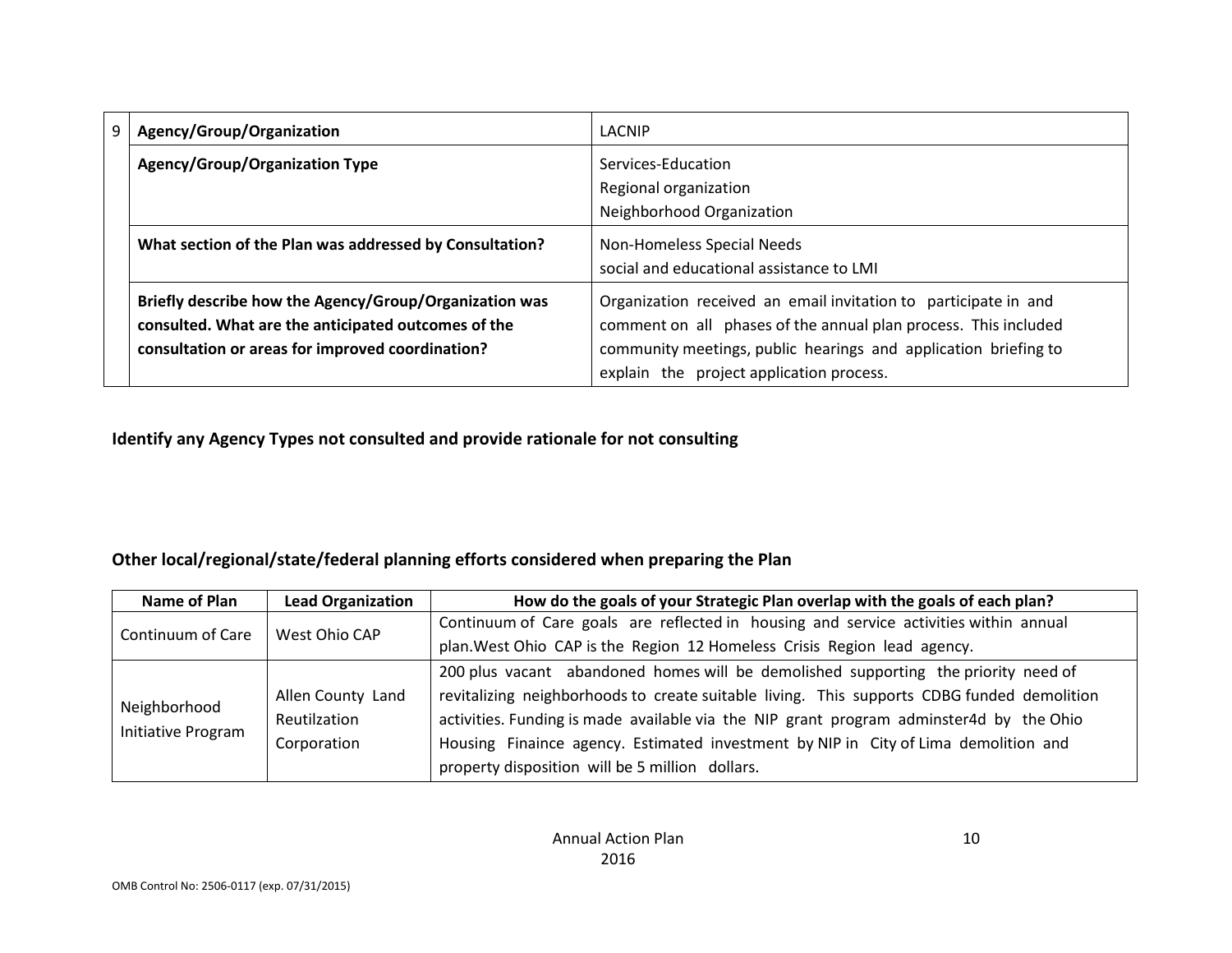| <b>Name of Plan</b> | <b>Lead Organization</b> | How do the goals of your Strategic Plan overlap with the goals of each plan?                 |  |  |  |  |
|---------------------|--------------------------|----------------------------------------------------------------------------------------------|--|--|--|--|
|                     |                          | The U.S. Department of Justice COP program provides salary funding for ooffciers ssisgned to |  |  |  |  |
| Community           | U.S. Department of       | community oriented polcing activities. The CDBG project activity of Police support program   |  |  |  |  |
| Oriented Policing   | Justice                  | provides assistance ot CP officers in neighborhood improvement, supporting the prioorty need |  |  |  |  |
|                     |                          | to revitalize neighborhoods to create suitable living.                                       |  |  |  |  |
| Lima                |                          | The Ciyt of Lima uses CDBG investment to leverage \$13,237,000 investment by ODOT and        |  |  |  |  |
|                     |                          | State issue2 funds for street improvement. This meets the priority need of revitalizing      |  |  |  |  |
| Transportation      | <b>ODOT</b>              | neighborhoods to crete sustainable living and supports CDBG street/curb reconstruction       |  |  |  |  |
| improvement         |                          | activities.                                                                                  |  |  |  |  |
|                     |                          |                                                                                              |  |  |  |  |

**Table 3 – Other local / regional / federal planning efforts**

**Narrative (optional)**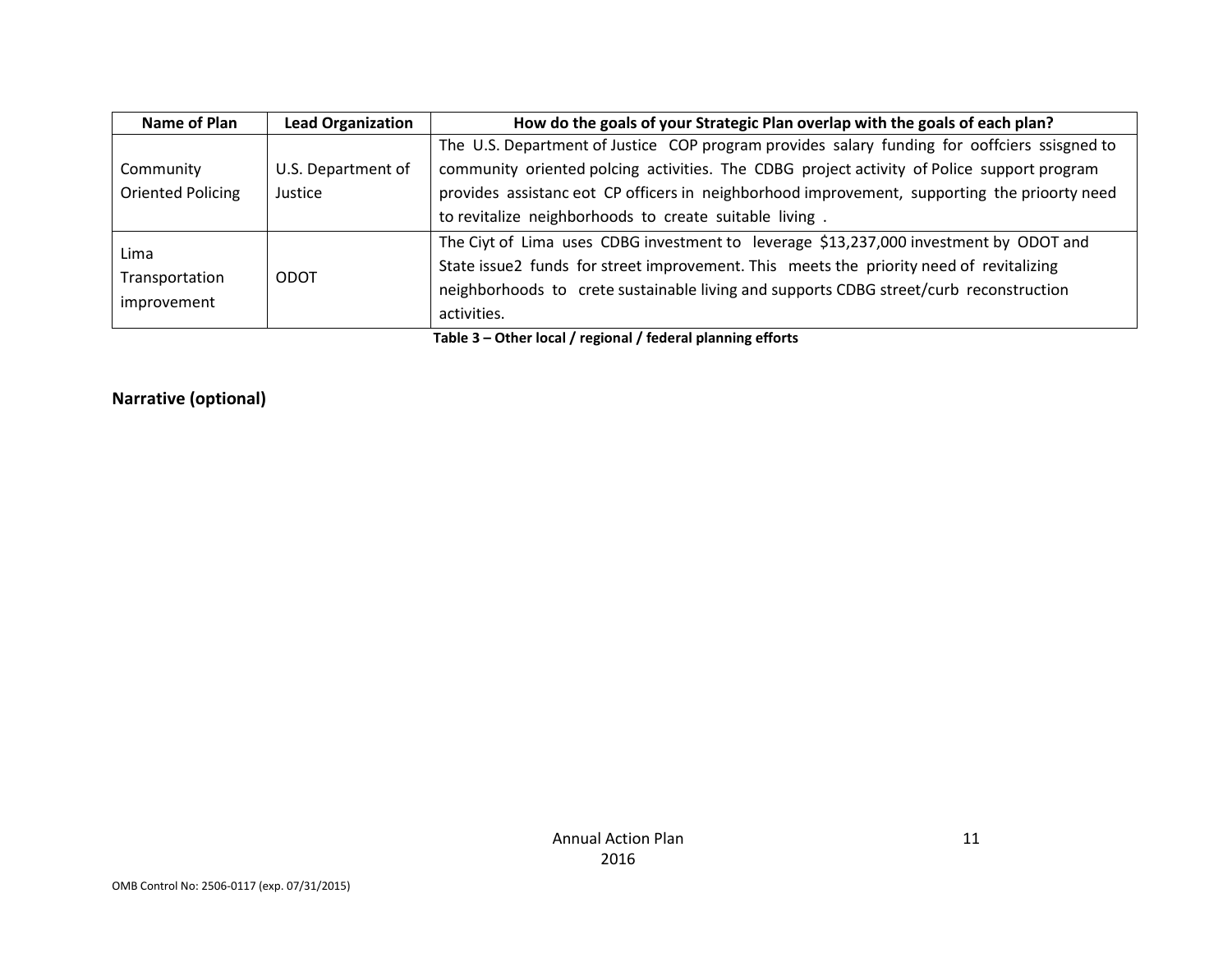# **AP-12 Participation – 91.105, 91.200(c)**

## **1. Summary of citizen participation process/Efforts made to broaden citizen participation Summarize citizen participation process and how it impacted goal-setting**

Community meeting was held in City Council Chanbers at 5:30 PM on the 2nd of May, 2016 followed by an Application briefing on 5th May, 2016.

Three Public Hearings were held at the City Council chanbers on June 6, June 20 (continued on June 27) and July 11th and the final approval for 2016-17 HUD funding allocation was announced on July 25, 2016.

Local newspaper advertised the meeting schedule and the list of application received with date, time and location of all hearing related to HUD funding allocation.

Hard copy of the draft report was available to public throughout the public comment period at the Lima Public Library and DCD front desk.

#### **Citizen Participation Outreach**

| <b>Sort Order</b> | Mode of Outreach      | <b>Target of Outreach</b>           | Summary of                                                                                                           | Summary of                                       | <b>Summary of comments</b>     | URL (If     |
|-------------------|-----------------------|-------------------------------------|----------------------------------------------------------------------------------------------------------------------|--------------------------------------------------|--------------------------------|-------------|
|                   |                       |                                     | response/attendance                                                                                                  | comments received                                | not accepted                   | applicable) |
|                   |                       |                                     |                                                                                                                      |                                                  | and reasons                    |             |
|                   | <b>Public Hearing</b> | Non-<br>targeted/broad<br>community | The City Council<br>conducted three<br>public hearings. see<br>uploaded sign-in<br>sheets for attendance<br>records. | see meeting<br>minutes uploaded<br>for comments. | All comments were<br>accepted. |             |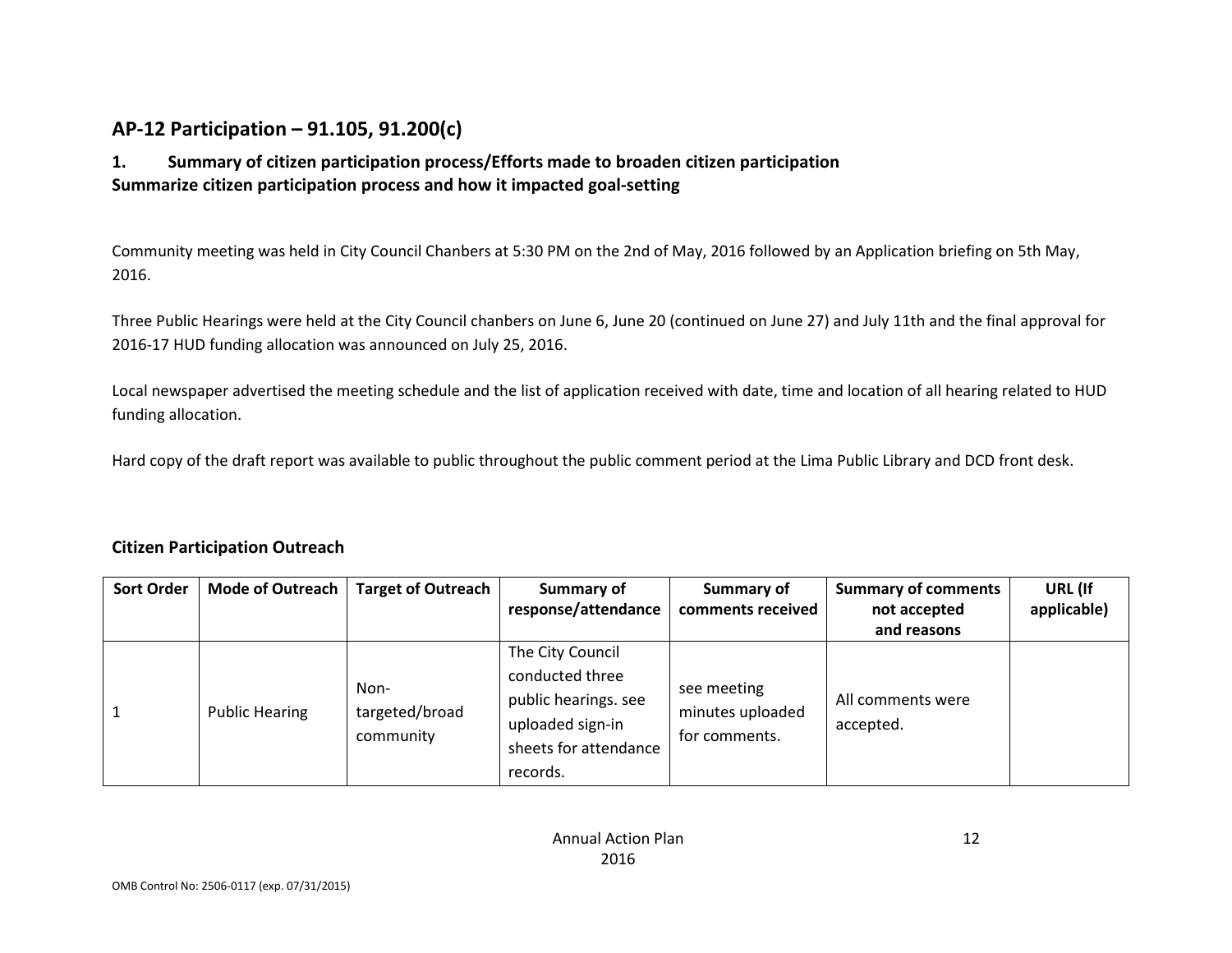| <b>Sort Order</b> | <b>Mode of Outreach</b> | <b>Target of Outreach</b> | <b>Summary of</b>     | <b>Summary of</b> | <b>Summary of comments</b> | URL (If     |
|-------------------|-------------------------|---------------------------|-----------------------|-------------------|----------------------------|-------------|
|                   |                         |                           | response/attendance   | comments received | not accepted               | applicable) |
|                   |                         |                           |                       |                   | and reasons                |             |
|                   |                         |                           | The City of Lima      |                   |                            |             |
|                   |                         |                           | organized a           |                   |                            |             |
|                   |                         |                           | Community meeting     |                   |                            |             |
|                   |                         | Non-                      | for reviewing         |                   |                            |             |
| $\overline{2}$    | <b>Public Meeting</b>   | targeted/broad            | community data,       | See meeting       | All comments were          |             |
|                   |                         | community                 | resources available   | minutes.          | accepted.                  |             |
|                   |                         |                           | and planning process  |                   |                            |             |
|                   |                         |                           | on May 02, 2016. See  |                   |                            |             |
|                   |                         |                           | sign-in sheet         |                   |                            |             |
|                   |                         |                           | uploaded.             |                   |                            |             |
|                   |                         |                           | The City of Lima      |                   |                            |             |
|                   |                         |                           | published a public    |                   | N/A                        |             |
|                   |                         | Non-                      | hearing notice in the |                   |                            |             |
| 3                 | Newspaper Ad            | targeted/broad            | Lima News describing  | No comments       |                            |             |
|                   |                         | community                 | the public hearing    | received.         |                            |             |
|                   |                         |                           | schedule for 2016-17  |                   |                            |             |
|                   |                         |                           | Action plan.          |                   |                            |             |
|                   |                         |                           | The City of Lima      |                   |                            |             |
|                   |                         |                           | posted the Public     |                   |                            |             |
|                   |                         |                           | Hearing Schedule and  |                   |                            |             |
|                   |                         | Non-                      | meeting schedule on   | No comments       |                            |             |
| 4                 | Internet Outreach       | targeted/broad            | the City's web site   | received          | N/A                        |             |
|                   |                         | community                 | which remained        |                   |                            |             |
|                   |                         |                           | available online      |                   |                            |             |
|                   |                         |                           | during the public     |                   |                            |             |
|                   |                         |                           | notification period.  |                   |                            |             |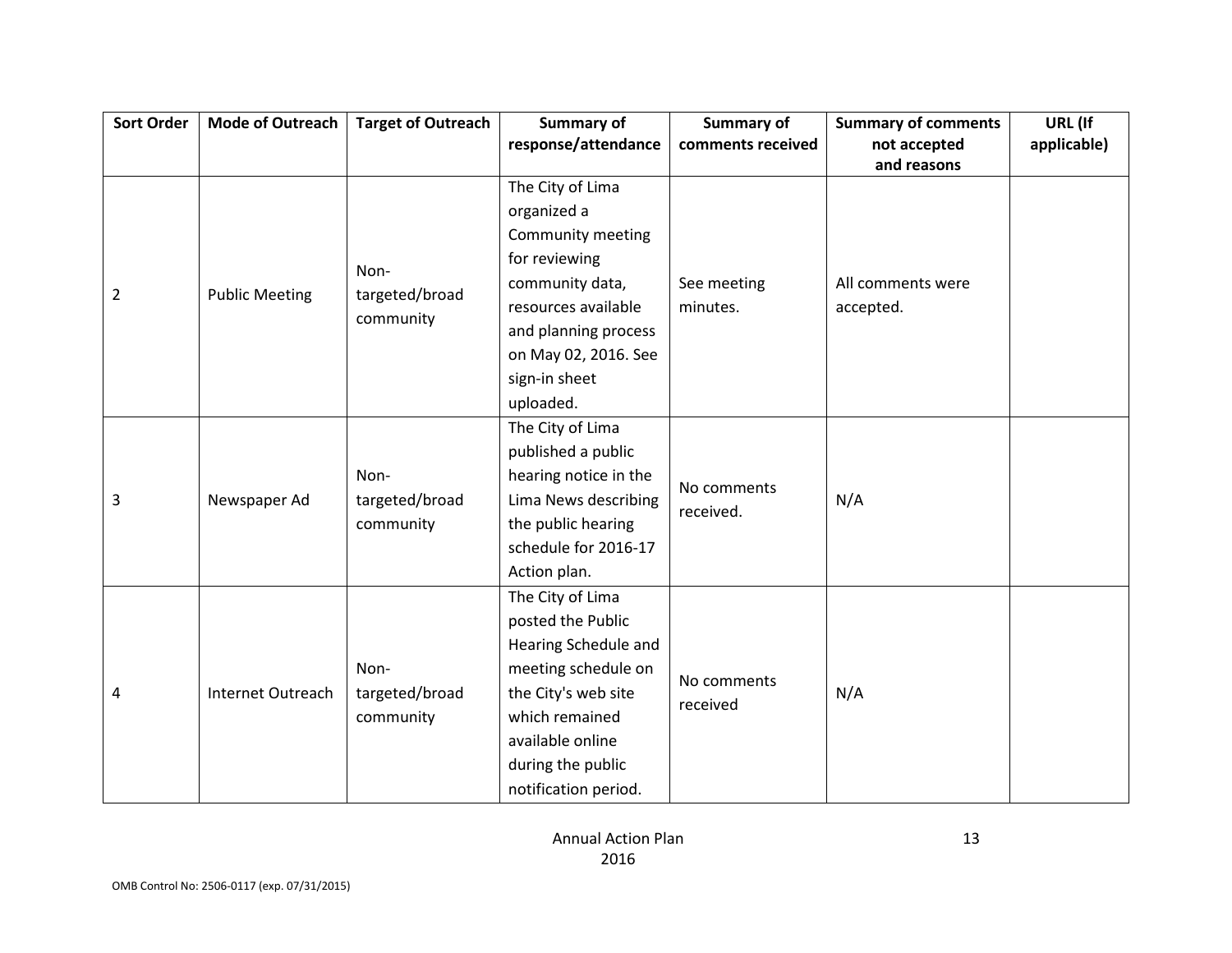| <b>Sort Order</b> | <b>Mode of Outreach</b>                                           | <b>Target of Outreach</b>           | Summary of                   | Summary of        | <b>Summary of comments</b> | URL (If     |
|-------------------|-------------------------------------------------------------------|-------------------------------------|------------------------------|-------------------|----------------------------|-------------|
|                   |                                                                   |                                     | response/attendance          | comments received | not accepted               | applicable) |
|                   |                                                                   |                                     |                              |                   | and reasons                |             |
|                   |                                                                   |                                     | The City of Lima             |                   |                            |             |
|                   |                                                                   |                                     | made a hard copy of          |                   |                            |             |
|                   | Hard copy<br>available at Public<br>Library and DCD<br>front desk | Non-<br>targeted/broad<br>community | the draft 2016-17            |                   | N/A                        |             |
|                   |                                                                   |                                     | <b>Action Plan available</b> |                   |                            |             |
|                   |                                                                   |                                     | at the local Public          |                   |                            |             |
| 5                 |                                                                   |                                     | Library and the DCD          | No comments       |                            |             |
|                   |                                                                   |                                     | front desk for public        | received.         |                            |             |
|                   |                                                                   |                                     | viewing and invited          |                   |                            |             |
|                   |                                                                   |                                     | any comments during          |                   |                            |             |
|                   |                                                                   |                                     | the public comment           |                   |                            |             |
|                   |                                                                   |                                     | period.                      |                   |                            |             |

**Table 4 – Citizen Participation Outreach**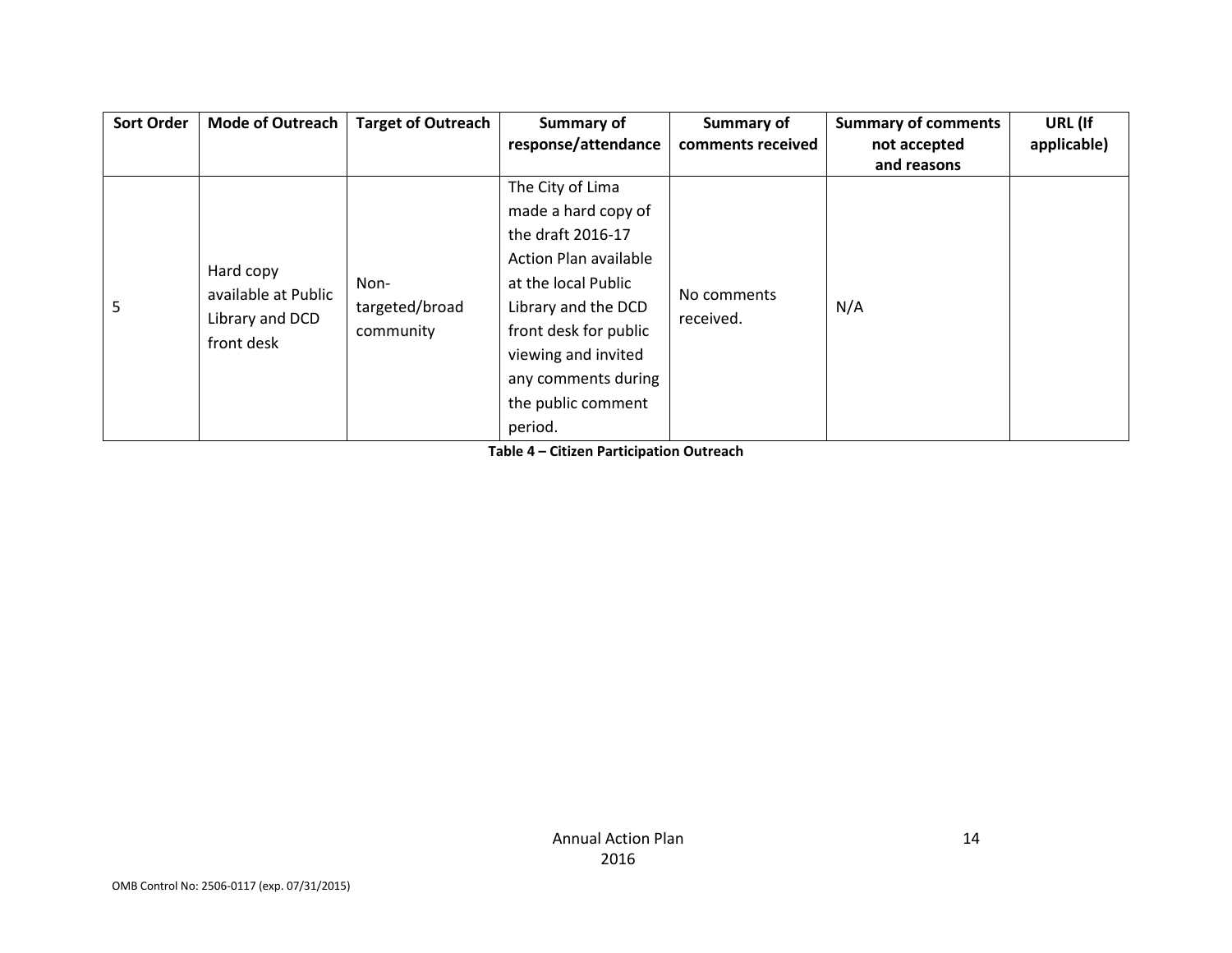# **Expected Resources**

# **AP-15 Expected Resources – 91.220(c) (1, 2)**

#### **Introduction**

The 5-year Consolidated Plan for 2015 - 2019 must identify the federal, state, local, and private resources expected to be available to the City of Lima to address priority needs and specific objectives identified in the Strategic Plan. The City of Lima is a direct entitlement community for two HUD-funded programs: the Community Development Block Grant (CDBG) Program and the HOME Investment Partnership (HOME) Program; and receives an annual allocation of Federal funding from the U.S. Department of HUD for these programs. Below is a breakdown of these anticipated funding resources.

#### **Priority Table**

| Program     | Source of           | <b>Uses of Funds</b>                                                                                                                  | <b>Expected Amount Available Year 1</b> |                         | <b>Expected</b>                        | <b>Narrative Description</b> |                                                             |                                                                                                                                   |
|-------------|---------------------|---------------------------------------------------------------------------------------------------------------------------------------|-----------------------------------------|-------------------------|----------------------------------------|------------------------------|-------------------------------------------------------------|-----------------------------------------------------------------------------------------------------------------------------------|
|             | <b>Funds</b>        |                                                                                                                                       | Annual<br><b>Allocation:</b>            | Program<br>Income:<br>১ | <b>Prior Year</b><br><b>Resources:</b> | Total:<br>Ş                  | Amount<br><b>Available</b><br><b>Reminder</b><br>of ConPlan |                                                                                                                                   |
| <b>CDBG</b> | public -<br>federal | Acquisition<br>Admin and<br>Planning<br>Economic<br>Development<br><b>Housing</b><br>Public<br>Improvements<br><b>Public Services</b> | 955,533                                 | 20,000                  | 216,749                                | 1,192,282                    | 2,492,117                                                   | CDBG funds will leverage private<br>funding as well as other public<br>funding from local, state, and<br>federal funding sources. |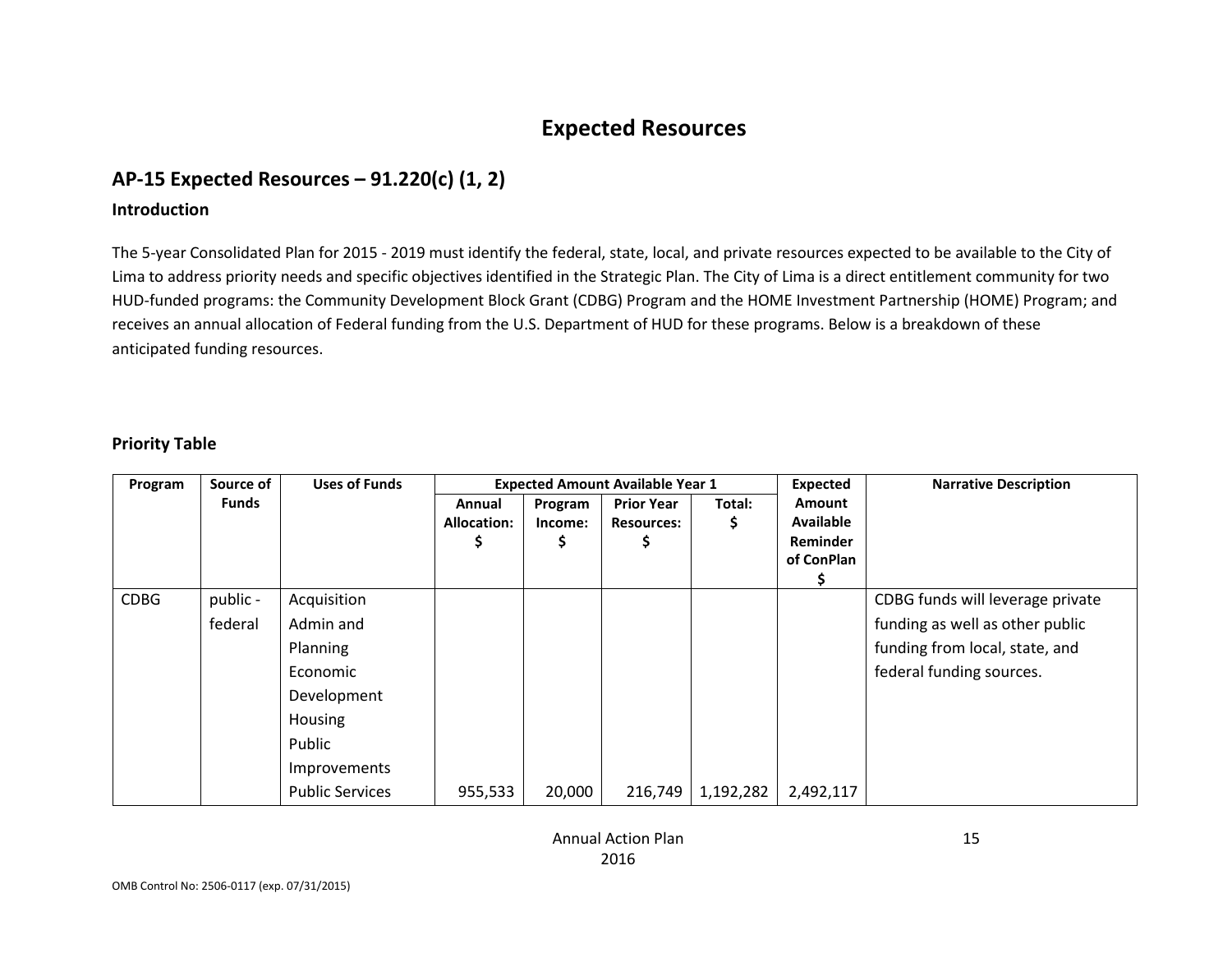| Program | Source of    | <b>Uses of Funds</b> |                                   | <b>Expected Amount Available Year 1</b> |                                             | <b>Expected</b> | <b>Narrative Description</b>                  |                                  |
|---------|--------------|----------------------|-----------------------------------|-----------------------------------------|---------------------------------------------|-----------------|-----------------------------------------------|----------------------------------|
|         | <b>Funds</b> |                      | Annual<br><b>Allocation:</b><br>C | Program<br>Income:<br>S                 | <b>Prior Year</b><br><b>Resources:</b><br>5 | Total:<br>Ş     | Amount<br><b>Available</b><br><b>Reminder</b> |                                  |
|         |              |                      |                                   |                                         |                                             |                 | of ConPlan                                    |                                  |
|         |              |                      |                                   |                                         |                                             |                 | S.                                            |                                  |
| HOME    | public -     | Acquisition          |                                   |                                         |                                             |                 |                                               | HOME funds will leverage private |
|         | federal      | Homebuyer            |                                   |                                         |                                             |                 |                                               | funding as well as other public  |
|         |              | assistance           |                                   |                                         |                                             |                 |                                               | funding from local, state, and   |
|         |              | Homeowner rehab      |                                   |                                         |                                             |                 |                                               | federal funding sources          |
|         |              | Multifamily rental   |                                   |                                         |                                             |                 |                                               |                                  |
|         |              | new construction     |                                   |                                         |                                             |                 |                                               |                                  |
|         |              | Multifamily rental   |                                   |                                         |                                             |                 |                                               |                                  |
|         |              | rehab                |                                   |                                         |                                             |                 |                                               |                                  |
|         |              | New construction     |                                   |                                         |                                             |                 |                                               |                                  |
|         |              | for ownership        |                                   |                                         |                                             |                 |                                               |                                  |
|         |              | <b>TBRA</b>          | 257,589                           | 50,000                                  | 762,154                                     | 1,069,743       | 244,895                                       |                                  |

| Table 5 - Expected Resources - Priority Table |  |
|-----------------------------------------------|--|
|-----------------------------------------------|--|

## **Explain how federal funds will leverage those additional resources (private, state and local funds), including a description of how matching requirements will be satisfied**

CDBG Program: CDBG funding can leverage additional private, local, state, or federal funding for housing and community development activities. For example, the City expects to continue to carry out street reconstruction/improvements by leveraging a portion of its CDBG allocation to obtain State Issue-1 and State Issue II (ODOT and OPWC) funds. CDBG funding allocated for economic development can leverage private investment.

The City's assistance to local neighborhood nonprofit groups helps to leverage the efforts of approximately 2,280 volunteers who provide on average over 10,500 service hours annually for projects that help revitalize and create sustainable neighborhoods in low- and moderate-income areas of Lima.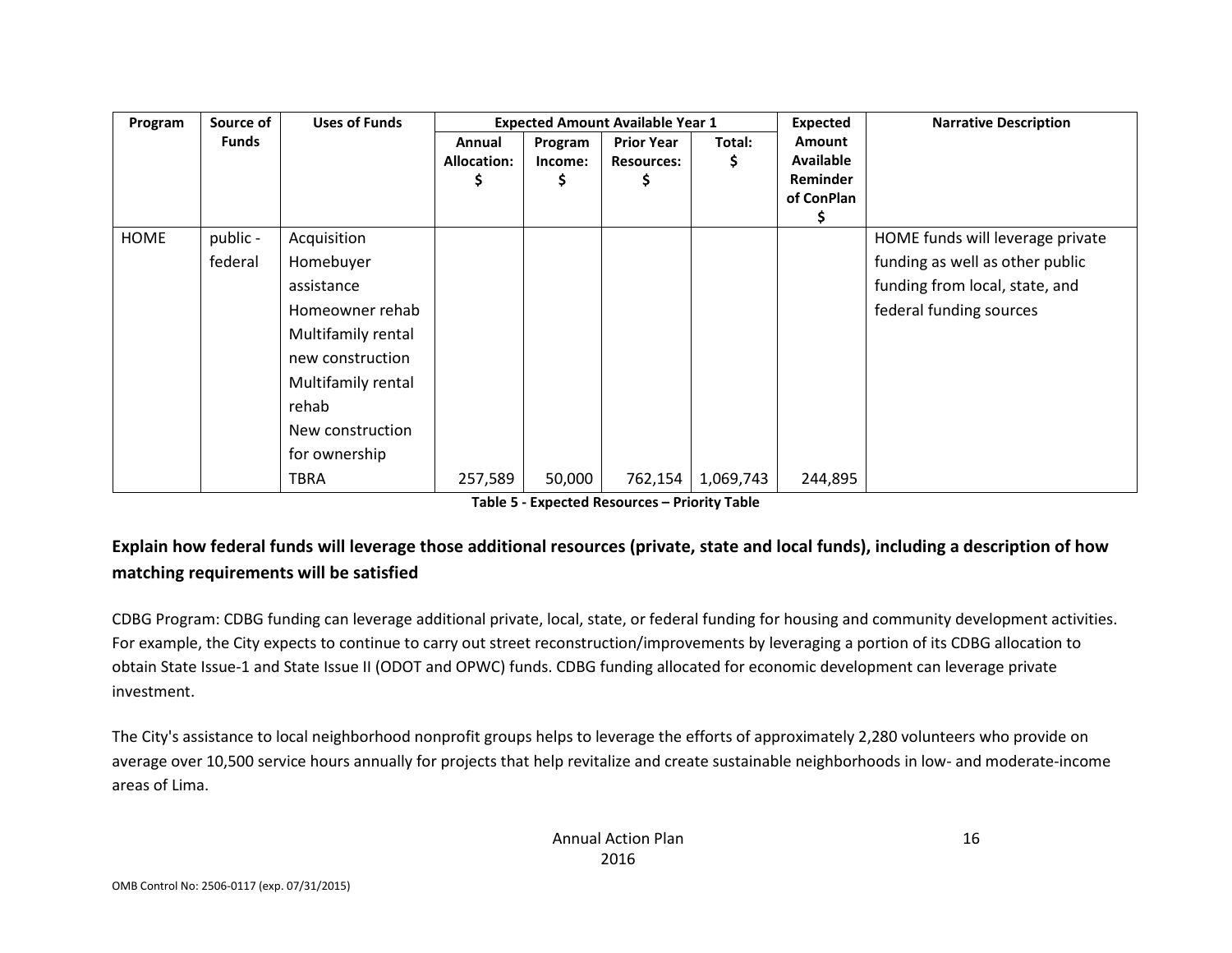HOME Program: HOME funds are used to leverage other public and private funds, and generate matching funds as required by HUD. These programs include: Operating Support for New Lima (the jurisdiction's Community Development Housing Organization (CHDO); CHDO Development Projects;LMI Housing Developments; and the Downpayment Assistance Program.

Leveraged funds from private and public sources are expected in housing and building renovation projects – although their levels of participation are yet uncertain at this time. The City will attempt to leverage more funds with other state and local resources whenever possible. The City will continue to work toward forging more partnerships with and among local groups, whether private, non-profit or government, interested in bringing about positive changes in labor skills upgrading, housing and economic development.

The City of Lima does not have match requirements for HOME funds in view of its severe fiscal distress status, as determined by HUD.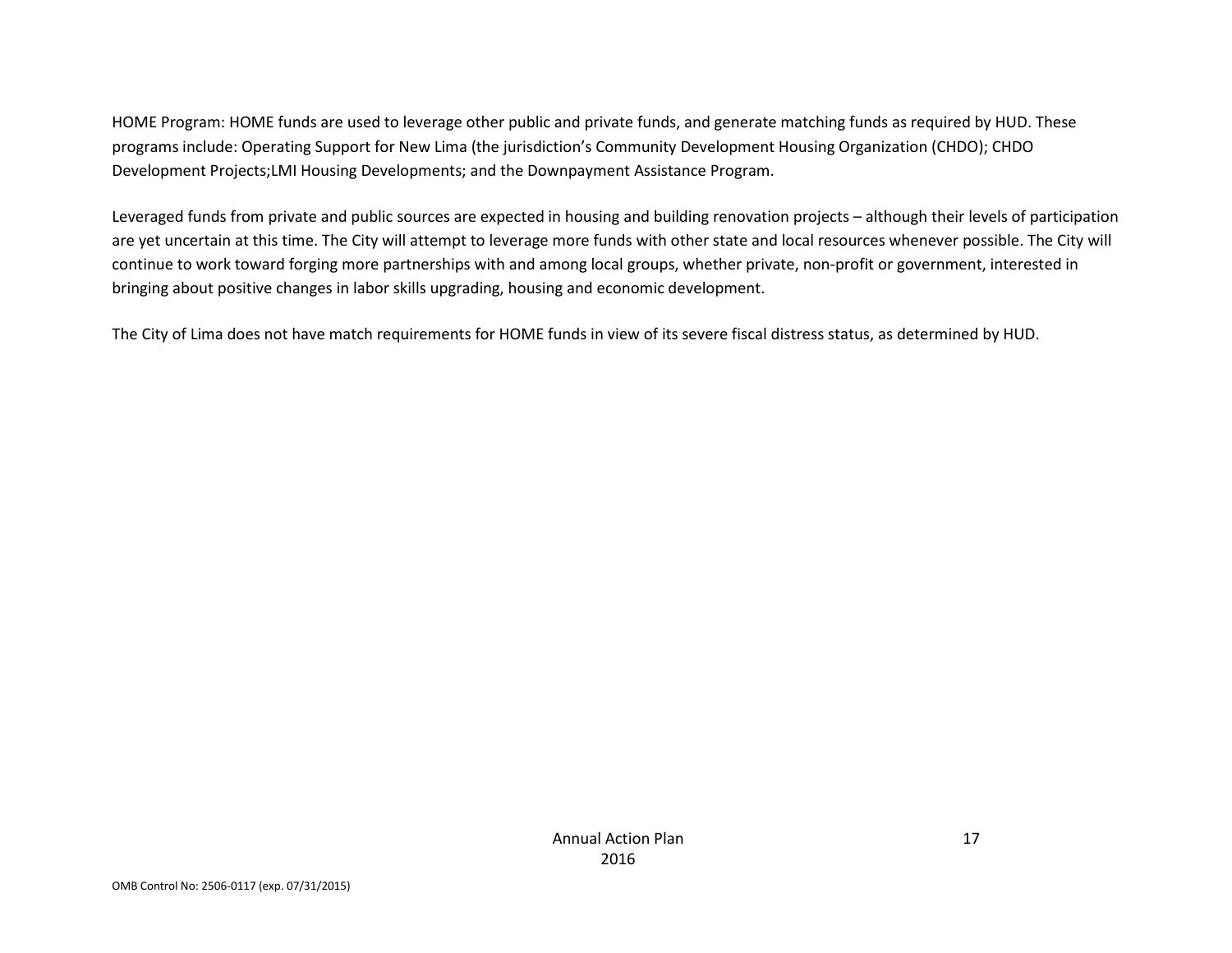## **If appropriate, describe publically owned land or property located within the jurisdiction that may be used to address the needs identified in the plan**

No publicly owned land or property will be used to meet identified needs that would result in population displacement.

The City of Lima, through its Land Bank activities owns and maintains several tracts of vacant land. The City is working with the Ohio State University School of Architecture, and graduate students from the School's City and Regional Planning program to identify strategies for vacant properties and properties that have a high probability of becoming vacant. The goal is to identify areas where the City can assemble properties to create developable sites and market them for residential and/or economic development. Redevelopment projects will be selected using participatory and competitive processes.

#### **Discussion**

The City will work cooperatively with local service provider agencies to enhance its affordable housing and supportive service delivery. This effort will be aimed at maximizing available resources in the leveraging of additional private, local, state, or federal funding sources. This leveraging can increase the impact these activities will have on the community, enabling more persons to be served in additional to furthering community and neighborhood revitalization. The principal goal of this coordinated strategy will be to assist low- and moderate income renters and owners, the homeless, female headed households with children, low-income elderly, public and assisted housing residents, persons with mental and physical disabilities, and other special needs populations. The City will seek creative partnerships with private lenders, communitybased nonprofit organizations and other state and local agencies to provide affordable housing and other public service/community development activities to improve the quality of life for all of its residents.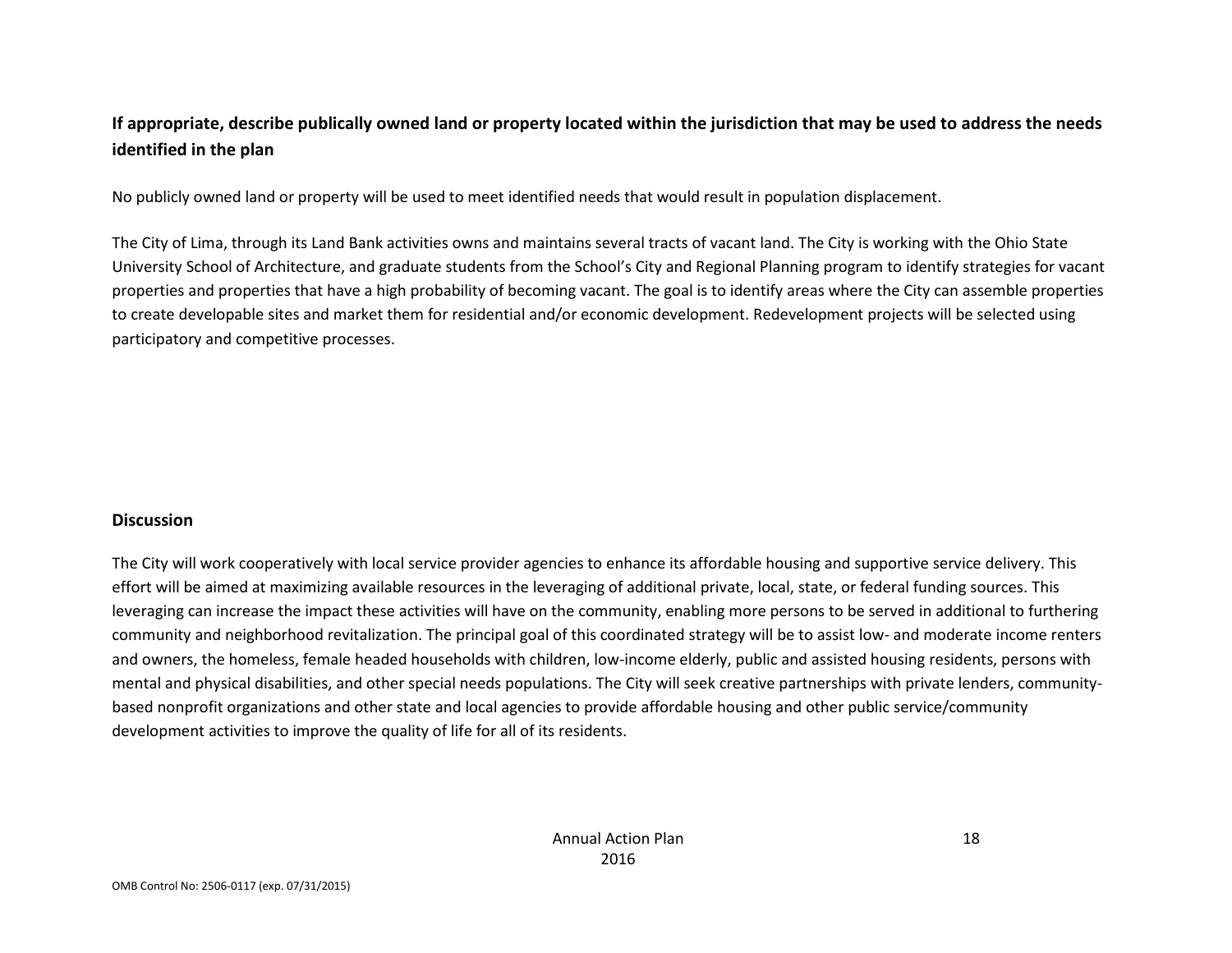# **Annual Goals and Objectives**

## **AP-20 Annual Goals and Objectives - 91.420, 91.220(c)(3)&(e)**

### **Goals Summary Information**

| Sort           | <b>Goal Name</b>   | <b>Start</b> | End  | Category       | Geographic    | <b>Needs Addressed</b> | <b>Funding</b> | <b>Goal Outcome Indicator</b>            |
|----------------|--------------------|--------------|------|----------------|---------------|------------------------|----------------|------------------------------------------|
| Order          |                    | Year         | Year |                | Area          |                        |                |                                          |
| 1              | Improve, Maintain, | 2015         | 2019 | Affordable     | City-wide     | Decent Affordable      | CDBG:          | Public Facility or Infrastructure        |
|                | and Expand         |              |      | <b>Housing</b> |               | <b>Housing</b>         | \$143,347      | Activities other than Low/Moderate       |
|                | Affordable Housing |              |      |                |               |                        | HOME:          | Income Housing Benefit: 60               |
|                |                    |              |      |                |               |                        | \$1,038,984    | Persons Assisted                         |
|                |                    |              |      |                |               |                        |                | Rental units constructed: 11             |
|                |                    |              |      |                |               |                        |                | <b>Household Housing Unit</b>            |
|                |                    |              |      |                |               |                        |                | Homeowner Housing Rehabilitated:         |
|                |                    |              |      |                |               |                        |                | 10 Household Housing Unit                |
|                |                    |              |      |                |               |                        |                | Direct Financial Assistance to           |
|                |                    |              |      |                |               |                        |                | Homebuyers: 10 Households                |
|                |                    |              |      |                |               |                        |                | Assisted                                 |
| $\overline{2}$ | Revitalize and     | 2015         | 2019 | Non-Housing    | City-wide     | Revitalize             | CDBG:          | Public Facility or Infrastructure        |
|                | Create Sustainable |              |      | Community      | <b>CDBG</b>   | Neighborhoods to       | \$539,894      | Activities other than Low/Moderate       |
|                | Neighborhoods      |              |      | Development    | Eligible      | Create Suitable        |                | Income Housing Benefit: 15050            |
|                |                    |              |      |                | Census        | Living                 |                | <b>Persons Assisted</b>                  |
|                |                    |              |      |                | <b>Tracts</b> |                        |                | <b>Buildings Demolished: 7 Buildings</b> |
|                |                    |              |      |                |               |                        |                | <b>Housing Code</b>                      |
|                |                    |              |      |                |               |                        |                | Enforcement/Foreclosed Property          |
|                |                    |              |      |                |               |                        |                | Care: 2000 Household Housing Unit        |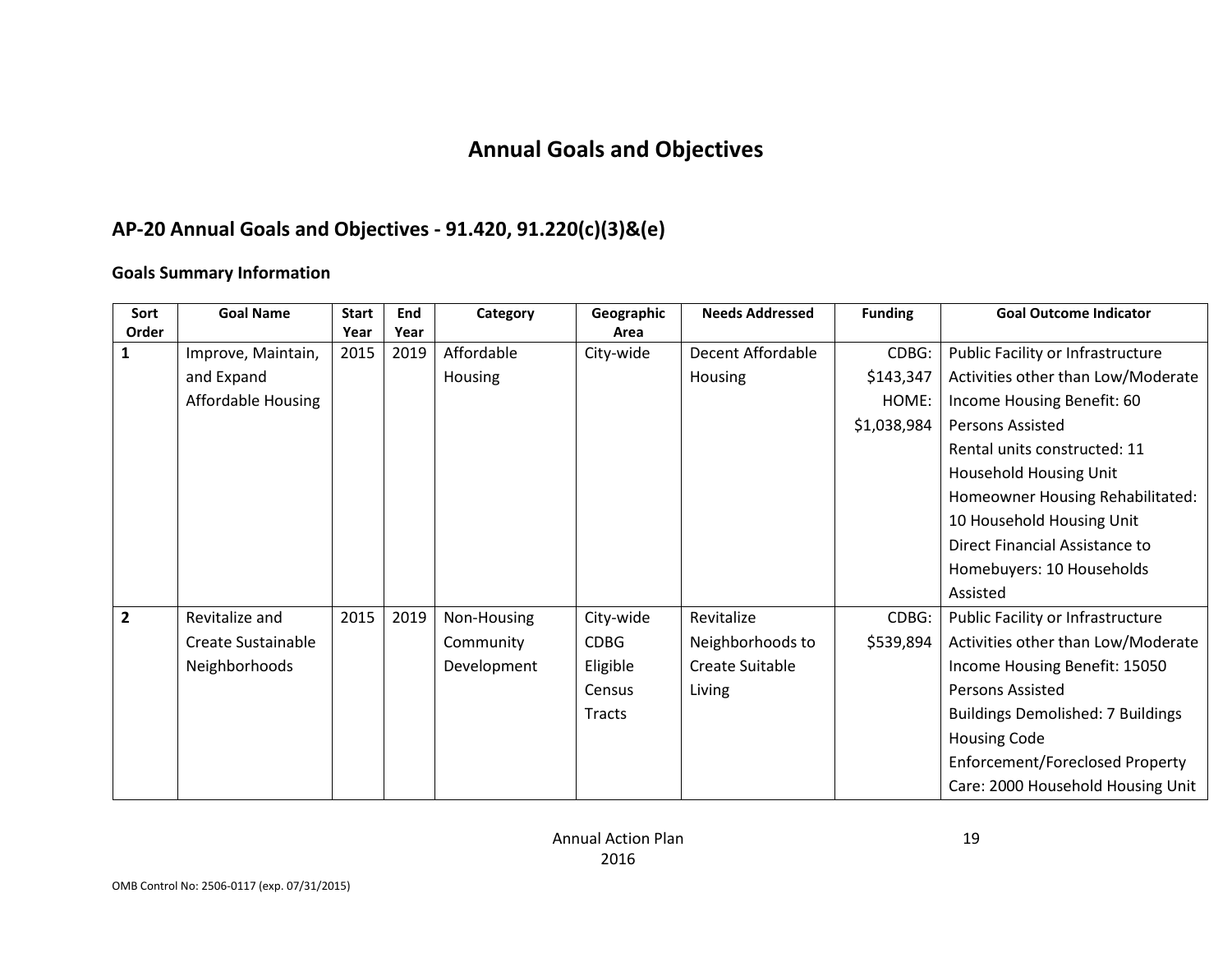| Sort  | <b>Goal Name</b>       | <b>Start</b> | <b>End</b> | Category             | Geographic | <b>Needs Addressed</b> | <b>Funding</b> | <b>Goal Outcome Indicator</b>        |
|-------|------------------------|--------------|------------|----------------------|------------|------------------------|----------------|--------------------------------------|
| Order |                        | Year         | Year       |                      | Area       |                        |                |                                      |
| 3     | Provide Needed         | 2015         | 2019       | Affordable           | City-wide  | Provide Needed         | CDBG:          | Public service activities other than |
|       | <b>Public Services</b> |              |            | Housing              |            | <b>Public Services</b> | \$223,341      | Low/Moderate Income Housing          |
|       |                        |              |            | Non-Homeless         |            |                        |                | Benefit: 12700 Persons Assisted      |
|       |                        |              |            | <b>Special Needs</b> |            |                        |                |                                      |
|       |                        |              |            | Non-Housing          |            |                        |                |                                      |
|       |                        |              |            | Community            |            |                        |                |                                      |
|       |                        |              |            | Development          |            |                        |                |                                      |
| 4     | Increase Economic      | 2015         | 2019       | Non-Housing          | City-wide  | <b>Expand Economic</b> | CDBG:          | Other: 25 Other                      |
|       | <b>Opportunities</b>   |              |            | Community            |            | Opportunities          | \$7,000        |                                      |
|       |                        |              |            | Development          |            |                        |                |                                      |
| 5     | Planning and           | 2015         | 2019       | Planning,            | City-wide  | Decent Affordable      | CDBG:          | Public service activities for        |
|       | Program                |              |            | Administration       |            | <b>Housing</b>         | \$25,000       | Low/Moderate Income Housing          |
|       | Administration         |              |            |                      |            |                        |                | Benefit: 400 Households Assisted     |

**Table 6 – Goals Summary**

## **Goal Descriptions**

| <b>Goal Name</b>           | Improve, Maintain, and Expand Affordable Housing                                                                                                                                                                                                                                                                                                                                                                                   |
|----------------------------|------------------------------------------------------------------------------------------------------------------------------------------------------------------------------------------------------------------------------------------------------------------------------------------------------------------------------------------------------------------------------------------------------------------------------------|
| Goal<br><b>Description</b> | The City will administer programs intended to improve access, increase availability and improve coordination of public<br>services for housing; emergency preparedness and safety; crime awareness; and parks and recreation programs for LMI and<br>special needs residents.                                                                                                                                                      |
|                            | The City will provide public services that maintain and improve neighborhood and household stability, such as - but not<br>limited to - programs related to youth, healthy community growth, financial literacy and. Supported activities also include<br>technical assistance to public or nonprofit entities to increase their capacity to carry out eligible neighborhood revitalization<br>or economic development activities. |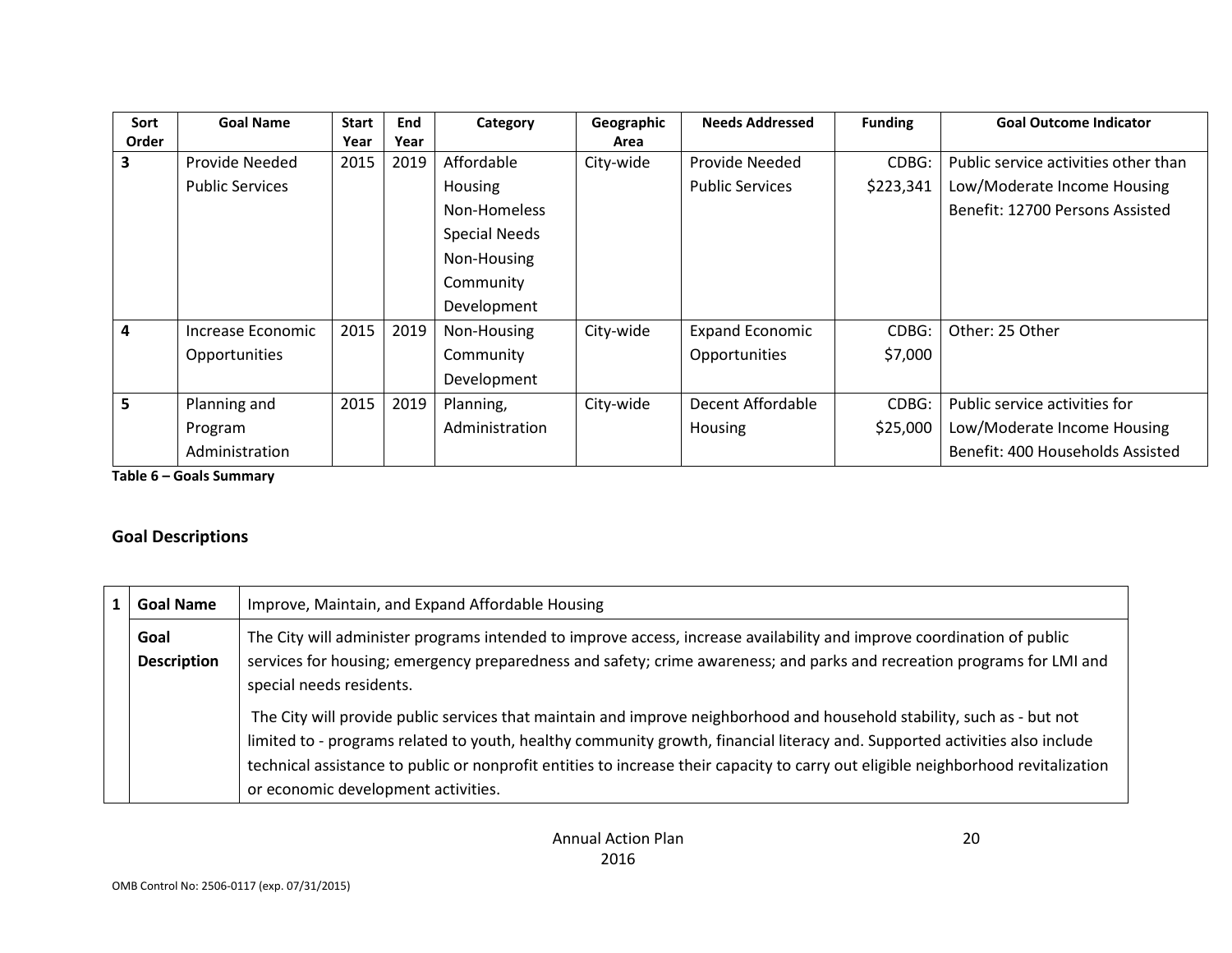| $\overline{2}$ | <b>Goal Name</b>                                          | Revitalize and Create Sustainable Neighborhoods                                                                                                                                                                                                                                                                                                                                                                                    |
|----------------|-----------------------------------------------------------|------------------------------------------------------------------------------------------------------------------------------------------------------------------------------------------------------------------------------------------------------------------------------------------------------------------------------------------------------------------------------------------------------------------------------------|
|                | Goal<br><b>Description</b>                                | The City will administer activities to improve the physical condition, health, and safety of residential neighborhoods with<br>projects such as improvements to streets, sidewalks and parks in LMI areas. The City intends to also fund activities to<br>demolish blighted structures. The City will also provide code enforcement services in areas identified by HUD as low- and<br>moderate-income.                            |
| 3              | <b>Goal Name</b><br><b>Provide Needed Public Services</b> |                                                                                                                                                                                                                                                                                                                                                                                                                                    |
|                | Goal<br><b>Description</b>                                | The City will administer programs intended to improve access, increase availability and improve coordination of public<br>services for housing; emergency preparedness and safety; crime awareness; and parks and recreation programs for LMI and<br>special needs residents.                                                                                                                                                      |
|                |                                                           | The City will provide public services that maintain and improve neighborhood and household stability, such as - but not<br>limited to - programs related to youth, healthy community growth, financial literacy and. Supported activities also include<br>technical assistance to public or nonprofit entities to increase their capacity to carry out eligible neighborhood revitalization<br>or economic development activities. |
| 4              | <b>Goal Name</b>                                          | Increase Economic Opportunities                                                                                                                                                                                                                                                                                                                                                                                                    |
|                | Goal<br><b>Description</b>                                | The City's goal for expanding economic opportunities is to provide programs that will improve the accessibility of services for<br>labor skill upgrading that will benefit LMI resident-adults who are either unemployed or underemployed.                                                                                                                                                                                         |
| 5.             | <b>Goal Name</b>                                          | Planning and Program Administration                                                                                                                                                                                                                                                                                                                                                                                                |
|                | Goal<br><b>Description</b>                                |                                                                                                                                                                                                                                                                                                                                                                                                                                    |

**Table 7 – Goal Descriptions**

# **Estimate the number of extremely low-income, low-income, and moderate-income families to whom the jurisdiction will provide affordable housing as defined by HOME 91.215(b):**

The City will provide direct assistance with downpayment to 10 household in purchasing their first home, provide Housing Counseling to 60 persons and provide loan to 10 additional eligible homeowners for repair and rehabilitation.

> Annual Action Plan 2016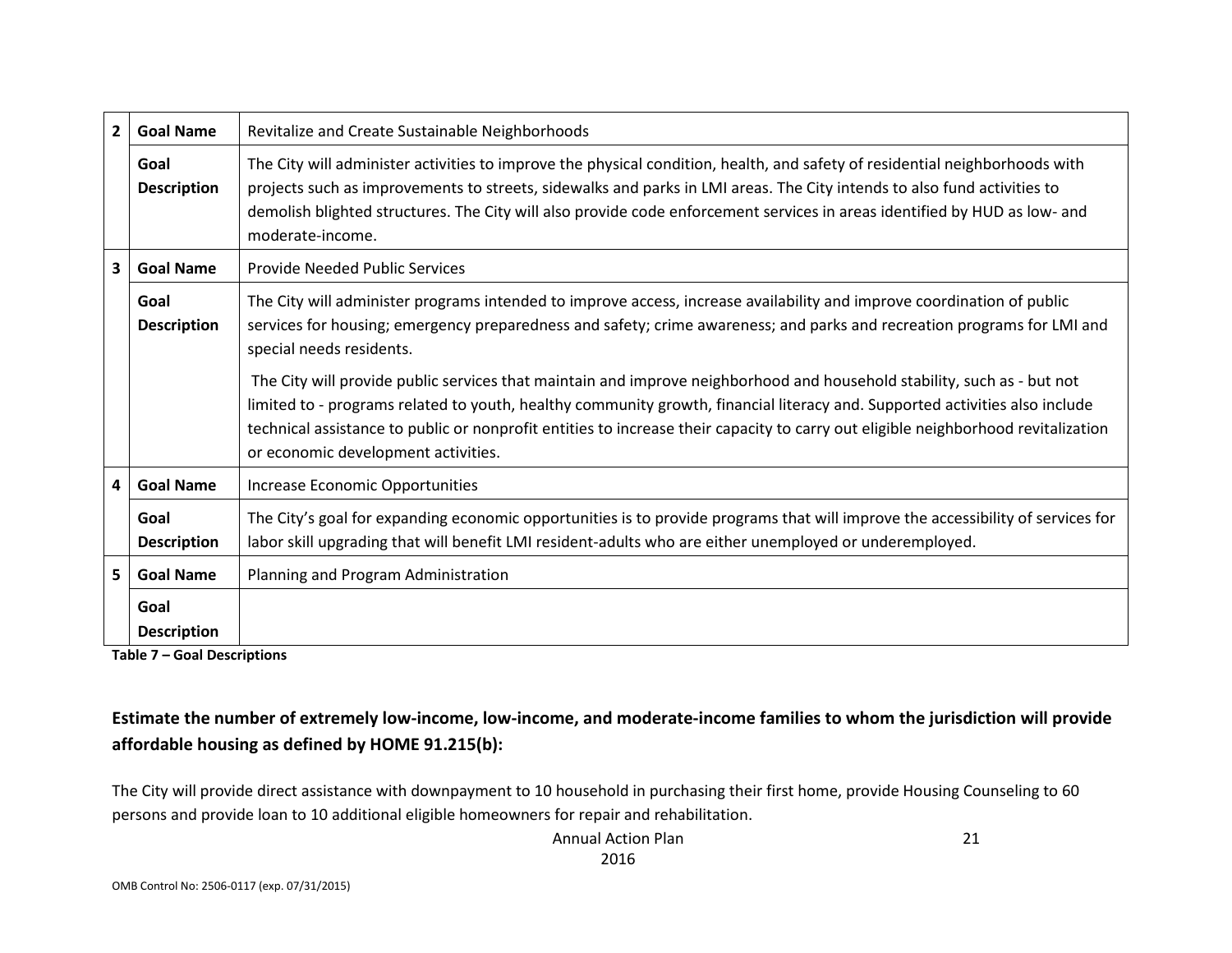# **AP-35 Projects – 91.220(d)**

### **Introduction**

The 2016-2017 Annual Action Plan includes 19 "projects" in two entitlement grant programs - CDBG and HOME, three of which are administration. There are three national objectives under the CDBG program that all projects must meet.

1) CDBG regulations require that no less than 70% of a grant can be awarded to projects that benefit low- and moderate-income persons.

2) CDBG funds may aid in the prevention or elimination of slum and blighted conditions.

3) CDBG funds may be utilized to address other community development needs having a particular urgency because existing conditions pose a serious and immediate threat to the health or welfare of the community and other financial resources are not available to meet such needs.

The CDBG Program is flexible and allows the City to determine how best to meet the needs of its lowand moderate-income residents. The goals established in the Consolidated Plan guide the City in awarding CDBG funds.

Implementation of CDBG activities described below will be confined within Lima census tracts where at least 51% of the population is considered by HUD to be low- and moderate-income (LMI) persons, or will be limited to CDBG-eligible recipients, with the exception of slum and blight removal which could be in areas outside the CDBG eligible tracts for the purpose of reducing public health and safety risks. Eligible census tracts are shown on Map 11. The City of Lima will certify that 70% of the aggregate expenditure of CDBG funds will benefit persons of low and moderate incomes.

For HOME and housing related projects, activities will be implemented wherever LMI household beneficiaries are located in the City. This is to provide assistance where eligible households reside.

The figures listed for programs do not include funds that will be matched or leveraged through financial institutions and property owners on individual projects. Program income is budgeted back into the program that generated it.

| # | <b>Project Name</b>         |  |  |  |
|---|-----------------------------|--|--|--|
| 1 | <b>CHDO Operating Funds</b> |  |  |  |
| 2 | CHDO Set-Aside Funds        |  |  |  |
| 3 | First Home Lima             |  |  |  |
| 4 | <b>HOME Update</b>          |  |  |  |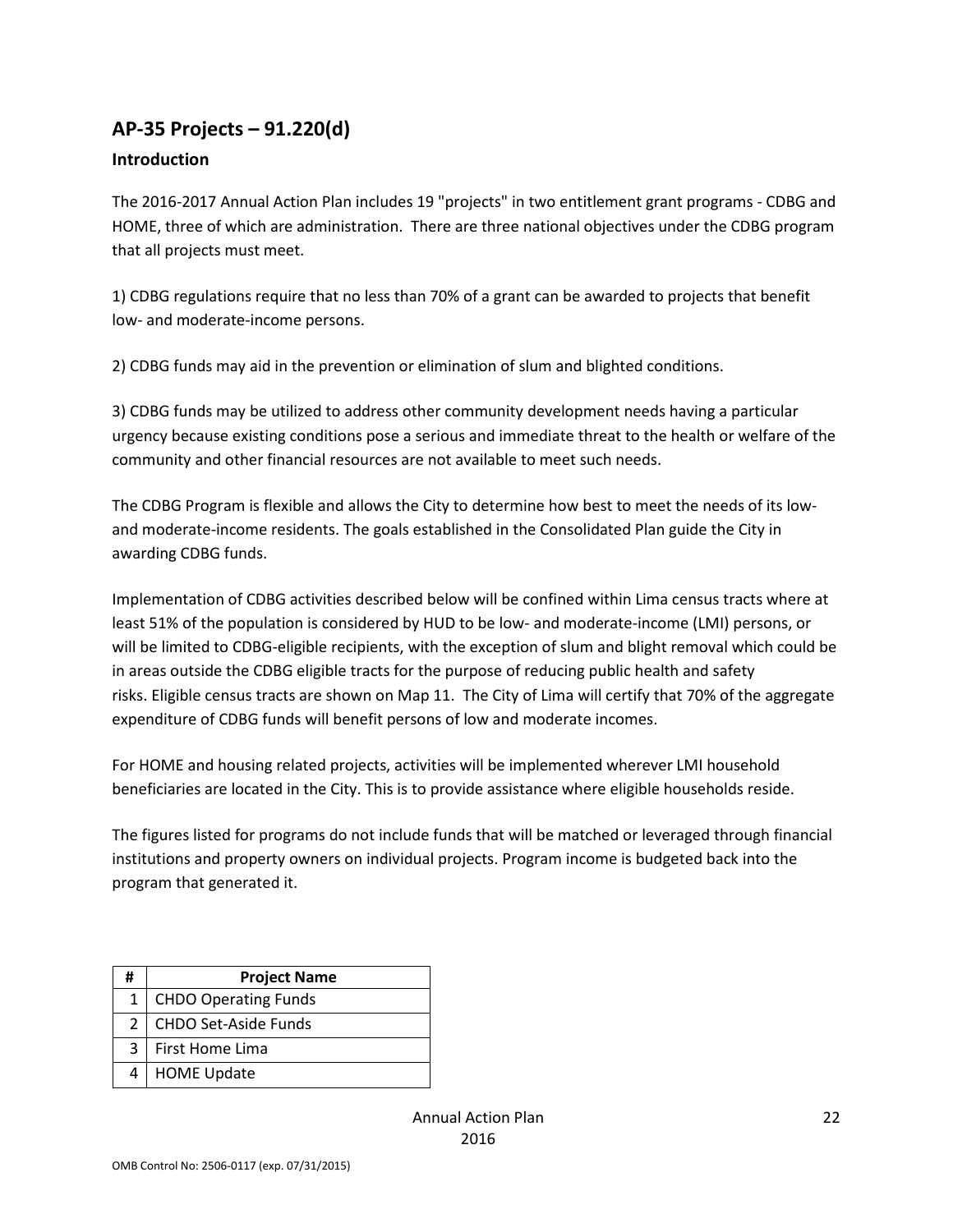| #  | <b>Project Name</b>                   |
|----|---------------------------------------|
| 5  | <b>LMI Housing Development</b>        |
| 6  | <b>New Rental HOME Program</b>        |
| 7  | Housing Rehab                         |
| 8  | Police Support Services Program       |
| 9  | Neighborhood Assistance               |
| 10 | <b>Property Maintenance</b>           |
| 11 | <b>HOME Administration</b>            |
| 12 | Demolition                            |
| 13 | Street/Curb Reconstruction            |
| 14 | Park Improvements                     |
| 15 | Career Pathways in Adv. Mfg. (Rhodes) |
| 16 | <b>Fair Housing</b>                   |
| 17 | <b>Housing Counseling</b>             |
| 18 | <b>Bradfield Center</b>               |
| 19 | <b>Emergency Repairs</b>              |
| 20 | <b>CDBG Adminstration</b>             |

**Table 8 – Project Information**

#### **Describe the reasons for allocation priorities and any obstacles to addressing underserved needs**

Programs that benefit low-mod households and limited clientele populations receive priority in annual funding. The City has budgeted approximately 15% of the estimated 2016 CDBG funding to Public Service activities. Nearly all public service programs are offered citywide to low- and moderate-income residents.

Public Facilities Improvements (i.e. street /curb reconstruction) are targeted for CDBG eligible areas to meet the needs of Low and Moderate Income households. Each year our LMAs are evaluated to determine where there is the greatest need for these infrastructure improvements.

The Demolition Program uses CDBG funds to address blighted properties in CDBG-eligible areas. This program places a priority on demolishing structures that pose a health and safety hazard.

There are no obstacles to addressing underserved needs with the exception of the amount of funds available to the City and the significant difference in the census tracts and block groups that were determined from the 2006-2010 ACS data to be CDBG eligible with 51% or more of households having low- to moderate-income, compared to the 2000 LMI areas.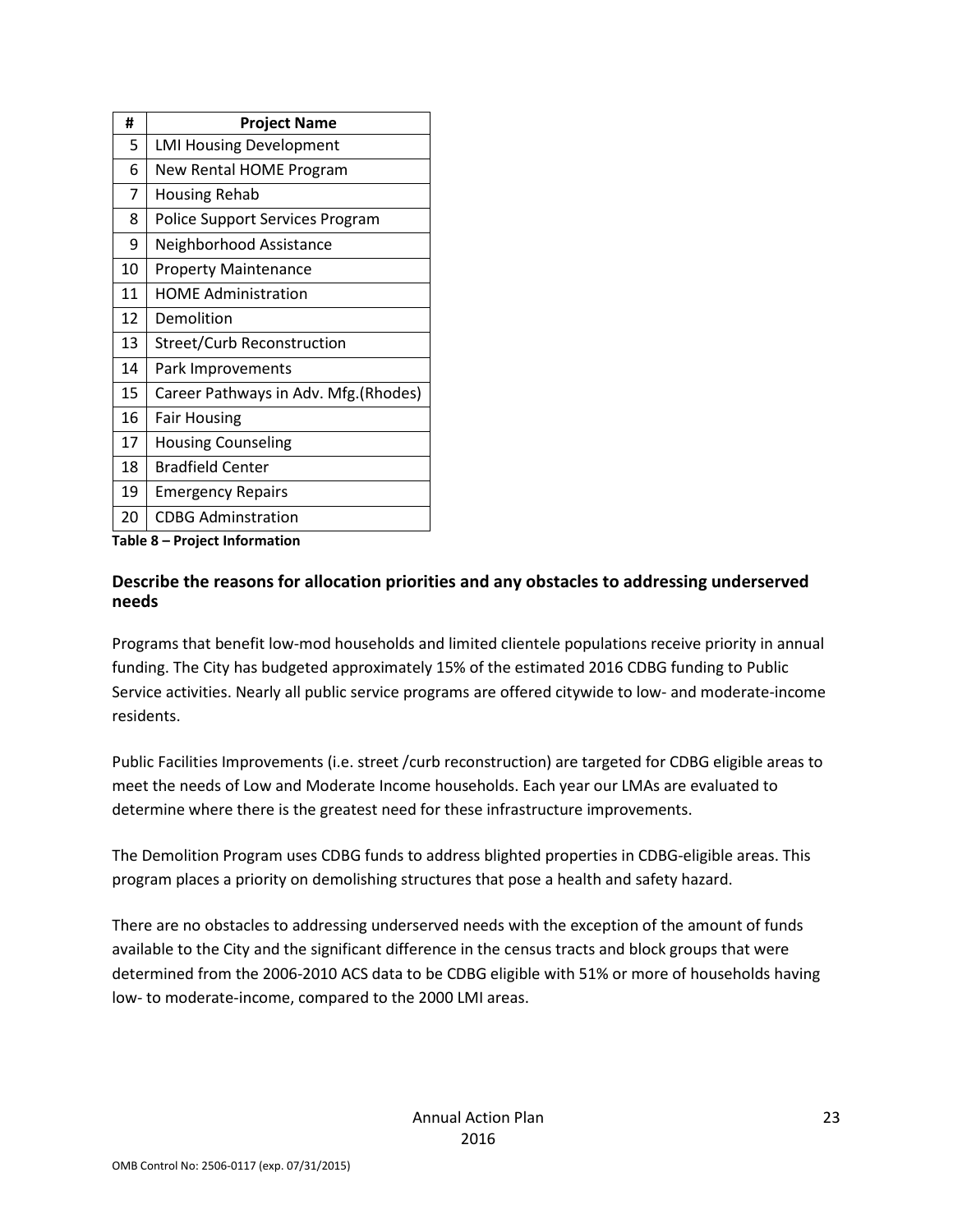# **Projects**

# **AP-38 Projects Summary**

## **Project Summary Information**

#### **Table 9 – Project Summary**

| $\mathbf{1}$   | <b>Project Name</b>                                                                                     | <b>CHDO Operating Funds</b>                                                                                                                                                                |
|----------------|---------------------------------------------------------------------------------------------------------|--------------------------------------------------------------------------------------------------------------------------------------------------------------------------------------------|
|                | <b>Target Area</b>                                                                                      | City-wide                                                                                                                                                                                  |
|                | <b>Goals Supported</b>                                                                                  | Planning and Program Administration                                                                                                                                                        |
|                | <b>Needs Addressed</b>                                                                                  | Decent Affordable Housing                                                                                                                                                                  |
|                | <b>Funding</b>                                                                                          | <b>HOME: \$384</b>                                                                                                                                                                         |
|                | <b>Description</b>                                                                                      | Support for the local community based housing development organization (CHDO)- New Lima, Inc. Funds<br>include only carry-over from 2015-2016. No qualifying project identified this year. |
|                | <b>Target Date</b>                                                                                      | 9/30/2017                                                                                                                                                                                  |
|                | <b>Estimate the number and</b><br>type of families that will<br>benefit from the proposed<br>activities | No qualified project this year. Funds to be committed within 2016-17 if CHDO Setaside project identified.                                                                                  |
|                | <b>Location Description</b>                                                                             | Not applicable - administration activity                                                                                                                                                   |
|                | <b>Planned Activities</b>                                                                               | Provides HOME operating funding for the local community based housing development organization to<br>assist in the delivery of its housing program services.                               |
| $\overline{2}$ | <b>Project Name</b>                                                                                     | <b>CHDO Set-Aside Funds</b>                                                                                                                                                                |
|                | <b>Target Area</b>                                                                                      | <b>CDBG Eligible Census Tracts</b>                                                                                                                                                         |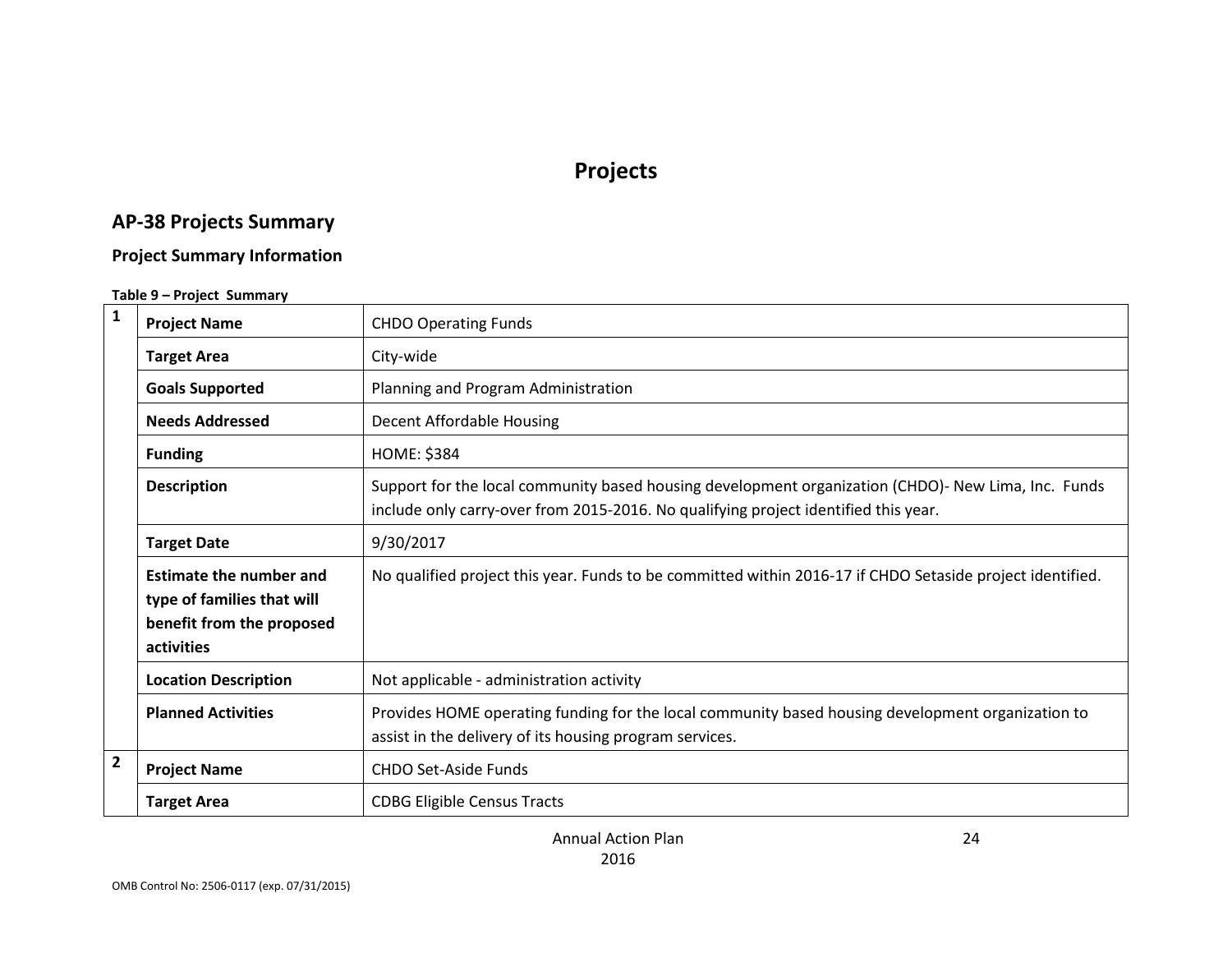|                         | <b>Goals Supported</b>                                                                                  | Improve, Maintain, and Expand Affordable Housing                                                                                                                                                                                                                                                                                                                                                                      |
|-------------------------|---------------------------------------------------------------------------------------------------------|-----------------------------------------------------------------------------------------------------------------------------------------------------------------------------------------------------------------------------------------------------------------------------------------------------------------------------------------------------------------------------------------------------------------------|
|                         | <b>Needs Addressed</b>                                                                                  | Decent Affordable Housing                                                                                                                                                                                                                                                                                                                                                                                             |
|                         | <b>Funding</b>                                                                                          | HOME: \$198,869                                                                                                                                                                                                                                                                                                                                                                                                       |
|                         | <b>Description</b>                                                                                      | Set-aside funds for certified community housing development organizations (CHDOs) to develop affordable<br>housing in Lima. HUD requires a minimum of 15% of the HOME grant be used in development projects in<br>partnership with CDHOs. State funding required for this project was not approved this year. HUD funding<br>will be reserved for next year in anticipation of state funding being granted next year. |
|                         | <b>Target Date</b>                                                                                      | 9/30/2017                                                                                                                                                                                                                                                                                                                                                                                                             |
|                         | <b>Estimate the number and</b><br>type of families that will<br>benefit from the proposed<br>activities | This program will assist approximately 48 low- to moderate-income senior rental households including 1<br>HOME funded unit.                                                                                                                                                                                                                                                                                           |
|                         | <b>Location Description</b>                                                                             | 649 W. Market Street                                                                                                                                                                                                                                                                                                                                                                                                  |
|                         | <b>Planned Activities</b>                                                                               | State funding required for this project was not approved this year. HUD funding will be reserved for next<br>year in anticipation of state funding being granted next year.                                                                                                                                                                                                                                           |
| $\overline{\mathbf{3}}$ | <b>Project Name</b>                                                                                     | First Home Lima                                                                                                                                                                                                                                                                                                                                                                                                       |
|                         | <b>Target Area</b>                                                                                      | City-wide                                                                                                                                                                                                                                                                                                                                                                                                             |
|                         | <b>Goals Supported</b>                                                                                  | Improve, Maintain, and Expand Affordable Housing                                                                                                                                                                                                                                                                                                                                                                      |
|                         | <b>Needs Addressed</b>                                                                                  | Decent Affordable Housing                                                                                                                                                                                                                                                                                                                                                                                             |
|                         | <b>Funding</b>                                                                                          | HOME: \$113,392                                                                                                                                                                                                                                                                                                                                                                                                       |
|                         | <b>Description</b>                                                                                      | Assist first-time home buyers with down payment and closing costs.                                                                                                                                                                                                                                                                                                                                                    |
|                         | <b>Target Date</b>                                                                                      | 9/30/2017                                                                                                                                                                                                                                                                                                                                                                                                             |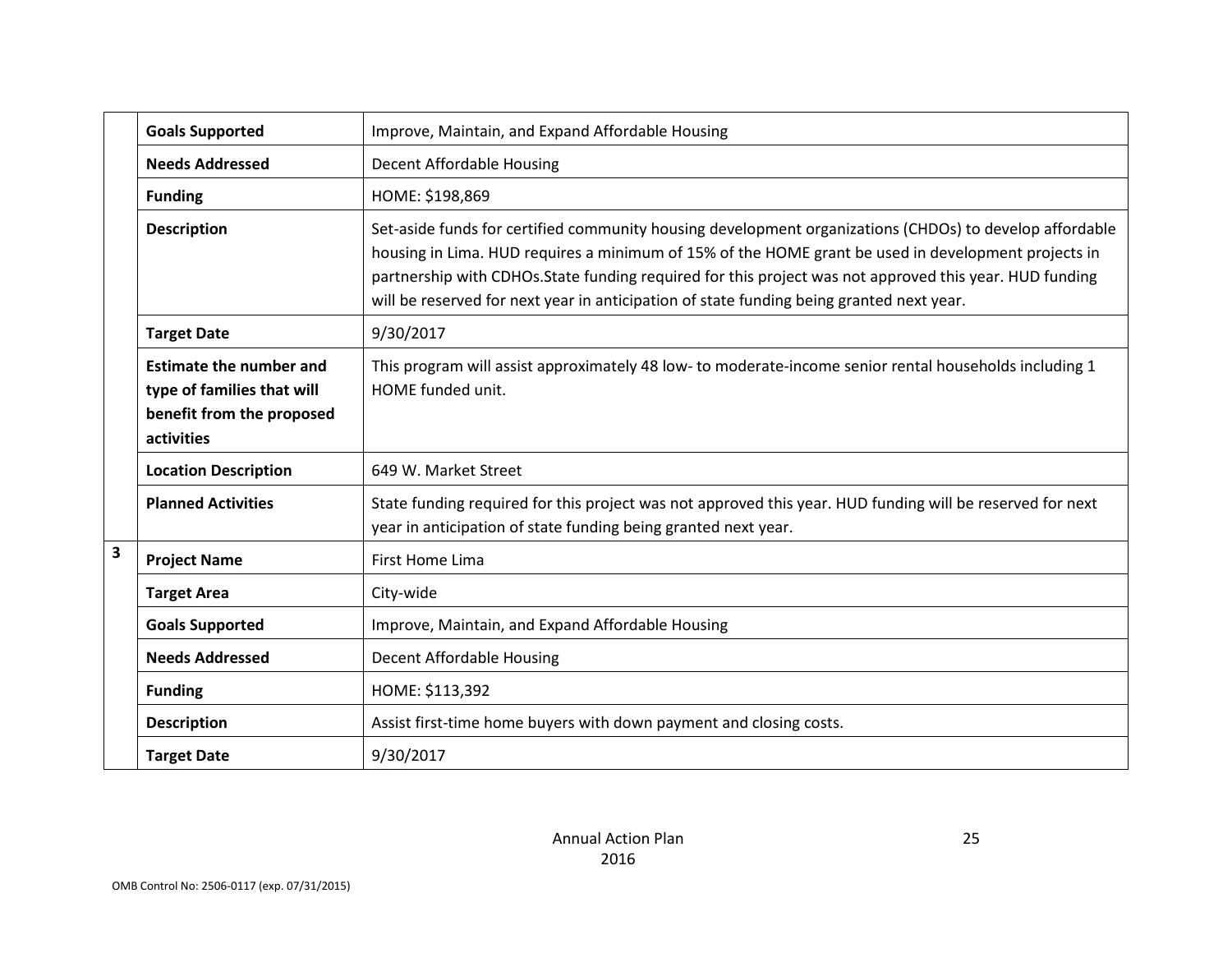|                         | <b>Estimate the number and</b><br>type of families that will<br>benefit from the proposed<br>activities | Administered by West Ohio CAP (formerly LACCA), this program will assist approximately 10 low- to<br>moderate-income households                                                                                                                                                                                                                                                                                                                                         |
|-------------------------|---------------------------------------------------------------------------------------------------------|-------------------------------------------------------------------------------------------------------------------------------------------------------------------------------------------------------------------------------------------------------------------------------------------------------------------------------------------------------------------------------------------------------------------------------------------------------------------------|
|                         | <b>Location Description</b>                                                                             | LMI homeowner households regardless of the housing unit's location in the City.                                                                                                                                                                                                                                                                                                                                                                                         |
|                         | <b>Planned Activities</b>                                                                               |                                                                                                                                                                                                                                                                                                                                                                                                                                                                         |
| $\overline{\mathbf{4}}$ | <b>Project Name</b>                                                                                     | <b>HOME Update</b>                                                                                                                                                                                                                                                                                                                                                                                                                                                      |
|                         | <b>Target Area</b>                                                                                      | City-wide                                                                                                                                                                                                                                                                                                                                                                                                                                                               |
|                         | <b>Goals Supported</b>                                                                                  | Improve, Maintain, and Expand Affordable Housing                                                                                                                                                                                                                                                                                                                                                                                                                        |
|                         | <b>Needs Addressed</b>                                                                                  | Decent Affordable Housing                                                                                                                                                                                                                                                                                                                                                                                                                                               |
|                         | <b>Funding</b>                                                                                          | HOME: \$135,625                                                                                                                                                                                                                                                                                                                                                                                                                                                         |
|                         | <b>Description</b>                                                                                      | This City of Lima's housing repair program provides deferred/forgivable loans to finance repairs for eligible<br>housing units. The program is designed to assist lower income homeowners correct housing conditions,<br>which if neglected, will adversely affect the health, safety and welfare of the homeowner. Repair work may<br>include any repair needed to comply with all property maintenance codes, as determined by the City's<br>housing rehab inspector. |
|                         | <b>Target Date</b>                                                                                      | 9/30/2017                                                                                                                                                                                                                                                                                                                                                                                                                                                               |
|                         | <b>Estimate the number and</b><br>type of families that will<br>benefit from the proposed<br>activities | This program will assist up to 5 low- to moderate-income households with repair loans of up to<br>\$24,000. The household income of an eligible homeowner cannot exceed 50% AMI (Area Median Income)<br>for the Lima area.                                                                                                                                                                                                                                              |
|                         | <b>Location Description</b>                                                                             | LMI homeowner households regardless of the housing unit's location in the City.                                                                                                                                                                                                                                                                                                                                                                                         |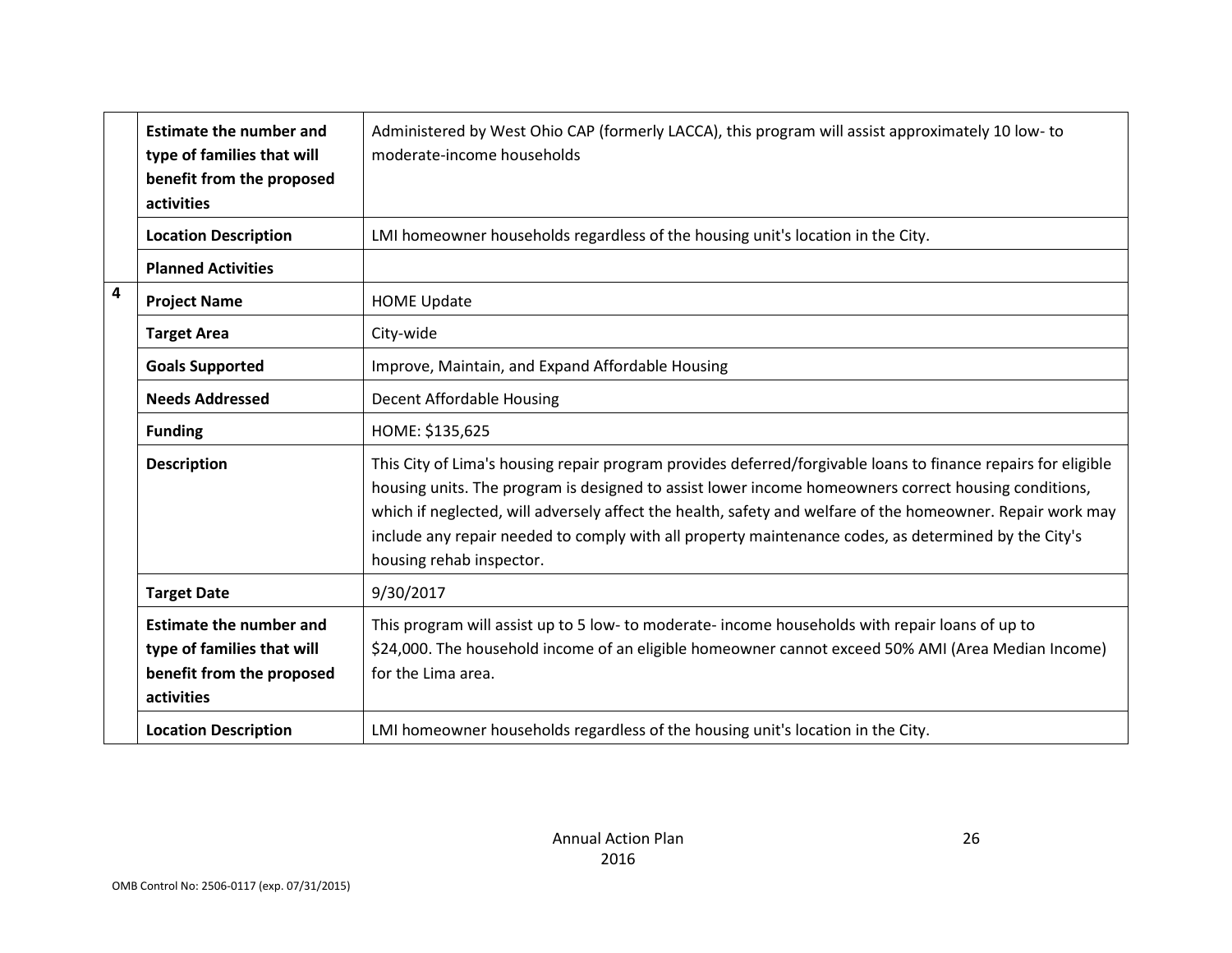|   | <b>Planned Activities</b>                                                                               | The Home Update Program is designed to assist lower income homeowners in repairing major health or<br>safety issues in their home, which will correct ALL code violations. Many lower income homeowners cannot<br>repay a loan; therefore the Home Update Program eliminates repayment of the repair loan if the<br>homeowner maintains ownership and resides in the home for a period of 5 years. |
|---|---------------------------------------------------------------------------------------------------------|----------------------------------------------------------------------------------------------------------------------------------------------------------------------------------------------------------------------------------------------------------------------------------------------------------------------------------------------------------------------------------------------------|
| 5 | <b>Project Name</b>                                                                                     | <b>LMI Housing Development</b>                                                                                                                                                                                                                                                                                                                                                                     |
|   | <b>Target Area</b>                                                                                      | <b>CDBG Eligible Census Tracts</b>                                                                                                                                                                                                                                                                                                                                                                 |
|   | <b>Goals Supported</b>                                                                                  | Improve, Maintain, and Expand Affordable Housing                                                                                                                                                                                                                                                                                                                                                   |
|   | <b>Needs Addressed</b>                                                                                  | Decent Affordable Housing                                                                                                                                                                                                                                                                                                                                                                          |
|   | <b>Funding</b>                                                                                          | HOME: \$500,000                                                                                                                                                                                                                                                                                                                                                                                    |
|   | <b>Description</b>                                                                                      | The City of Lima issued Request for Proposals from qualified private and nonprofit developers to<br>rehabilitate or construct new affordable housing units as part of a major development in a strategic<br>location in Lima in order to increase the supply of housing through production of decent, affordable<br>housing.                                                                       |
|   | <b>Target Date</b>                                                                                      | 9/30/2017                                                                                                                                                                                                                                                                                                                                                                                          |
|   | <b>Estimate the number and</b><br>type of families that will<br>benefit from the proposed<br>activities | The number and type of families that will benefit from this project are roughly estimated to be 47 new LMI<br>rental units, 6 with HOME funding, 31 for LMI and 10 market rate units.                                                                                                                                                                                                              |
|   | <b>Location Description</b>                                                                             | 43 Town Square.                                                                                                                                                                                                                                                                                                                                                                                    |
|   | <b>Planned Activities</b>                                                                               |                                                                                                                                                                                                                                                                                                                                                                                                    |
| 6 | <b>Project Name</b>                                                                                     | New Rental HOME Program                                                                                                                                                                                                                                                                                                                                                                            |
|   | <b>Target Area</b>                                                                                      | City-wide                                                                                                                                                                                                                                                                                                                                                                                          |
|   | <b>Goals Supported</b>                                                                                  | Improve, Maintain, and Expand Affordable Housing                                                                                                                                                                                                                                                                                                                                                   |
|   | <b>Needs Addressed</b>                                                                                  | Decent Affordable Housing                                                                                                                                                                                                                                                                                                                                                                          |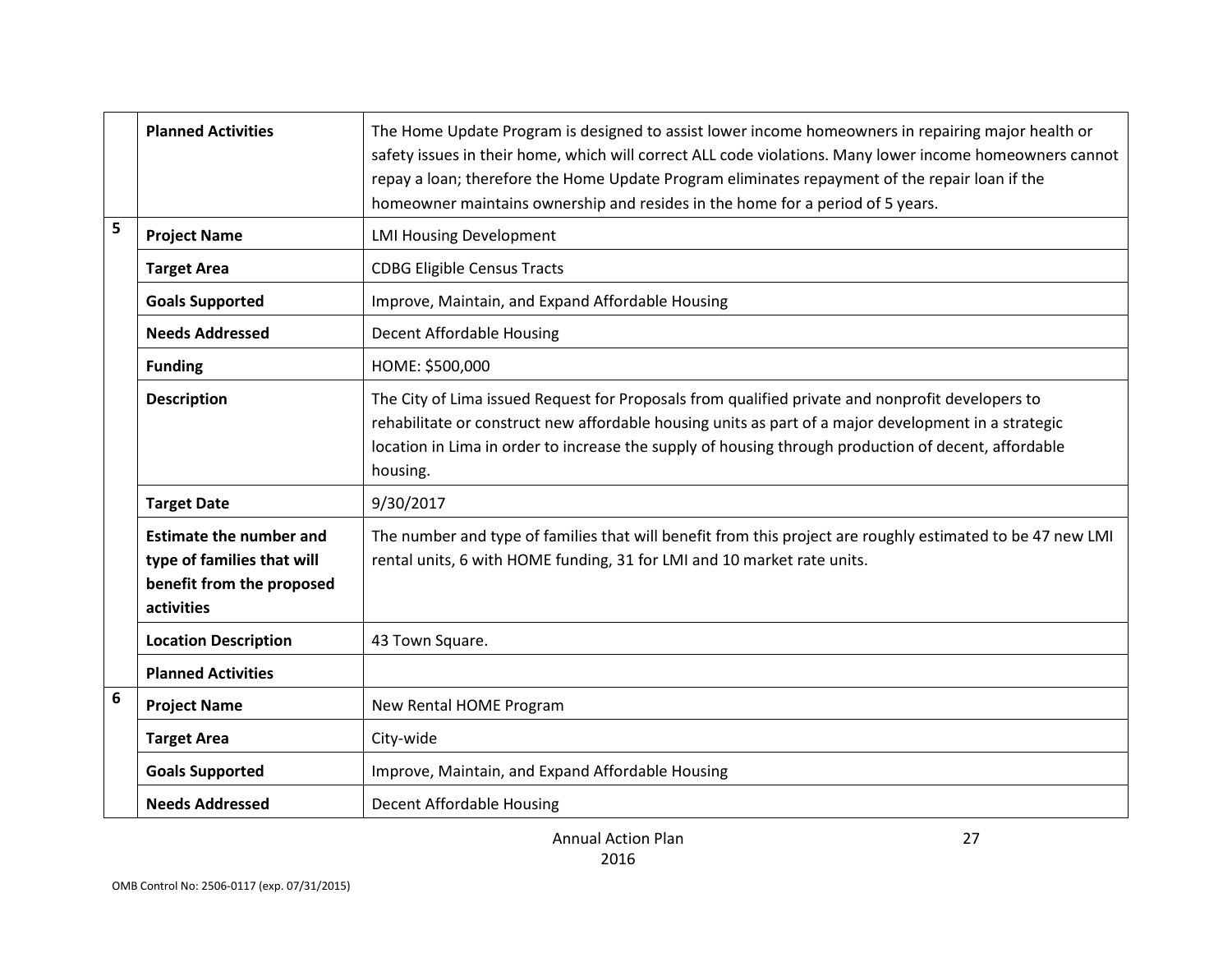|                         | <b>Funding</b>                                                                                          | HOME: \$90,714                                                                                                                                                                                                                                                                 |
|-------------------------|---------------------------------------------------------------------------------------------------------|--------------------------------------------------------------------------------------------------------------------------------------------------------------------------------------------------------------------------------------------------------------------------------|
|                         | <b>Description</b>                                                                                      |                                                                                                                                                                                                                                                                                |
|                         | <b>Target Date</b>                                                                                      | 9/30/2017                                                                                                                                                                                                                                                                      |
|                         | <b>Estimate the number and</b><br>type of families that will<br>benefit from the proposed<br>activities | 4 unit rental with one unit designated as HOME unit.                                                                                                                                                                                                                           |
|                         | <b>Location Description</b>                                                                             | Not identified at this time.                                                                                                                                                                                                                                                   |
|                         | <b>Planned Activities</b>                                                                               | Planned activity include RFP for a 4 unit rental with one unit designated as HOME unit.                                                                                                                                                                                        |
| $\overline{\mathbf{z}}$ | <b>Project Name</b>                                                                                     | <b>Housing Rehab</b>                                                                                                                                                                                                                                                           |
|                         | <b>Target Area</b>                                                                                      | City-wide                                                                                                                                                                                                                                                                      |
|                         | <b>Goals Supported</b>                                                                                  | Improve, Maintain, and Expand Affordable Housing                                                                                                                                                                                                                               |
|                         | <b>Needs Addressed</b>                                                                                  | Decent Affordable Housing                                                                                                                                                                                                                                                      |
|                         | <b>Funding</b>                                                                                          | CDBG: \$83,146                                                                                                                                                                                                                                                                 |
|                         | <b>Description</b>                                                                                      | Defray delivery cost of services by staff involved in HOME funded housing projects and inspection services,<br>in order to sustain the supply of affordable housing and increase access to homeownership and decent<br>affordable housing and through down payment assistance. |
|                         | <b>Target Date</b>                                                                                      | 9/30/2017                                                                                                                                                                                                                                                                      |
|                         | <b>Estimate the number and</b><br>type of families that will<br>benefit from the proposed<br>activities | This project supports staff costs for the administration of the City's HOME funded housing programs. See<br>HOME Update, Emergency Repair and First Home Lima for the estimated number and types of families to<br>be assisted.                                                |
|                         | <b>Location Description</b>                                                                             | Not applicable - planning/administration activity.                                                                                                                                                                                                                             |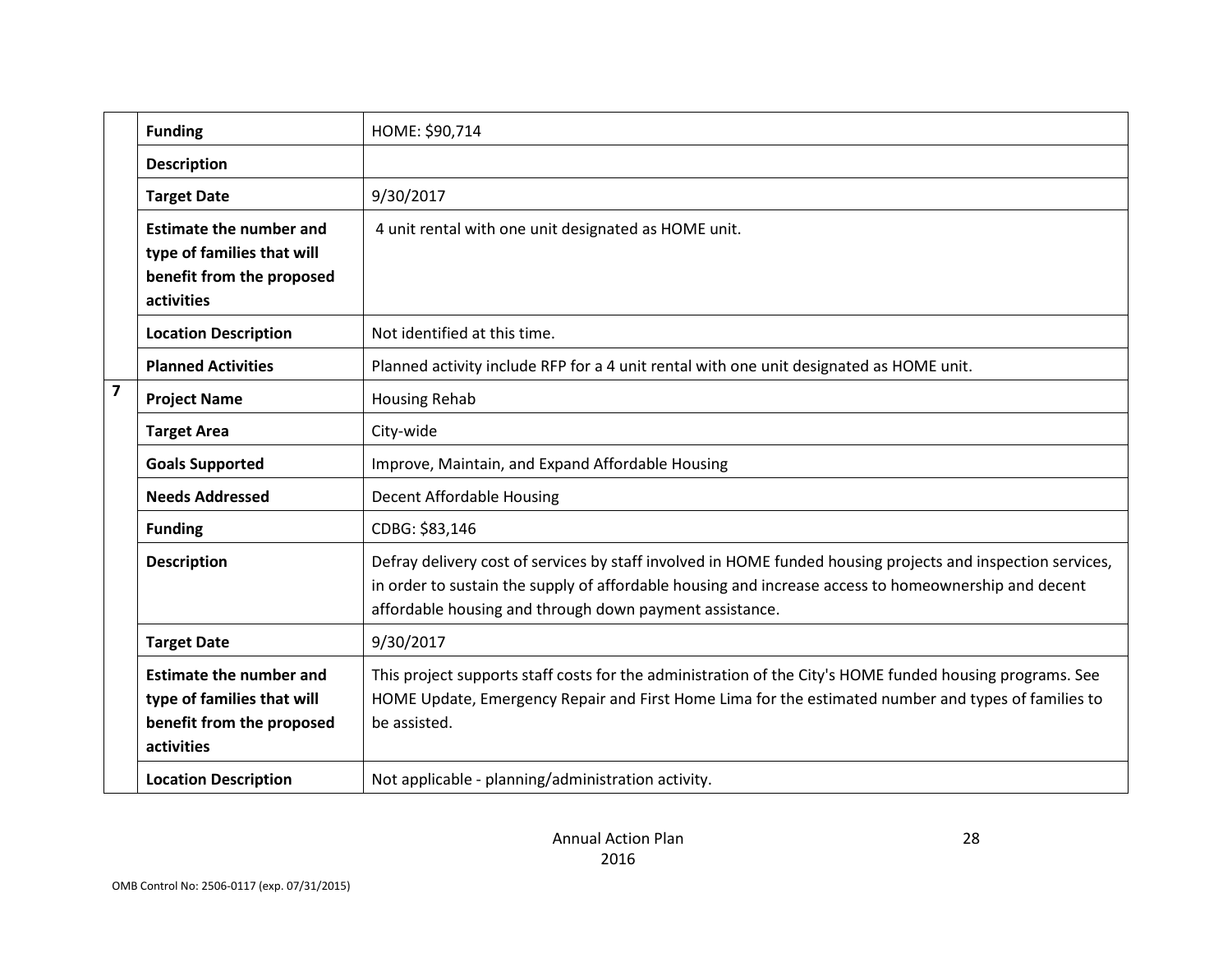|                           | <b>Planned Activities</b>                                                                               | Providing CDBG funding for the City's Department of Community Development staff directly involved in the<br>delivery of housing rehabilitation program services.                                                                                                                                                                                                                                                                                                                                                                                       |  |
|---------------------------|---------------------------------------------------------------------------------------------------------|--------------------------------------------------------------------------------------------------------------------------------------------------------------------------------------------------------------------------------------------------------------------------------------------------------------------------------------------------------------------------------------------------------------------------------------------------------------------------------------------------------------------------------------------------------|--|
| 8                         | <b>Project Name</b>                                                                                     | Police Support Services Program                                                                                                                                                                                                                                                                                                                                                                                                                                                                                                                        |  |
|                           | <b>Target Area</b><br>City-wide                                                                         |                                                                                                                                                                                                                                                                                                                                                                                                                                                                                                                                                        |  |
|                           | <b>Goals Supported</b><br>Revitalize and Create Sustainable Neighborhoods                               |                                                                                                                                                                                                                                                                                                                                                                                                                                                                                                                                                        |  |
|                           | <b>Needs Addressed</b>                                                                                  | Revitalize Neighborhoods to Create Suitable Living                                                                                                                                                                                                                                                                                                                                                                                                                                                                                                     |  |
|                           | <b>Funding</b>                                                                                          | CDBG: \$51,231                                                                                                                                                                                                                                                                                                                                                                                                                                                                                                                                         |  |
| <b>Description</b>        |                                                                                                         | This project provides funding civilian police support personnel as part of neighborhood based Community<br>Oriented Policing strategy. The primary purpose of this activity is to provide free security surveys to elderly-<br>led households to determine security risks and recommend and/or install safety gadgets and practices. The<br>PSSP also provides presentations to neighborhood groups on home security and assist regular police force<br>in office activities, downtown patrolling, and in providing security in special public events. |  |
|                           | <b>Target Date</b>                                                                                      | 9/30/2017                                                                                                                                                                                                                                                                                                                                                                                                                                                                                                                                              |  |
|                           | <b>Estimate the number and</b><br>type of families that will<br>benefit from the proposed<br>activities | It is estimated that this program will benefit approximately 5,000 households (12,500 persons), primarily<br>elderly and low- to moderate-income households.                                                                                                                                                                                                                                                                                                                                                                                           |  |
|                           | <b>Location Description</b>                                                                             | Programs are performed on a city-wide basis                                                                                                                                                                                                                                                                                                                                                                                                                                                                                                            |  |
| <b>Planned Activities</b> |                                                                                                         | This program will provide free security surveys to elderly-led households to determine security risks and<br>recommend and/or install safety gadgets and practices, provide presentations to neighborhood groups on<br>home security and assist regular police force in office activities, downtown patrolling, and in providing<br>security in special public events.                                                                                                                                                                                 |  |
| 9                         | <b>Project Name</b>                                                                                     | Neighborhood Assistance                                                                                                                                                                                                                                                                                                                                                                                                                                                                                                                                |  |
|                           | <b>Target Area</b>                                                                                      | City-wide                                                                                                                                                                                                                                                                                                                                                                                                                                                                                                                                              |  |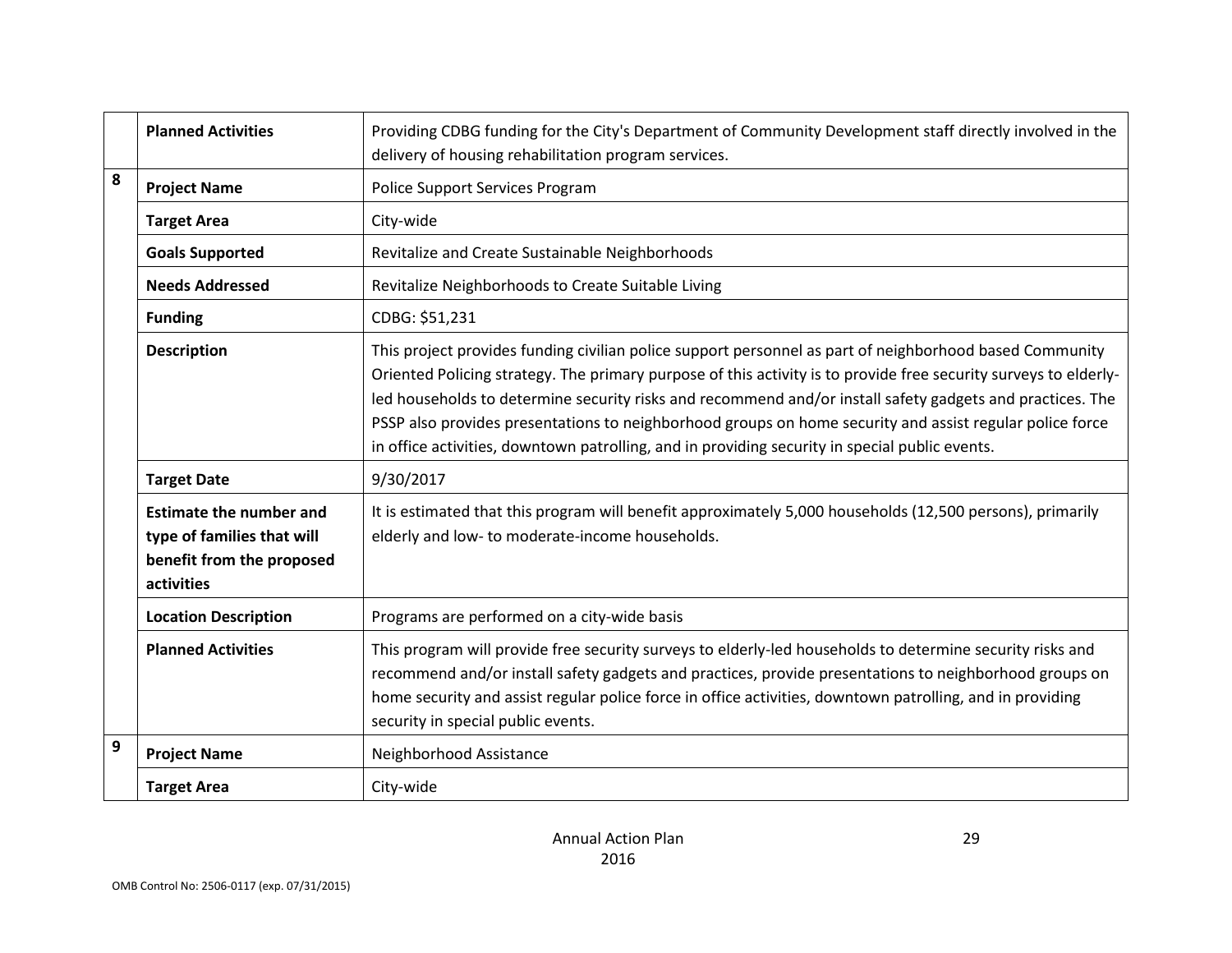|                                                                                                                                                                                | <b>Goals Supported</b>    | Provide Needed Public Services                                                                                                                                                                                                                                                                                                                                                                                                                                                                                                                                                                                         |
|--------------------------------------------------------------------------------------------------------------------------------------------------------------------------------|---------------------------|------------------------------------------------------------------------------------------------------------------------------------------------------------------------------------------------------------------------------------------------------------------------------------------------------------------------------------------------------------------------------------------------------------------------------------------------------------------------------------------------------------------------------------------------------------------------------------------------------------------------|
|                                                                                                                                                                                | <b>Needs Addressed</b>    | Provide Needed Public Services                                                                                                                                                                                                                                                                                                                                                                                                                                                                                                                                                                                         |
|                                                                                                                                                                                | <b>Funding</b>            | CDBG: \$129,355                                                                                                                                                                                                                                                                                                                                                                                                                                                                                                                                                                                                        |
|                                                                                                                                                                                | <b>Description</b>        | This program provides technical support and educational services to neighborhood-based nonprofit<br>community organizations.                                                                                                                                                                                                                                                                                                                                                                                                                                                                                           |
| 9/30/2017<br><b>Target Date</b>                                                                                                                                                |                           |                                                                                                                                                                                                                                                                                                                                                                                                                                                                                                                                                                                                                        |
| <b>Estimate the number and</b><br>type of families that will<br>benefit from the proposed<br>hours toward City- or LACNIP neighborhood network-sponsored events.<br>activities |                           | Through the support of this program, neighborhood nonprofit organizations are able to plan and organize<br>volunteer activities that provide services to all city neighborhoods, but especially focused on LMI<br>neighborhoods. Approximately 2,280 volunteers are expected to contribute an estimated 10,000 service                                                                                                                                                                                                                                                                                                 |
| <b>Location Description</b><br>City-wide                                                                                                                                       |                           |                                                                                                                                                                                                                                                                                                                                                                                                                                                                                                                                                                                                                        |
|                                                                                                                                                                                | <b>Planned Activities</b> | Maintain neighborhood capacity building and education services to 10 community organizations. This<br>program covers the salary & benefits for the Neighborhood Support Specialist. This program is a vital<br>liaison between the City of Lima and the volunteer members of Neighborhood associations and Lima-Allen<br>County Neighborhoods in Partnership (LACNIP), providing essential day-to-day administrative support and<br>resources. CDBG funds will also be used to cover the costs of leadership training, recognition, in-school and<br>community education programs, resources materials, and equipment. |
| 10                                                                                                                                                                             | <b>Project Name</b>       | <b>Property Maintenance</b>                                                                                                                                                                                                                                                                                                                                                                                                                                                                                                                                                                                            |
|                                                                                                                                                                                | <b>Target Area</b>        | City-wide                                                                                                                                                                                                                                                                                                                                                                                                                                                                                                                                                                                                              |
| Revitalize and Create Sustainable Neighborhoods<br><b>Goals Supported</b>                                                                                                      |                           |                                                                                                                                                                                                                                                                                                                                                                                                                                                                                                                                                                                                                        |
| <b>Needs Addressed</b><br>Revitalize Neighborhoods to Create Suitable Living                                                                                                   |                           |                                                                                                                                                                                                                                                                                                                                                                                                                                                                                                                                                                                                                        |
| CDBG: \$211,221<br><b>Funding</b>                                                                                                                                              |                           |                                                                                                                                                                                                                                                                                                                                                                                                                                                                                                                                                                                                                        |
|                                                                                                                                                                                | <b>Description</b>        | Maintain property maintenance enforcement activities in areas identified by HUD as low- and moderate-<br>income household areas.                                                                                                                                                                                                                                                                                                                                                                                                                                                                                       |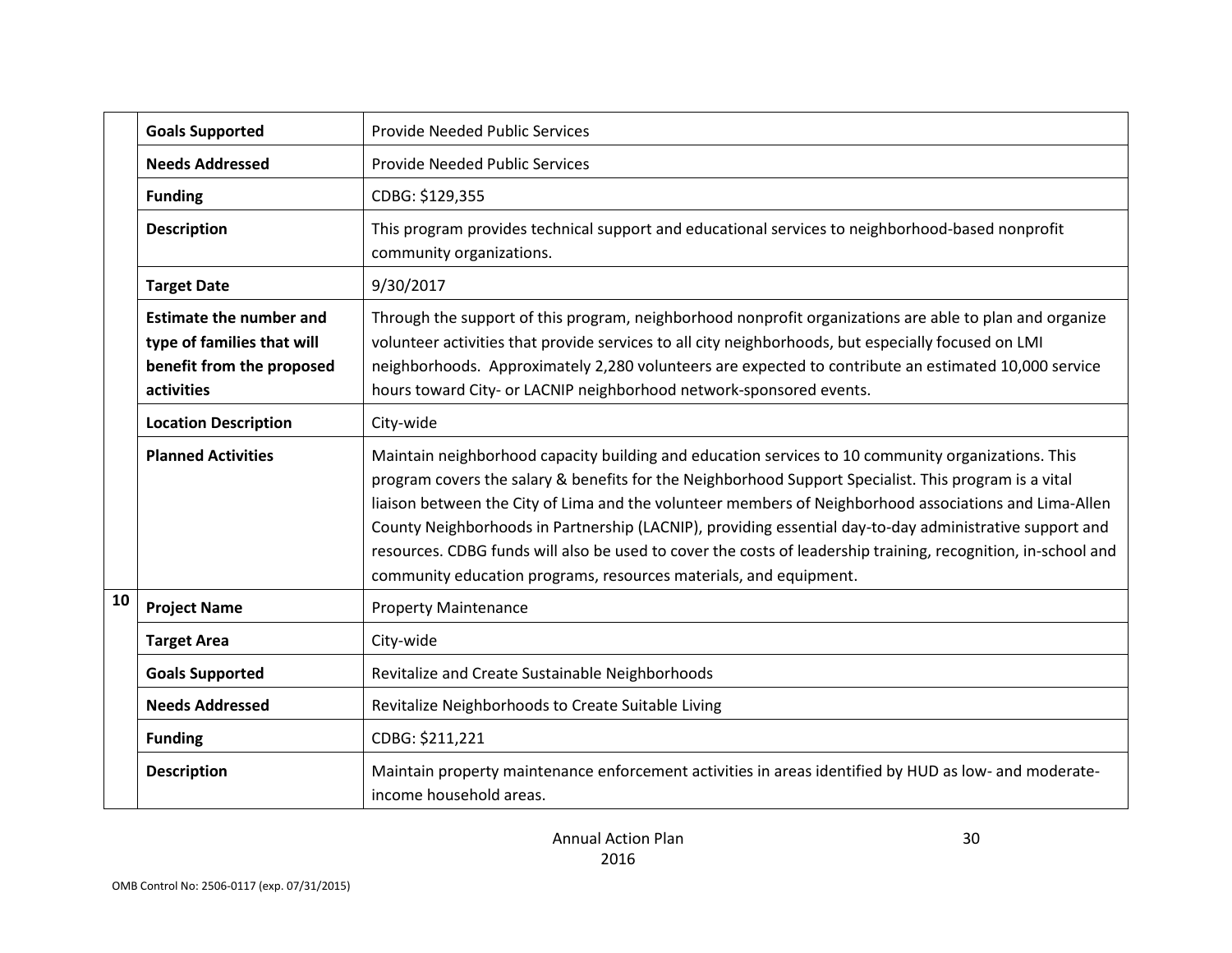| 9/30/2017<br><b>Target Date</b>                              |                                                                                                         |                                                                                                                                                                                                                                                                                                                                                                                                                                                                |
|--------------------------------------------------------------|---------------------------------------------------------------------------------------------------------|----------------------------------------------------------------------------------------------------------------------------------------------------------------------------------------------------------------------------------------------------------------------------------------------------------------------------------------------------------------------------------------------------------------------------------------------------------------|
|                                                              | <b>Estimate the number and</b><br>type of families that will<br>benefit from the proposed<br>activities | Approximately 2,000 households in low- and moderate-income households areas will benefit from Code<br>Enforcement.                                                                                                                                                                                                                                                                                                                                             |
| LMI areas throughout the City<br><b>Location Description</b> |                                                                                                         |                                                                                                                                                                                                                                                                                                                                                                                                                                                                |
|                                                              | <b>Planned Activities</b>                                                                               | Provide services for inspection, prosecution and remediation relating to property maintenance code<br>violations in the City of Lima. CDBG funds also will be utilized to fund salaries & benefits of one full time<br>Property Maintenance Code Inspector; DCD director and secretary; PM inspection labor hours of the<br>Housing Rehab Inspector, board-up costs, and inspection supplies and equipment costs as well as provision<br>for software support. |
| 11<br><b>Project Name</b><br><b>HOME Administration</b>      |                                                                                                         |                                                                                                                                                                                                                                                                                                                                                                                                                                                                |
|                                                              | <b>Target Area</b>                                                                                      | City-wide                                                                                                                                                                                                                                                                                                                                                                                                                                                      |
|                                                              | <b>Goals Supported</b>                                                                                  | Planning and Program Administration                                                                                                                                                                                                                                                                                                                                                                                                                            |
|                                                              | <b>Needs Addressed</b>                                                                                  | Decent Affordable Housing                                                                                                                                                                                                                                                                                                                                                                                                                                      |
|                                                              | <b>Funding</b>                                                                                          | HOME: \$30,759                                                                                                                                                                                                                                                                                                                                                                                                                                                 |
|                                                              | <b>Description</b>                                                                                      |                                                                                                                                                                                                                                                                                                                                                                                                                                                                |
|                                                              | <b>Target Date</b>                                                                                      | 9/30/2017                                                                                                                                                                                                                                                                                                                                                                                                                                                      |
|                                                              | <b>Estimate the number and</b><br>type of families that will<br>benefit from the proposed<br>activities | Not applicable - planning/administration activity                                                                                                                                                                                                                                                                                                                                                                                                              |
|                                                              | <b>Location Description</b>                                                                             | not applicable                                                                                                                                                                                                                                                                                                                                                                                                                                                 |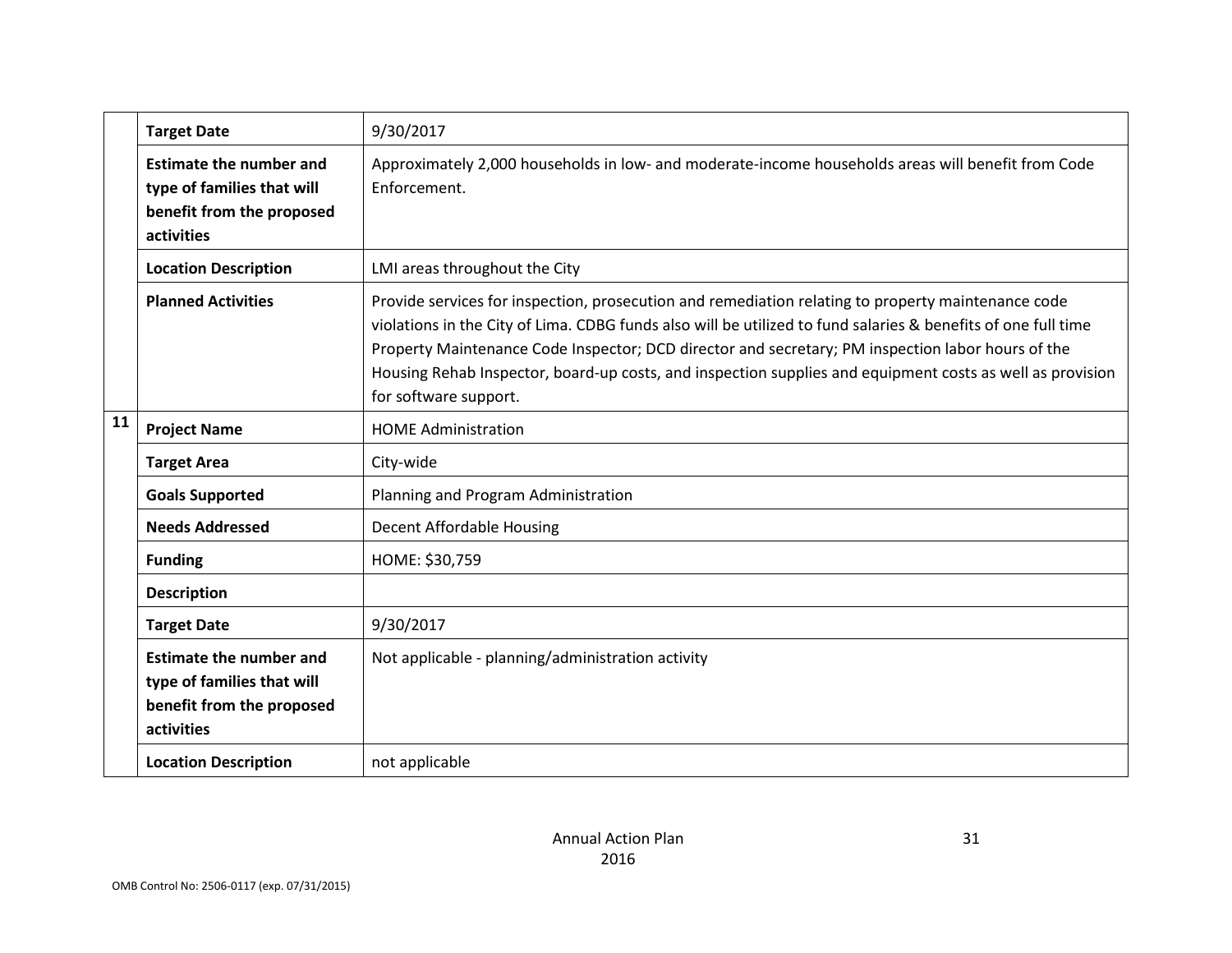|    | <b>Planned Activities</b>                                                                                                                                                                                                                                                                                                                                                                            | HOME funds under this Project will be used to pay for Lima Department of Community Development staff<br>salaries, operating costs and other expenses associated with the planning and administration of the City's<br>HOME Program. A portion of the administrative funding is used to provide training and HOME Update<br>counseling, which is a credit counseling program for LMI families |  |
|----|------------------------------------------------------------------------------------------------------------------------------------------------------------------------------------------------------------------------------------------------------------------------------------------------------------------------------------------------------------------------------------------------------|----------------------------------------------------------------------------------------------------------------------------------------------------------------------------------------------------------------------------------------------------------------------------------------------------------------------------------------------------------------------------------------------|--|
| 12 | <b>Project Name</b>                                                                                                                                                                                                                                                                                                                                                                                  | Demolition                                                                                                                                                                                                                                                                                                                                                                                   |  |
|    | <b>Target Area</b>                                                                                                                                                                                                                                                                                                                                                                                   | City-wide                                                                                                                                                                                                                                                                                                                                                                                    |  |
|    | <b>Goals Supported</b>                                                                                                                                                                                                                                                                                                                                                                               | Revitalize and Create Sustainable Neighborhoods                                                                                                                                                                                                                                                                                                                                              |  |
|    | <b>Needs Addressed</b>                                                                                                                                                                                                                                                                                                                                                                               | Revitalize Neighborhoods to Create Suitable Living                                                                                                                                                                                                                                                                                                                                           |  |
|    | <b>Funding</b>                                                                                                                                                                                                                                                                                                                                                                                       | CDBG: \$92,624                                                                                                                                                                                                                                                                                                                                                                               |  |
|    | <b>Description</b>                                                                                                                                                                                                                                                                                                                                                                                   | Demolition of vacant, deteriorated residential/commercial structures.                                                                                                                                                                                                                                                                                                                        |  |
|    | <b>Target Date</b>                                                                                                                                                                                                                                                                                                                                                                                   | 9/30/2017                                                                                                                                                                                                                                                                                                                                                                                    |  |
|    | <b>Estimate the number and</b><br>The removal of 7 vacant and dilapidated structures, including one commercial and seven residential will<br>remove blighting influences within neighborhoods. For each demolished building, the immediately<br>type of families that will<br>adjoining households will benefit from demolition and clearance activities.<br>benefit from the proposed<br>activities |                                                                                                                                                                                                                                                                                                                                                                                              |  |
|    | <b>Location Description</b>                                                                                                                                                                                                                                                                                                                                                                          | Demolitions will be undertaken on a scattered site basis, with specific addresses to be determined, in LMI<br>areas exhibiting slum and blight.                                                                                                                                                                                                                                              |  |
|    | <b>Planned Activities</b>                                                                                                                                                                                                                                                                                                                                                                            | Funds will be used to demolish 1 commercial and 6 residential structures, vacant and deteriorated that are<br>sources of blight and pose hazards to public health and safety                                                                                                                                                                                                                 |  |
| 13 | <b>Project Name</b>                                                                                                                                                                                                                                                                                                                                                                                  | <b>Street/Curb Reconstruction</b>                                                                                                                                                                                                                                                                                                                                                            |  |
|    | <b>Target Area</b>                                                                                                                                                                                                                                                                                                                                                                                   | <b>CDBG Eligible Census Tracts</b>                                                                                                                                                                                                                                                                                                                                                           |  |
|    | <b>Goals Supported</b><br>Revitalize and Create Sustainable Neighborhoods                                                                                                                                                                                                                                                                                                                            |                                                                                                                                                                                                                                                                                                                                                                                              |  |
|    | <b>Needs Addressed</b>                                                                                                                                                                                                                                                                                                                                                                               | Revitalize Neighborhoods to Create Suitable Living                                                                                                                                                                                                                                                                                                                                           |  |
|    | <b>Funding</b>                                                                                                                                                                                                                                                                                                                                                                                       | CDBG: \$195,986                                                                                                                                                                                                                                                                                                                                                                              |  |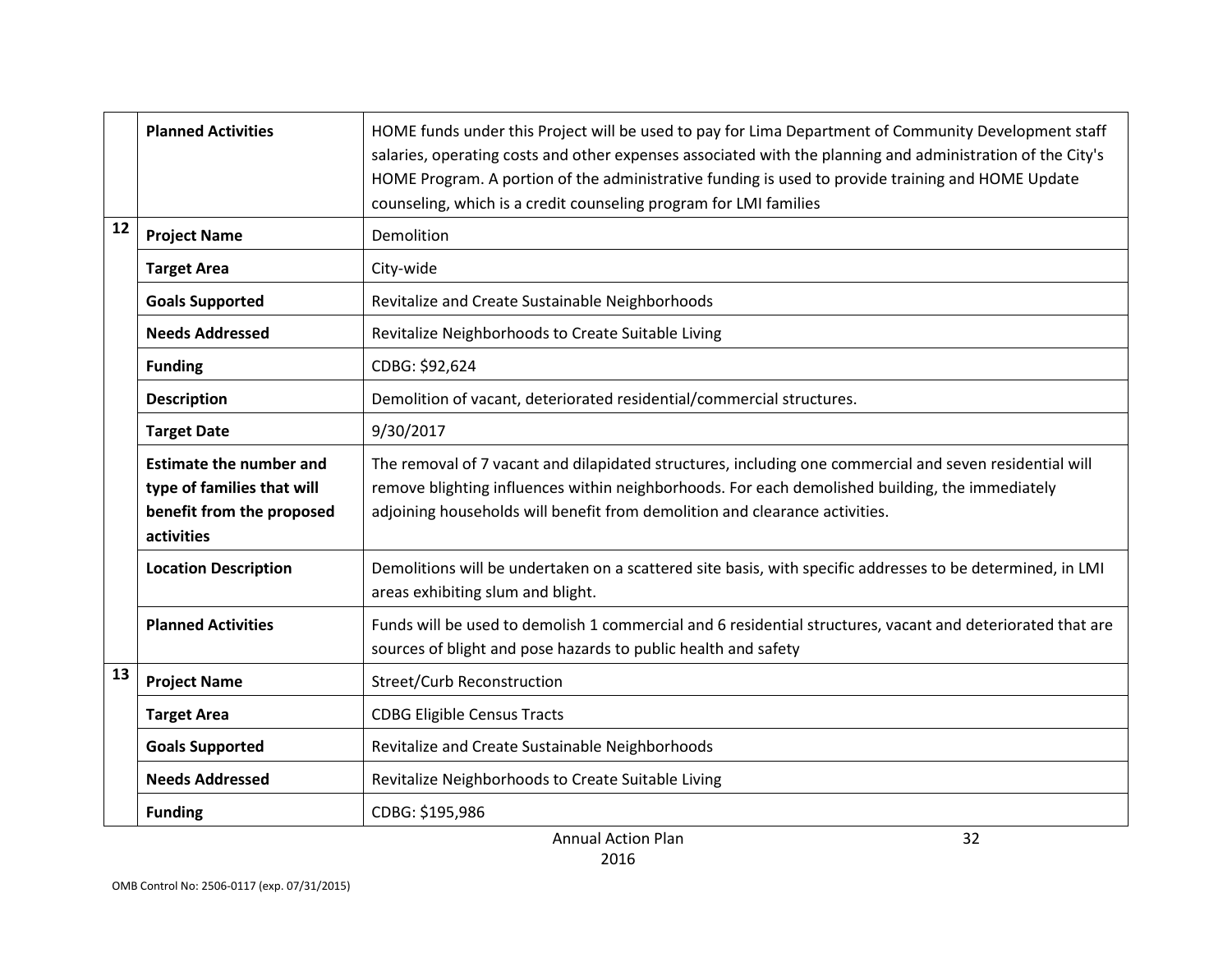|                                                                                                         | <b>Description</b>                                                                                      | Reconstruct deteriorated streets and curbs in CDBG-eligible areas.                                                                                                                                                                                                                                                                                                              |
|---------------------------------------------------------------------------------------------------------|---------------------------------------------------------------------------------------------------------|---------------------------------------------------------------------------------------------------------------------------------------------------------------------------------------------------------------------------------------------------------------------------------------------------------------------------------------------------------------------------------|
| 9/30/2017<br><b>Target Date</b>                                                                         |                                                                                                         |                                                                                                                                                                                                                                                                                                                                                                                 |
| <b>Estimate the number and</b><br>type of families that will<br>benefit from the proposed<br>activities |                                                                                                         | Approximately 200 households whose housing units directly front on the public right-of-way where the<br>improvements will be made and 15,000 individuals who travel along the targeted street segments.                                                                                                                                                                         |
| <b>Location Description</b>                                                                             |                                                                                                         | CDBG-eligible areas in the City where the infrastructure is exhibiting signs of significant deterioration.                                                                                                                                                                                                                                                                      |
|                                                                                                         | <b>Planned Activities</b>                                                                               | Funds to defray the cost of improvements to public infrastructure (street/curb reconstruction) in CDBG-<br>eligible areas. A portion of this year's allocation will be used as local matches to leverage State Issue I, State<br>Issue II and ODOT funds. These funds are expected to cover the reconstruction/resurfacing cost<br>deteriorated streets in CDBG-eligible areas. |
| 14<br><b>Project Name</b><br>Park Improvements                                                          |                                                                                                         |                                                                                                                                                                                                                                                                                                                                                                                 |
|                                                                                                         | <b>Target Area</b>                                                                                      | <b>CDBG Eligible Census Tracts</b>                                                                                                                                                                                                                                                                                                                                              |
|                                                                                                         | <b>Goals Supported</b>                                                                                  | Revitalize and Create Sustainable Neighborhoods                                                                                                                                                                                                                                                                                                                                 |
|                                                                                                         | <b>Needs Addressed</b>                                                                                  | Revitalize Neighborhoods to Create Suitable Living                                                                                                                                                                                                                                                                                                                              |
|                                                                                                         | <b>Funding</b>                                                                                          | CDBG: \$40,063                                                                                                                                                                                                                                                                                                                                                                  |
|                                                                                                         | <b>Description</b>                                                                                      | Reconstruct courts and ball fields in order to provide recreation programs for LMI residents                                                                                                                                                                                                                                                                                    |
|                                                                                                         | <b>Target Date</b>                                                                                      | 9/30/2017                                                                                                                                                                                                                                                                                                                                                                       |
|                                                                                                         | <b>Estimate the number and</b><br>type of families that will<br>benefit from the proposed<br>activities | Approximately 50 LMI youth and their families will benefit from activities the park improvements will<br>enable.                                                                                                                                                                                                                                                                |
|                                                                                                         | <b>Location Description</b>                                                                             | Improvements are planned for Schoonover Park, MLK and Cook Park, which are located in LMI areas.                                                                                                                                                                                                                                                                                |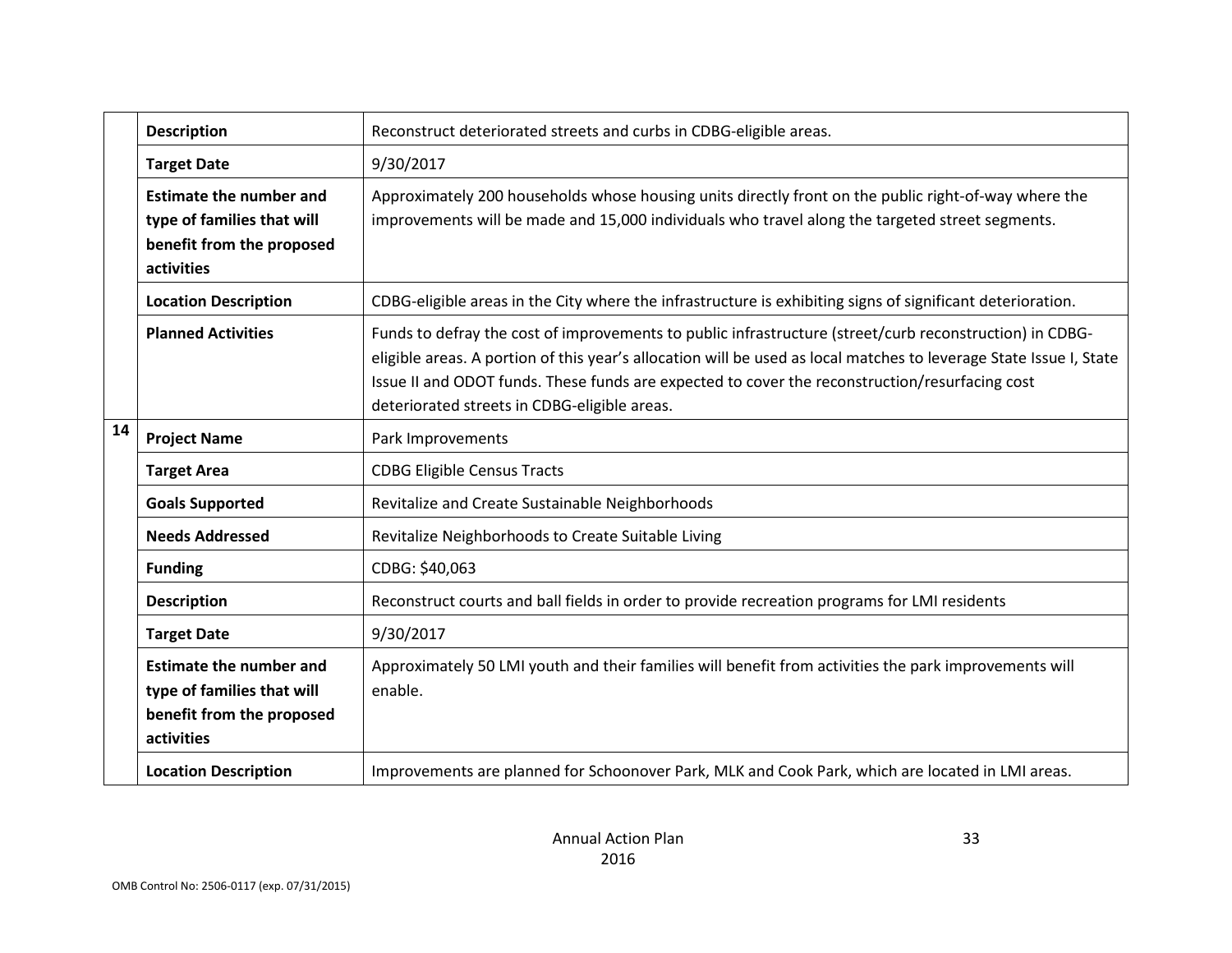|                                                                                                                                                                                                    | <b>Planned Activities</b>       | This project will provide funds to defray part of the cost of redeveloping facilities and amenities in public<br>parks in CDBG-eligible areas                        |  |
|----------------------------------------------------------------------------------------------------------------------------------------------------------------------------------------------------|---------------------------------|----------------------------------------------------------------------------------------------------------------------------------------------------------------------|--|
| 15                                                                                                                                                                                                 | <b>Project Name</b>             | Career Pathways in Adv. Mfg.(Rhodes)                                                                                                                                 |  |
|                                                                                                                                                                                                    | City-wide<br><b>Target Area</b> |                                                                                                                                                                      |  |
| <b>Goals Supported</b><br>Increase Economic Opportunities                                                                                                                                          |                                 |                                                                                                                                                                      |  |
|                                                                                                                                                                                                    | <b>Needs Addressed</b>          | <b>Expand Economic Opportunities</b>                                                                                                                                 |  |
|                                                                                                                                                                                                    | <b>Funding</b>                  | CDBG: \$7,000                                                                                                                                                        |  |
|                                                                                                                                                                                                    | <b>Description</b>              | Defray part of the cost of providing workforce skills development in advance manufacturing for the CDBG<br>eligible unemployed, under-employed and displaced workers |  |
|                                                                                                                                                                                                    | <b>Target Date</b>              | 9/30/2017                                                                                                                                                            |  |
| <b>Estimate the number and</b><br>type of families that will<br>benefit from the proposed<br>activities<br><b>Location Description</b><br>This program is available city-wide to eligible persons. |                                 | This program will benefit approximately 25 un/underemployed LMI adults and youth 16 years and older                                                                  |  |
|                                                                                                                                                                                                    |                                 |                                                                                                                                                                      |  |
|                                                                                                                                                                                                    | <b>Planned Activities</b>       | The project is done under contract with Rhodes State College, Lima.                                                                                                  |  |
| 16                                                                                                                                                                                                 | <b>Project Name</b>             | <b>Fair Housing</b>                                                                                                                                                  |  |
|                                                                                                                                                                                                    | <b>Target Area</b>              | City-wide                                                                                                                                                            |  |
|                                                                                                                                                                                                    | <b>Goals Supported</b>          | Planning and Program Administration                                                                                                                                  |  |
|                                                                                                                                                                                                    | <b>Needs Addressed</b>          | Provide Needed Public Services                                                                                                                                       |  |
|                                                                                                                                                                                                    | <b>Funding</b>                  | CDBG: \$25,000                                                                                                                                                       |  |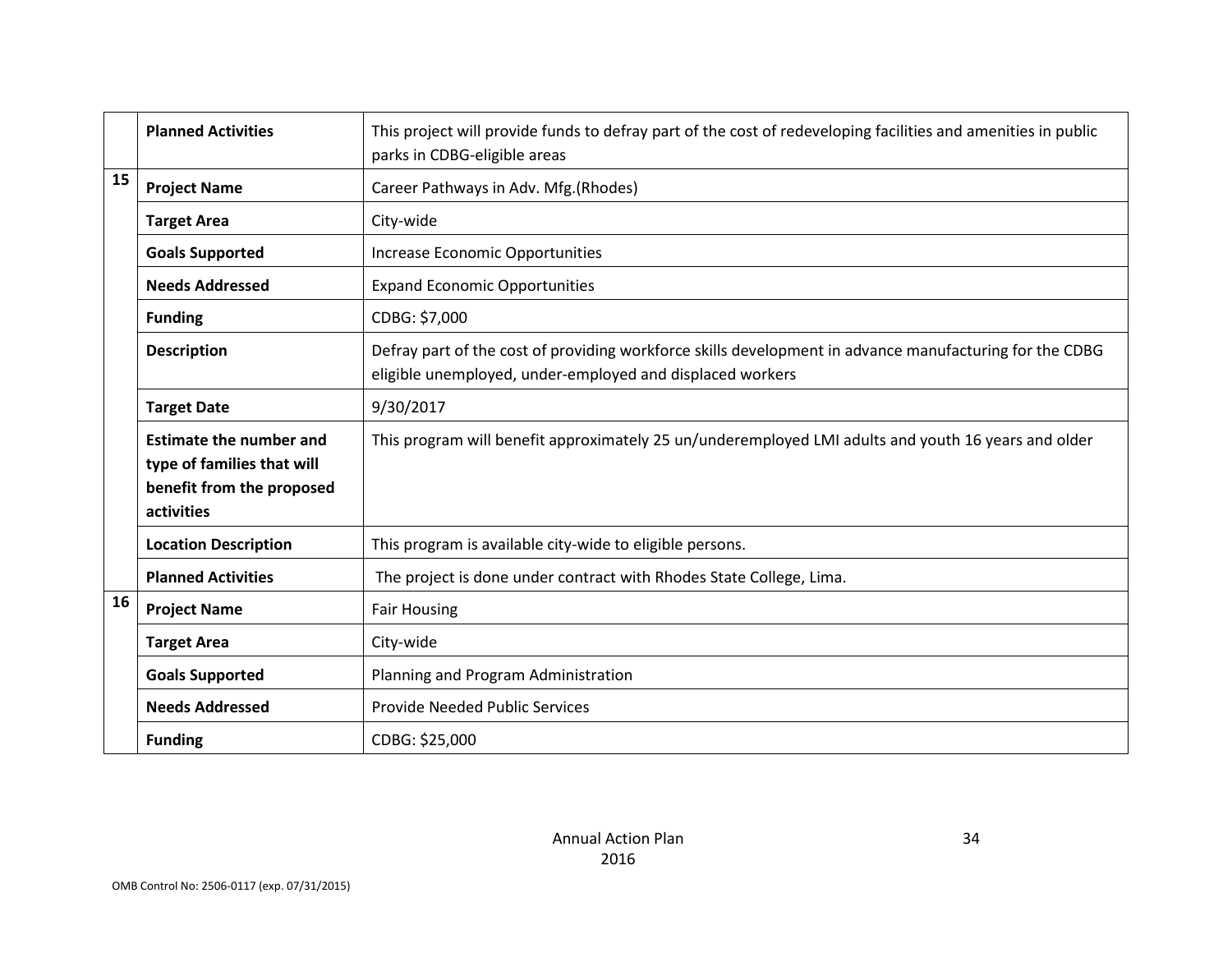| <b>Description</b><br>profit organization |                                                                                                         | Provide educational, investigative and other activities to limit housing discrimination and affirmatively<br>further fair housing choice. This program will continue to be implemented through LACCA, a local non-                                                                    |
|-------------------------------------------|---------------------------------------------------------------------------------------------------------|---------------------------------------------------------------------------------------------------------------------------------------------------------------------------------------------------------------------------------------------------------------------------------------|
|                                           | <b>Target Date</b>                                                                                      | 9/30/2017                                                                                                                                                                                                                                                                             |
|                                           | <b>Estimate the number and</b><br>type of families that will<br>benefit from the proposed<br>activities | Approximately 400 LMI households (estimated to be 1,000 persons) are expected to benefit from these<br>activities.                                                                                                                                                                    |
|                                           | <b>Location Description</b>                                                                             | Available city-wide to eligible households                                                                                                                                                                                                                                            |
|                                           | <b>Planned Activities</b>                                                                               |                                                                                                                                                                                                                                                                                       |
| 17                                        | <b>Project Name</b>                                                                                     | <b>Housing Counseling</b>                                                                                                                                                                                                                                                             |
|                                           | <b>Target Area</b>                                                                                      | City-wide                                                                                                                                                                                                                                                                             |
|                                           | <b>Goals Supported</b>                                                                                  | <b>Provide Needed Public Services</b>                                                                                                                                                                                                                                                 |
|                                           | <b>Needs Addressed</b>                                                                                  | <b>Provide Needed Public Services</b>                                                                                                                                                                                                                                                 |
|                                           | <b>Funding</b>                                                                                          | CDBG: \$25,200                                                                                                                                                                                                                                                                        |
|                                           | <b>Description</b>                                                                                      | This program, offered through a contract with Lima/Allen Council on Community Affairs, provides technical<br>assistance for homeowners and home buyers to improve access to and affordability of homeownership and<br>credit for the purpose of providing decent, affordable housing. |
|                                           | <b>Target Date</b>                                                                                      | 9/30/2017                                                                                                                                                                                                                                                                             |
|                                           | <b>Estimate the number and</b><br>type of families that will<br>benefit from the proposed<br>activities | Approximately 60 LMI households will benefit from this program.                                                                                                                                                                                                                       |
|                                           | <b>Location Description</b>                                                                             | This program is available city-wide to eligible households.                                                                                                                                                                                                                           |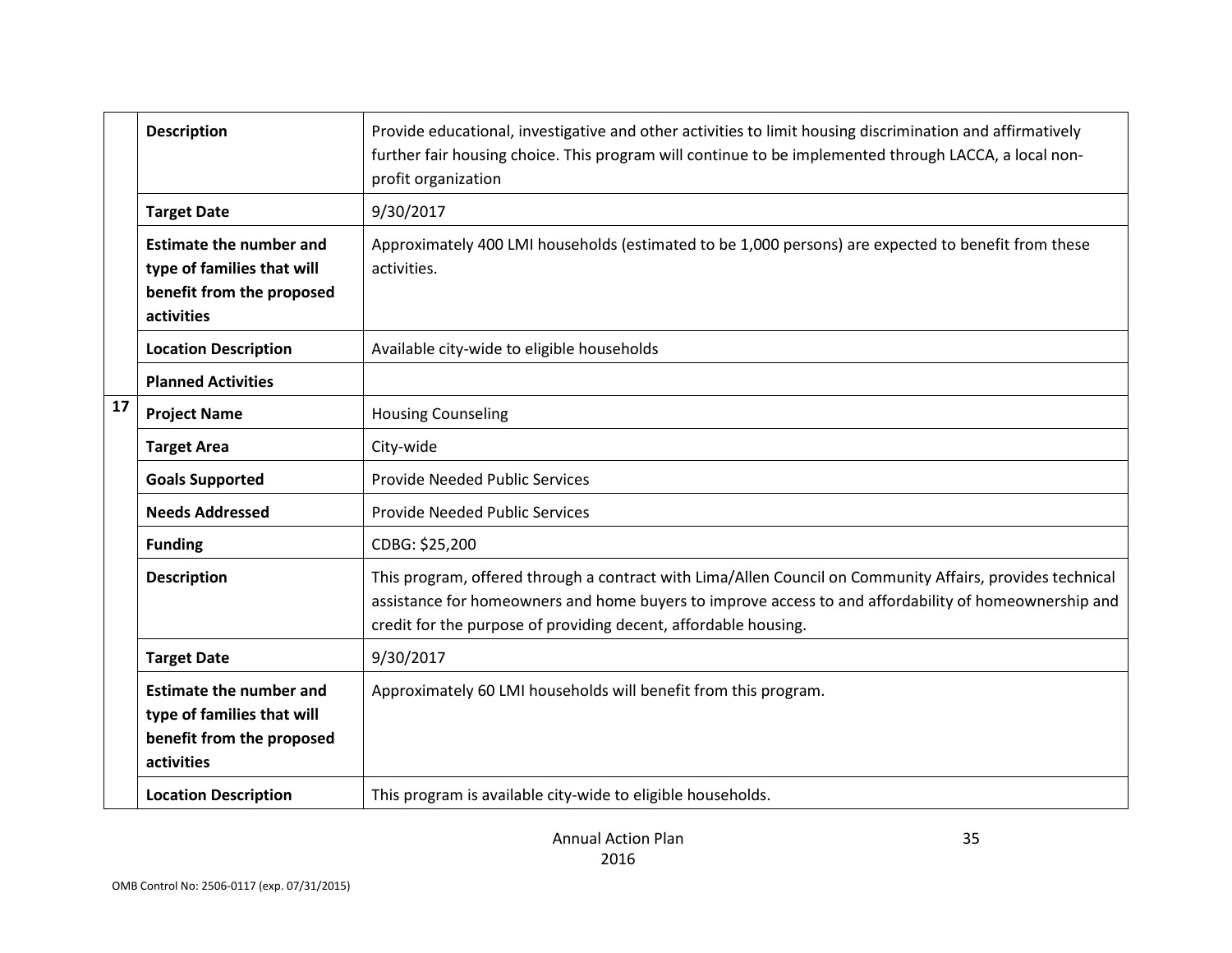|    | <b>Planned Activities</b>                                                                               | This homeownership training program will enable low-to-moderate income families become first-time<br>homebuyers. In addition to an intensive 12 hour class, the program will provide individual counseling and<br>support to all participants. LACCA, the contracted agency to implement this counseling program, will<br>include information on predatory lending and foreclosure issues. LACCA's Home Ownership Down Payment<br>Assistance program works in partnership with six local banks and one federal credit union to provide a<br>smooth transition from the classroom setting to making homeownership a reality. |
|----|---------------------------------------------------------------------------------------------------------|-----------------------------------------------------------------------------------------------------------------------------------------------------------------------------------------------------------------------------------------------------------------------------------------------------------------------------------------------------------------------------------------------------------------------------------------------------------------------------------------------------------------------------------------------------------------------------------------------------------------------------|
| 18 | <b>Project Name</b>                                                                                     | <b>Bradfield Center</b>                                                                                                                                                                                                                                                                                                                                                                                                                                                                                                                                                                                                     |
|    | <b>Target Area</b>                                                                                      | City-wide                                                                                                                                                                                                                                                                                                                                                                                                                                                                                                                                                                                                                   |
|    | <b>Goals Supported</b>                                                                                  | <b>Provide Needed Public Services</b>                                                                                                                                                                                                                                                                                                                                                                                                                                                                                                                                                                                       |
|    | <b>Needs Addressed</b>                                                                                  | Provide Needed Public Services                                                                                                                                                                                                                                                                                                                                                                                                                                                                                                                                                                                              |
|    | <b>Funding</b>                                                                                          | CDBG: \$55,755                                                                                                                                                                                                                                                                                                                                                                                                                                                                                                                                                                                                              |
|    | <b>Description</b>                                                                                      | This program will partially cover staff salaries and benefits and operational costs of implementing and<br>monitoring LMI senior citizens' and youth's health, fitness and related education, promotion and<br>assessment related programs. The program plans to expand to include youth services this year.                                                                                                                                                                                                                                                                                                                |
|    | <b>Target Date</b>                                                                                      | 9/30/2017                                                                                                                                                                                                                                                                                                                                                                                                                                                                                                                                                                                                                   |
|    | <b>Estimate the number and</b><br>type of families that will<br>benefit from the proposed<br>activities | Based on the success of the past year's program, approximately 75 LMI seniors and 25 youth will benefit.                                                                                                                                                                                                                                                                                                                                                                                                                                                                                                                    |
|    | <b>Location Description</b>                                                                             |                                                                                                                                                                                                                                                                                                                                                                                                                                                                                                                                                                                                                             |
|    | <b>Planned Activities</b>                                                                               | Health education, health check and yoga classes to 75 LMI seniors and 25 youth                                                                                                                                                                                                                                                                                                                                                                                                                                                                                                                                              |
| 19 | <b>Project Name</b>                                                                                     | <b>Emergency Repairs</b>                                                                                                                                                                                                                                                                                                                                                                                                                                                                                                                                                                                                    |
|    | <b>Target Area</b>                                                                                      | City-wide                                                                                                                                                                                                                                                                                                                                                                                                                                                                                                                                                                                                                   |
|    | <b>Goals Supported</b>                                                                                  | Improve, Maintain, and Expand Affordable Housing                                                                                                                                                                                                                                                                                                                                                                                                                                                                                                                                                                            |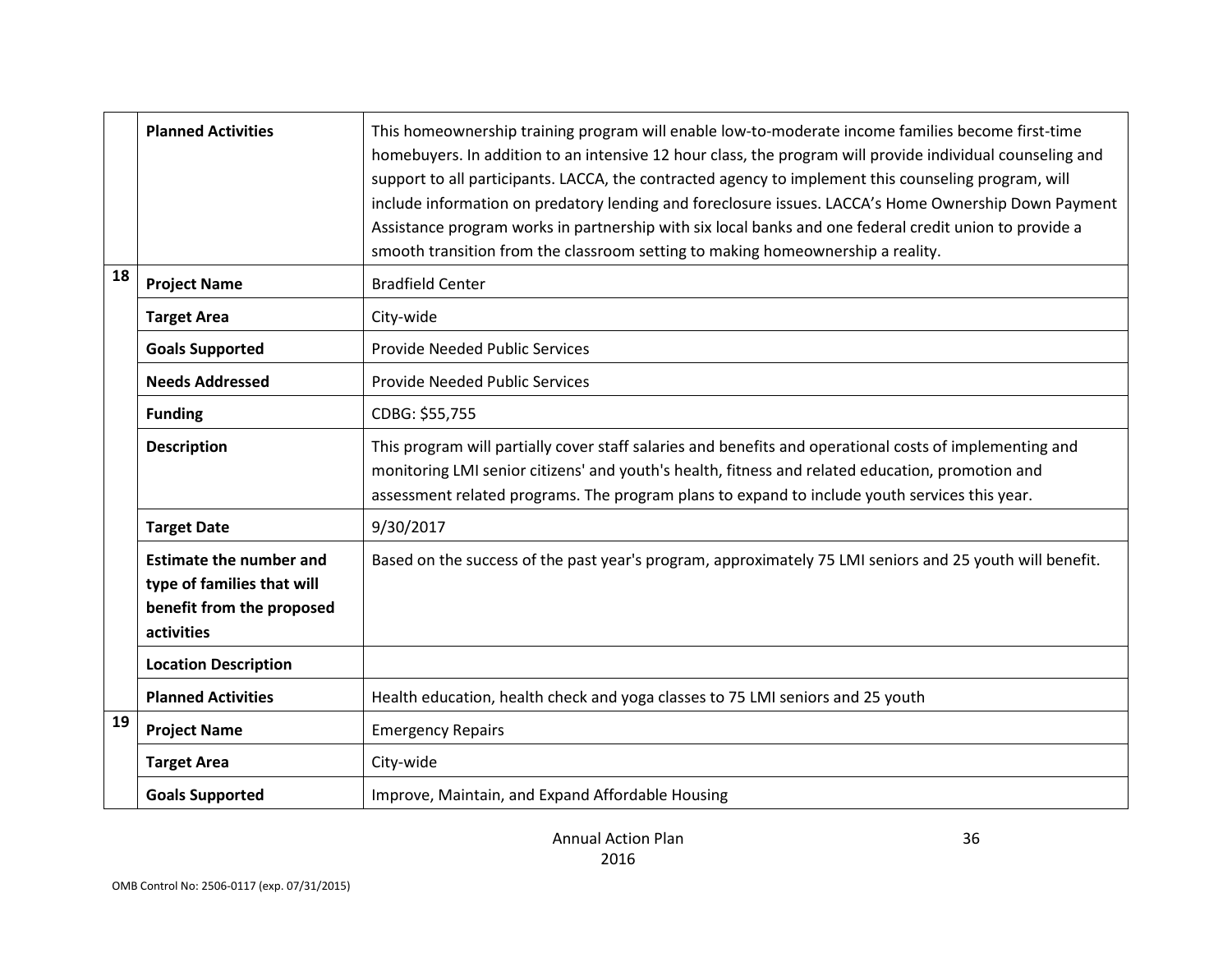|    | <b>Needs Addressed</b>                                                                                  | <b>Decent Affordable Housing</b>                                                                                                                                                                                                                                                                                                  |
|----|---------------------------------------------------------------------------------------------------------|-----------------------------------------------------------------------------------------------------------------------------------------------------------------------------------------------------------------------------------------------------------------------------------------------------------------------------------|
|    | <b>Funding</b>                                                                                          | CDBG: \$35,000                                                                                                                                                                                                                                                                                                                    |
|    | <b>Description</b>                                                                                      | Provides deferred/forgivable loans to finance emergency repairs for eligible housing units.                                                                                                                                                                                                                                       |
|    | <b>Target Date</b>                                                                                      | 9/30/2017                                                                                                                                                                                                                                                                                                                         |
|    | <b>Estimate the number and</b><br>type of families that will<br>benefit from the proposed<br>activities | This program is expected to benefit up to 5 low income households (homeowners with incomes below 50%<br>of the area median income).                                                                                                                                                                                               |
|    | <b>Location Description</b>                                                                             | This program is available city-wide to eligible households                                                                                                                                                                                                                                                                        |
|    | <b>Planned Activities</b>                                                                               | This program, administered by the City of Lima, assists City resident homeowners with incomes below 50%<br>of median income who need emergency home repairs. Primarily benefits very low-income elderly<br>homeowners to help finance emergency repairs including electrical, plumbing, heating, and roofs.                       |
| 20 | <b>Project Name</b>                                                                                     | <b>CDBG Adminstration</b>                                                                                                                                                                                                                                                                                                         |
|    | <b>Target Area</b>                                                                                      | City-wide                                                                                                                                                                                                                                                                                                                         |
|    | <b>Goals Supported</b>                                                                                  | Planning and Program Administration                                                                                                                                                                                                                                                                                               |
|    | <b>Needs Addressed</b>                                                                                  | Decent Affordable Housing<br>Revitalize Neighborhoods to Create Suitable Living<br><b>Provide Needed Public Services</b><br><b>Expand Economic Opportunities</b>                                                                                                                                                                  |
|    | <b>Funding</b>                                                                                          | CDBG: \$240,701                                                                                                                                                                                                                                                                                                                   |
|    | <b>Description</b>                                                                                      | The Department of Housing and Urban Development regulations for the Community Development Block<br>Grant Program require that the City administer a large volume of program related activities. CDBG funds<br>contribute to salaries and related administrative expenses for staff in the Department of Community<br>Development. |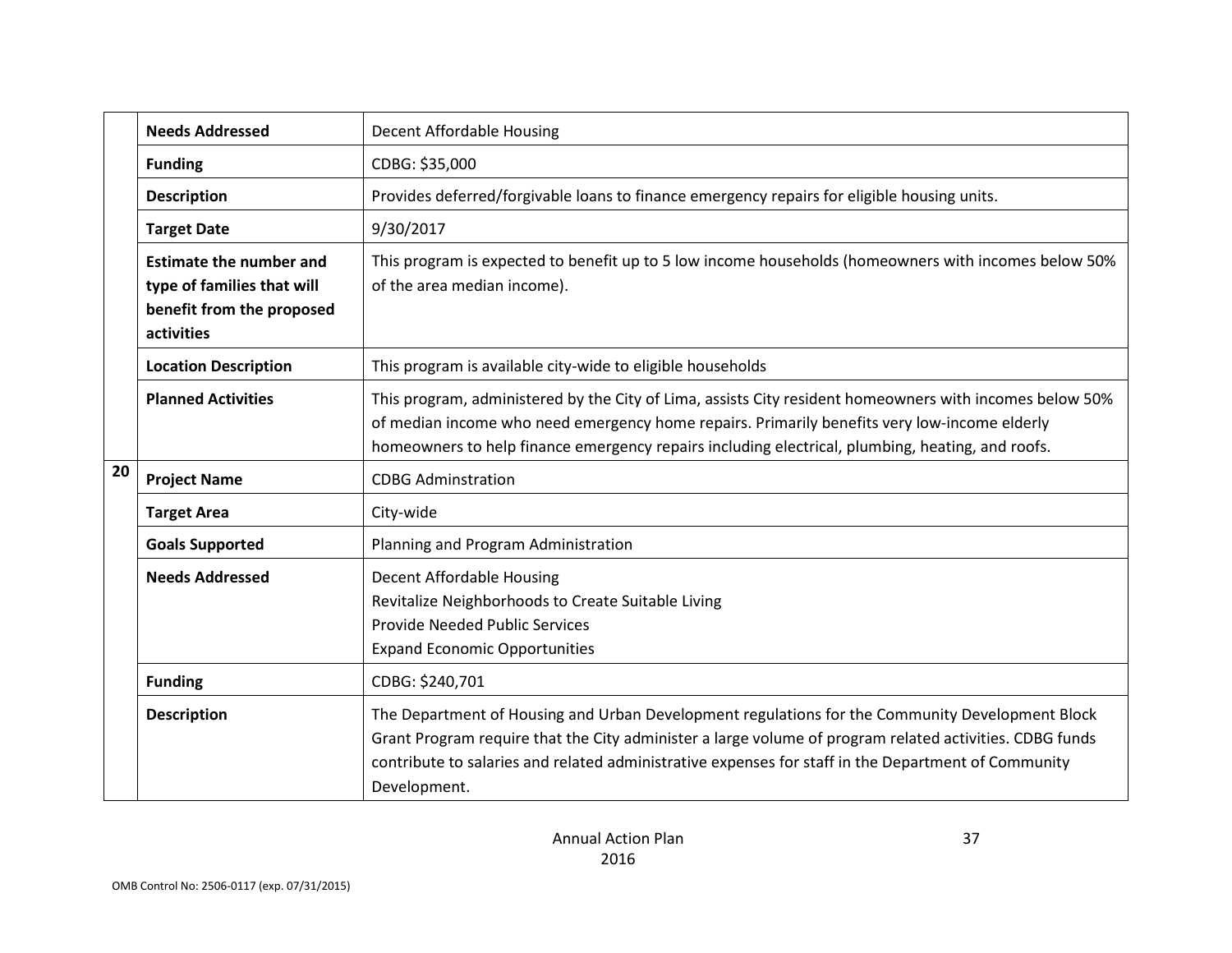| <b>Target Date</b>                                                                                      | 9/30/2017                                                                                                                                                                                                                                                               |
|---------------------------------------------------------------------------------------------------------|-------------------------------------------------------------------------------------------------------------------------------------------------------------------------------------------------------------------------------------------------------------------------|
| <b>Estimate the number and</b><br>type of families that will<br>benefit from the proposed<br>activities | Not applicable - administration activity                                                                                                                                                                                                                                |
| <b>Location Description</b>                                                                             | Not applicable - administration activity                                                                                                                                                                                                                                |
| <b>Planned Activities</b>                                                                               | CDBG funding for the payment of Lima Department of Community Development staff and operating costs<br>associated with CDBG administrative activities, including the overall management, coordination, reporting<br>and record-keeping requirements of the CDBG Program. |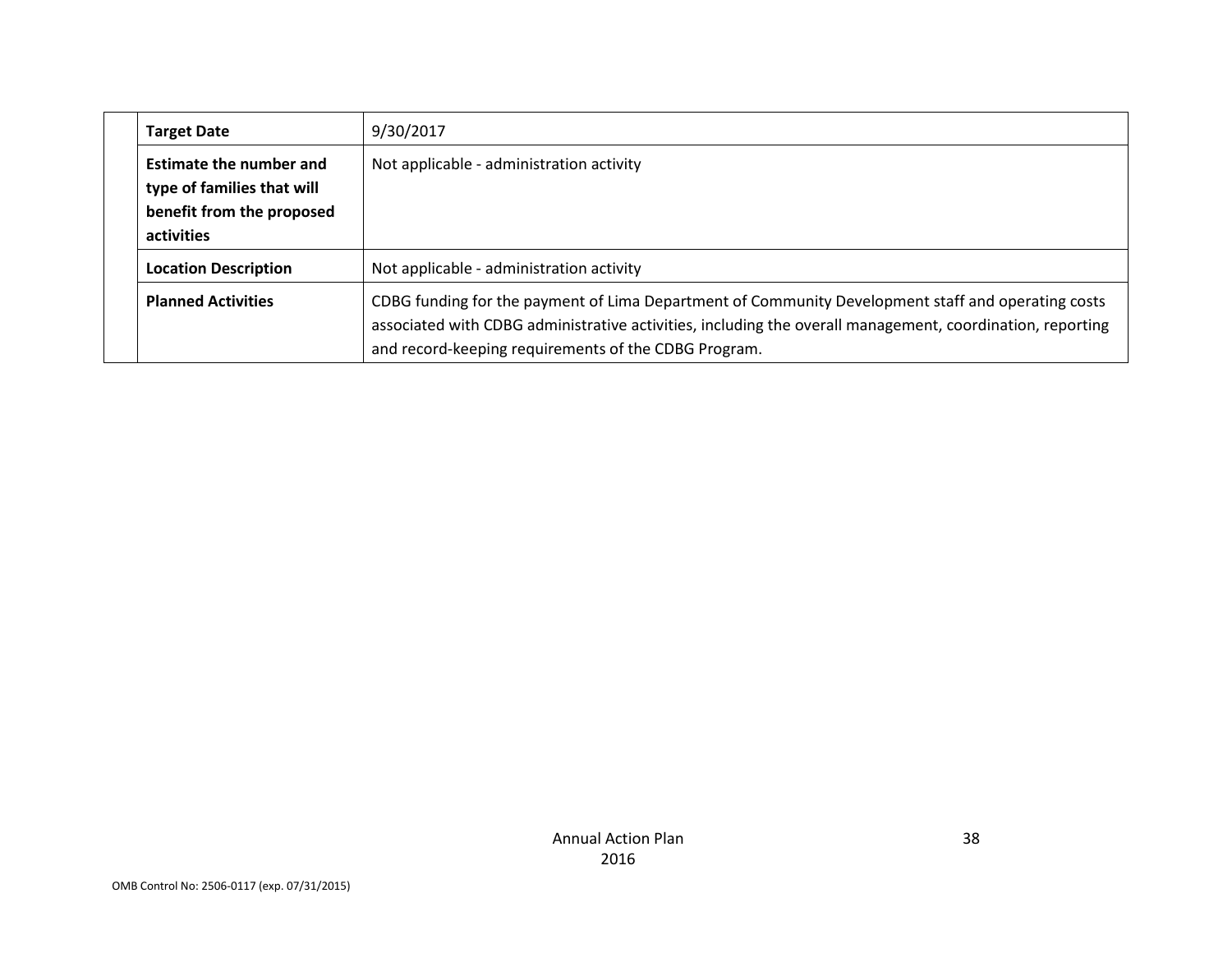# **AP-50 Geographic Distribution – 91.220(f)**

# **Description of the geographic areas of the entitlement (including areas of low-income and minority concentration) where assistance will be directed**

The City of Lima is a diverse community with a minority population of 11,623 representing 30.1% of the total population according to the 2009-2013 American Community Survey data. The most recent data provided by HUD from the 2006-2010 ACS shows that 10 of 23 Census Tracts and 25 of 52 Block Groups in the city that qualify as low-and moderate-income eligible areas. Because the City of Lima is predominately (57%) low-mod income, the geographic area includes the entire City.

### **Geographic Distribution**

| <b>Target Area</b>                 | <b>Percentage of Funds</b> |
|------------------------------------|----------------------------|
| City-wide                          |                            |
| <b>CDBG Eligible Census Tracts</b> |                            |

**Table 10 - Geographic Distribution** 

### **Rationale for the priorities for allocating investments geographically**

Geographic distribution of the project priorities aims at serving the maximum number of LMI population, including senior and youth, creating more homewnership in LMI majority census tracts within the city, repairing streets and curbs in those same tracts and city owned parks in LMI tracts only. Some of the programs are based on LMI concentration in the geographic area and others are based on individual income qualification or removing spot slum and blight and those programs are citywide serving primarily income qualified individuals.

#### **Discussion**

The City aims at meeting or excedding serving 70% LMI residents and primarily targets projects in the census designated low and moderate income area areas. However, some projects merits funding as serving income qualified individuals citywide. as described above, HUD census data on low and moderate (LMI) income population reported a majority of the Lima residents (57%) are considered LMI.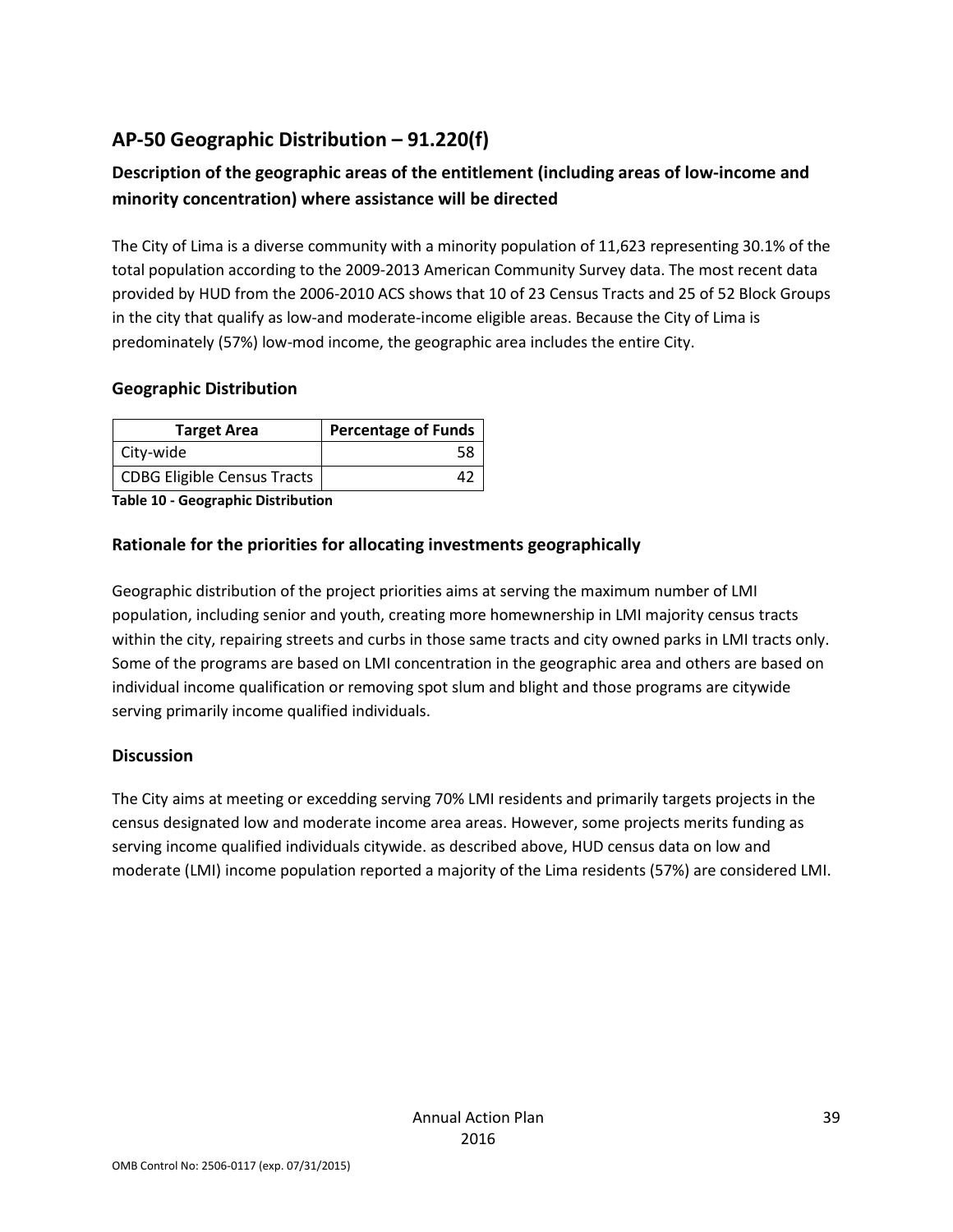# **Affordable Housing**

## **AP-55 Affordable Housing – 91.220(g)**

### **Introduction**

The City of Lima's FY 2016 Annual Action Plan programs will expand affordable housing opportunities and preserve existing affordable housing for the City's low and moderate income households. Projects that will be funded include first time home buyer assistance and housing maintenance and repair programs operated by the City's Department of Community Development. These programs are described in detail under Section AP-35 "Projects".

| One Year Goals for the Number of Households to be Supported |  |
|-------------------------------------------------------------|--|
|                                                             |  |
|                                                             |  |
|                                                             |  |
|                                                             |  |
|                                                             |  |

**Table 11 - One Year Goals for Affordable Housing by Support Requirement**

| One Year Goals for the Number of Households Supported Through |    |
|---------------------------------------------------------------|----|
| <b>Rental Assistance</b>                                      |    |
| The Production of New Units                                   | 11 |
| <b>Rehab of Existing Units</b>                                | 10 |
| <b>Acquisition of Existing Units</b>                          | 10 |
| Total                                                         | 31 |

**Table 12 - One Year Goals for Affordable Housing by Support Type**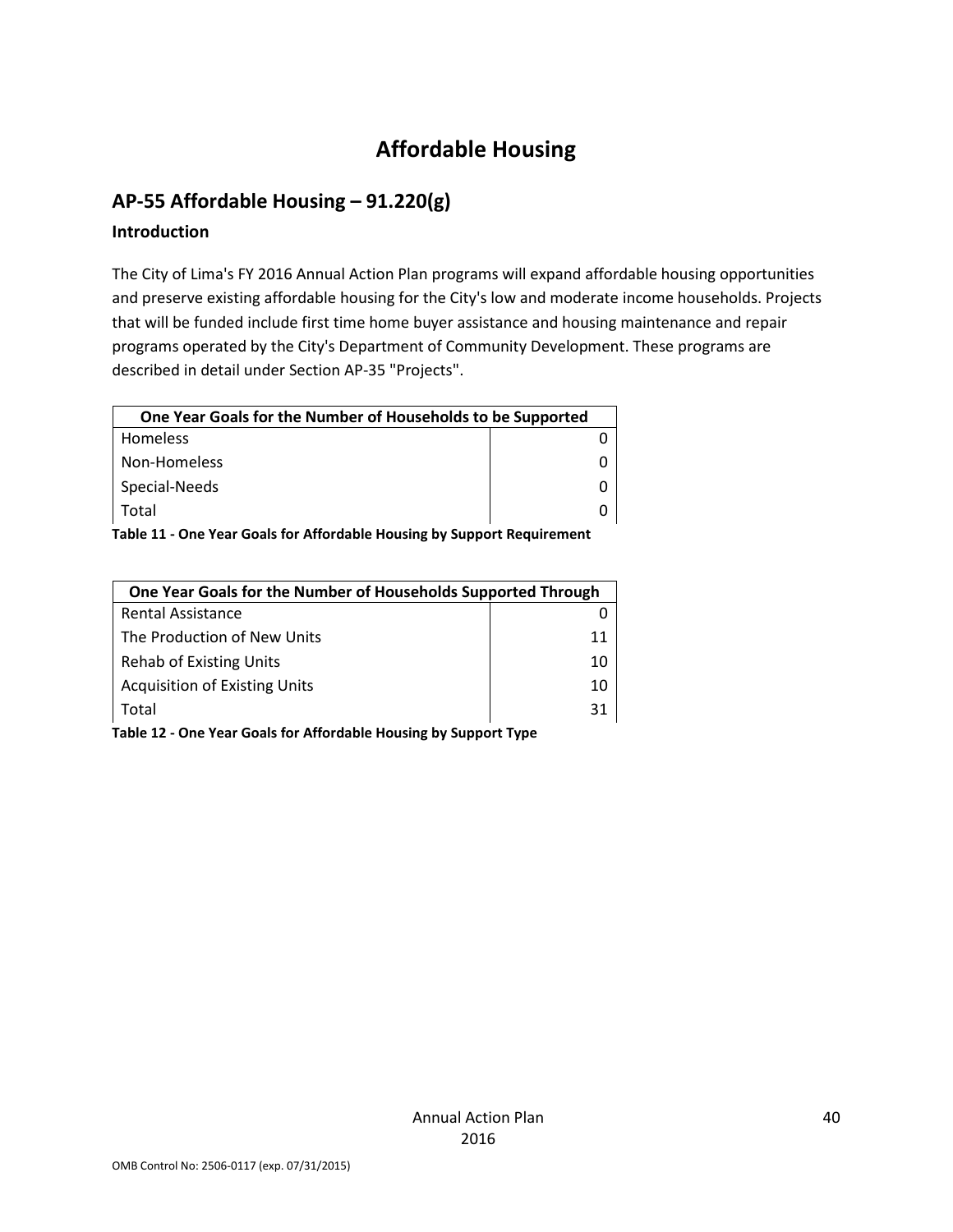#### **Discussion**

Down payment assistance projects will benefit 10 LMI households who will have new decent, affordable homes available to them (First Home Lima).

Home updates and emergency repair projects will sustain the availability of affordable housing that will benefit up to 10 LMI households, including 5 low-income elderly, whose dwelling units will be repaired to address safety and health issues and/or brought up to local building and property maintenance standards (Home Update, Emergency Repairs).

In addition to the direct financial assistance noted above, financial literacy, homeownership counseling programs and fair housing services will benefit at least 460 LMI households who will have improved access to and choices of decent affordable housing. (Fair Housing and Housing Counseling, provided by West Ohio CAP (formarly LACCA)).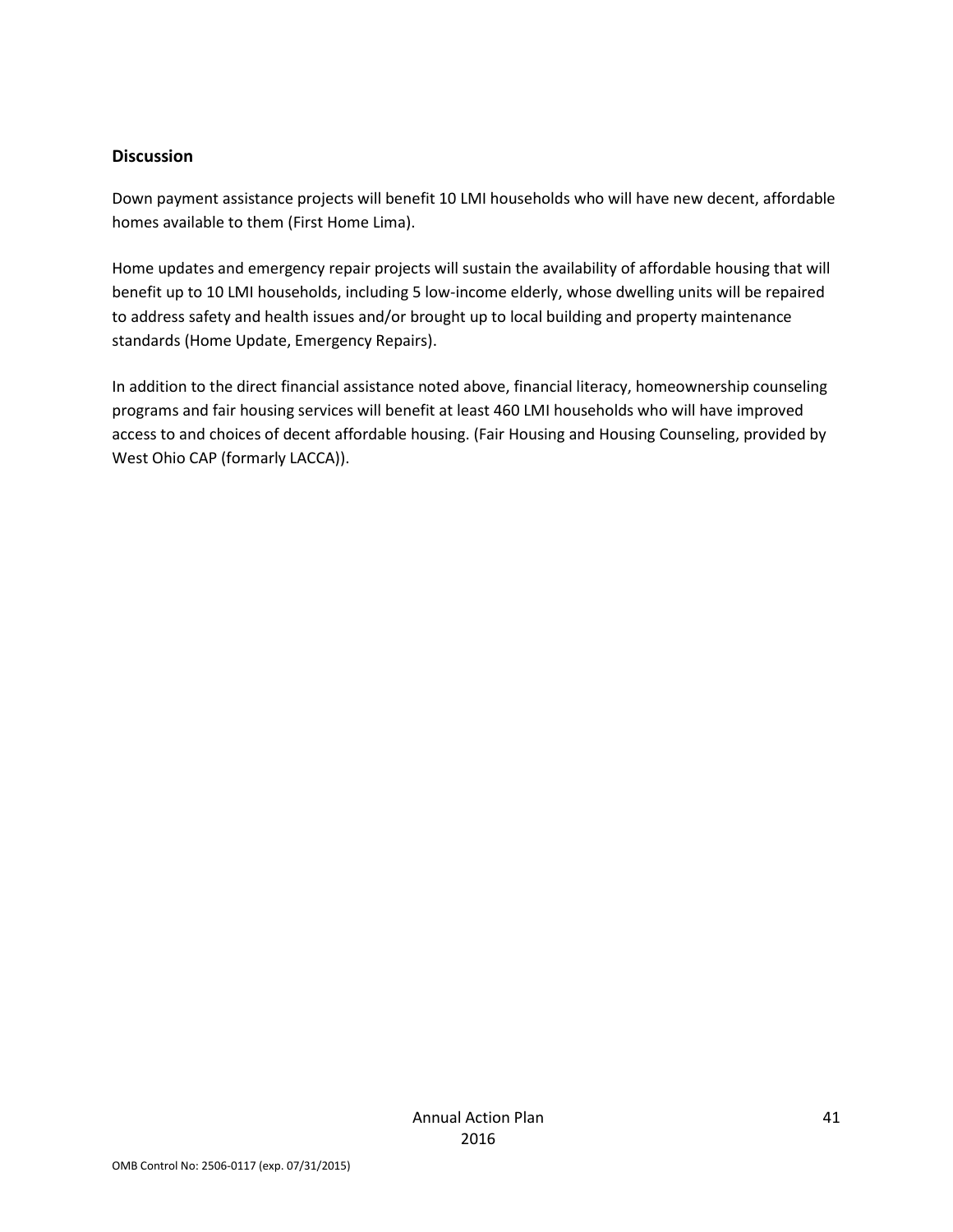# **AP-60 Public Housing** *–* **91.220(h)**

## **Introduction**

The Allen Metropolitan Housing Authority (AMHA) will continue to own and manage 247 units of conventional public housing units for low-income Lima residents. These units are located in one 40-unit apartment community and 207 scattered site homes across Allen County.

AMHA is approved to administer 1,041 Section 8 units, which allow families more flexibility than certificates in the selection of a housing unit. The numbers of public housing and Section 8 Vouchers fluctuate as units are added or removed from the inventory.

### **Actions planned during the next year to address the needs to public housing**

The Allen Metropolitan Housing Authority (AMHA) will undertake the following:

- 1. Continue to apply for Capital Funds for long term needs for both family and elderly housing;
- 2. Continue to apply for resident initiatives, self-sufficiency and drug prevention programs;
- 3. Continue to apply for Mainstream Housing funding and other appropriate funding for the disabled population;
- 4. Continue to provide support and apply for funding to enhance the Allen County Tenant Council, Furl Williams Tenant Council, and Resident Advisory Boards.
- 5. Administer Section 8 housing in the amount of 1,041 vouchers;
- 6. Expand homeownership program to increase the number of income eligible households that achieve ownership;
- 7. Administer 247 public housing units;
- 8. Administer self-sufficiency programs to promote employment and educational opportunities;
- 9. Apply for additional grant funds to assist various family types based on established need.

# **Actions to encourage public housing residents to become more involved in management and participate in homeownership**

AMHA provides programs to help Section 8 Housing Choice Voucher program participants achieve homeownership. The Family Self-Sufficiency program can assist in buying a home. The FSS is a voluntary program designed to help families achieve financial independence, by helping families repair their credit, get out of debt, earn their college degrees, find well paying jobs and purchase homes. The Homeownership Program helps Housing Choice Voucher holders afford a home by allowing them to apply their rent and their housing subsidy (called a Housing Assistance Payment) towards mortgage payments. In addition, the program provides homebuyer education, credit counseling and other services to help Housing Choice Voucher families navigate the process of home buying.

#### **If the PHA is designated as troubled, describe the manner in which financial assistance will be**

Annual Action Plan 2016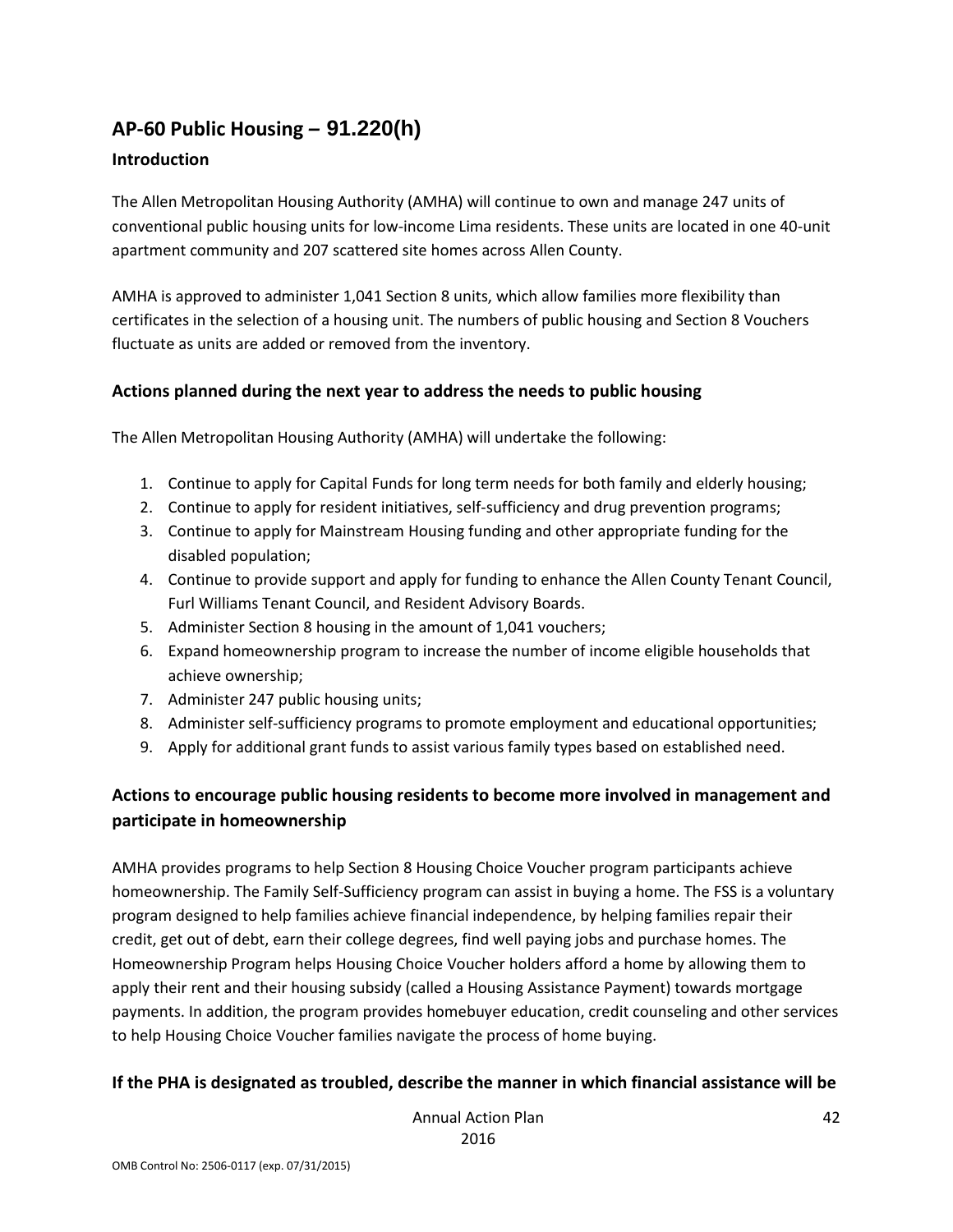#### **provided or other assistance**

AMHA is not designated as troubled.

#### **Discussion**

AMHA has 537 families on the Section 8 waiting list and 533 families on the conventional unit waiting list. Section 8 vouchers are typically popular because the tenant can choose a housing structure located away from conventional public housing units, which gives them flexibility in choosing where they will live.

The physical condition of the public housing units is generally good. The restoration of the units is based on an annual inspection and the architectural needs assessment. Aesthetic curb appeal and mechanical system upgrades are a high priority and are addressed as funds become available. Maintenance of the properties continues to be a high priority.

Two of public housing units are ADA/504 Accessible. Data of the accessibility of Section 8 units is not available. AMHA's strategy for improving management and operations includes capital funding and operational funds for the upcoming fiscal years.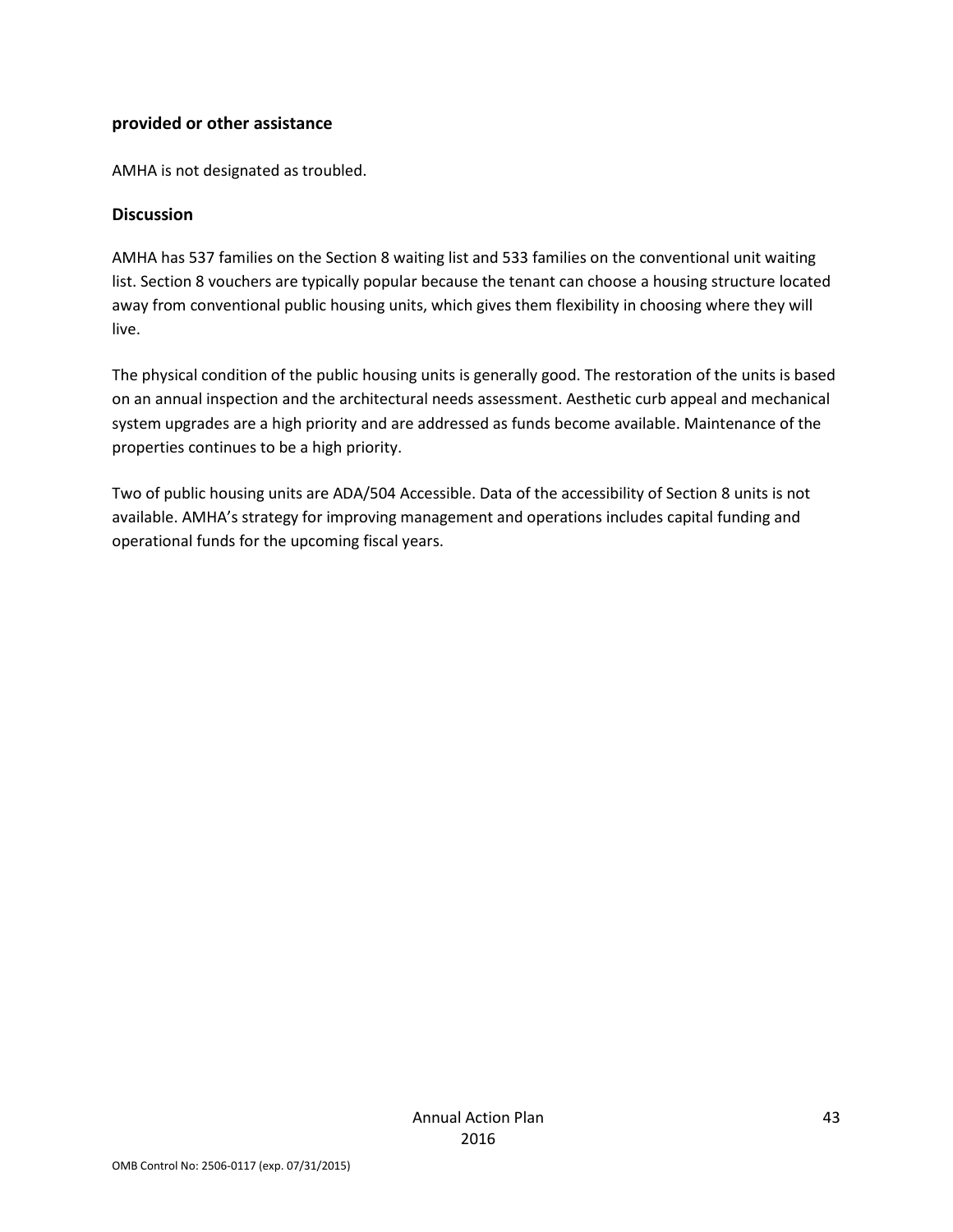# **AP-65 Homeless and Other Special Needs Activities – 91.220(i)**

## **Introduction**

Since 2010, the Allen County Continuum of Care (CoC), a partnership of City, county and nonprofit agencies to end chronic homelessness, has been managing many of the region's homeless related activities and programs. The Lima Allen County Housing Consortium, the lead agency in the CoC, is spearheading a broad effort to bring numerous agencies together to increase the effectiveness of the CoC.

The CoC provides oversight for service agencies and shelters and coordinates efforts to reduce duplication of homeless services. The CoC is an independent body that promotes solution-oriented planning and coordination of services, development of performance based strategic planning and evaluation, and development of service partnerships to increase linkages.

The Lima/Allen County Analysis of Impediments 2016 report identified the need to "address homelessness through a multi-faceted strategy that includes emergency shelters, permanent supportive housing, medical and social services, and job training." The City of Lima, as a member of the Housing Consortium, is committed to the effort to reach out to homeless persons.

## **Describe the jurisdictions one-year goals and actions for reducing and ending homelessness including**

# **Reaching out to homeless persons (especially unsheltered persons) and assessing their individual needs**

The City of Lima will continue its partnership with Allen County and nonprofit agencies to support the Allen County Continuum of Care, and their outreach and assessment services of homeless persons.

The City of Lima supports the Point-In-Time count conducted by West Ohio CAP (formerly LACCA) as a mechanism to better assess and understand the needs of homeless persons. Additional strategies outlined in the AI report include:

- Establish community based educational programming to further local resident understanding and public acceptance.
- Establish baseline of information about the community homeless problem. Utilize street outreach workers to seek out those homeless persons living outside the shelter system in order to understand their needs. Coordinate through Blueprint for Homeless.
- Within the shelter system, provide immediate assessment and linkages to case management and mainstream social services, including agencies providing mental health care, substance abuse treatment, medical services and assistance to veterans, as recommended in the Blueprint for Homelessness.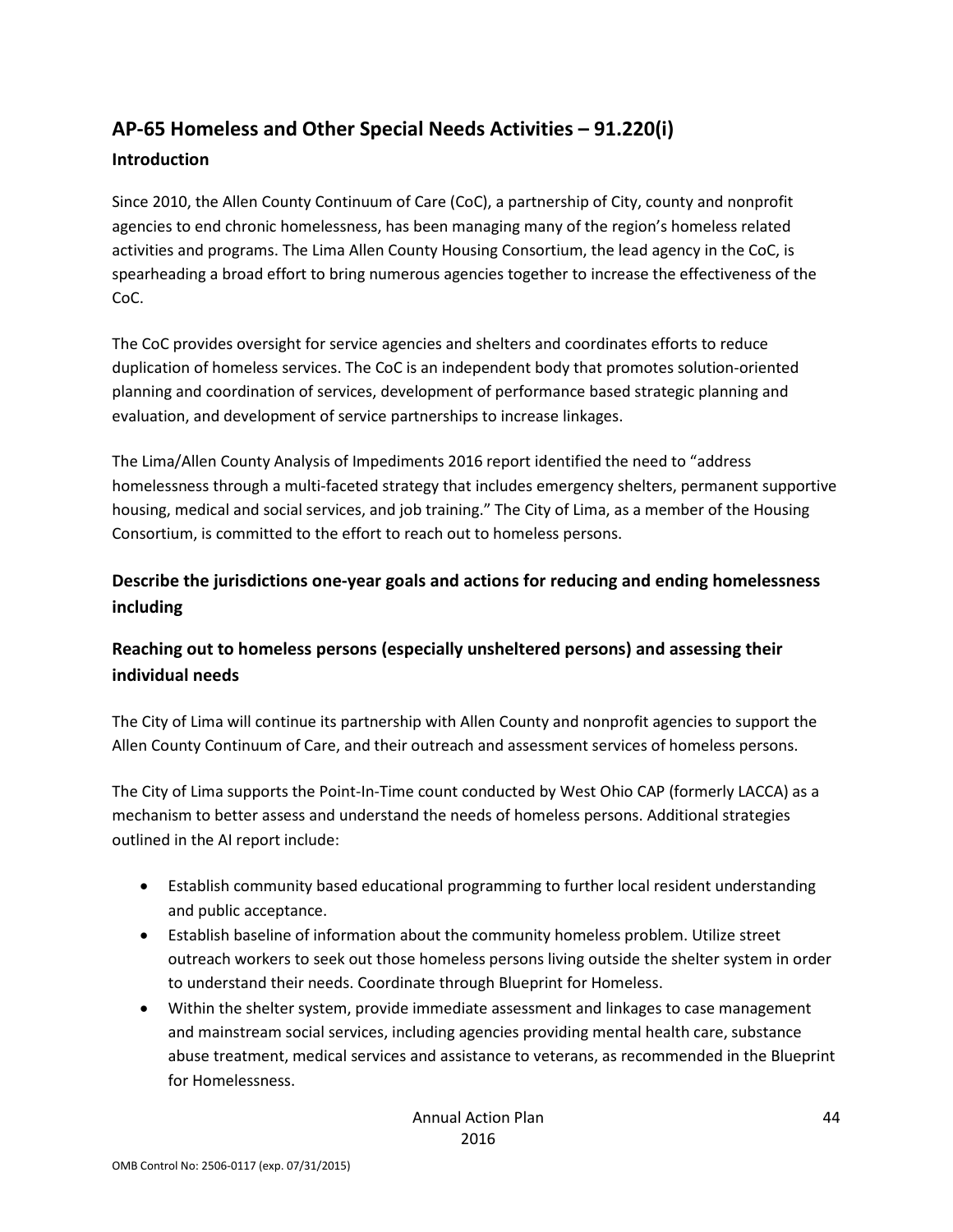### **Addressing the emergency shelter and transitional housing needs of homeless persons**

The City of Lima remains committed to its partnership in the CoC, providing assistance for the at-risk homeless population and identifying housing opportunities with appropriate support services.

**Helping homeless persons (especially chronically homeless individuals and families, families with children, veterans and their families, and unaccompanied youth) make the transition to permanent housing and independent living, including shortening the period of time that individuals and families experience homelessness, facilitating access for homeless individuals and families to affordable housing units, and preventing individuals and families who were recently homeless from becoming homeless again**

Strategies included in the AI 2016 report to help homeless persons make the transition to permanent housing include:

- Encourage all homeless service providers to adopt a housing first policy which seeks to minimize shelter stays and stabilize individuals and families as soon as feasible within permanent housing linked to supportive services as needed.
- Continue to support the production of permanent supportive housing units that can offer the opportunity for long-term homeless persons to leave the shelter system.

**Helping low-income individuals and families avoid becoming homeless, especially extremely low-income individuals and families and those who are: being discharged from publicly funded institutions and systems of care (such as health care facilities, mental health facilities, foster care and other youth facilities, and corrections programs and institutions); or, receiving assistance from public or private agencies that address housing, health, social services, employment, education, or youth needs.**

Strategies included in the AI 2016 report to help low-income persons and families avoid becoming homeless include:

- Expand resources for and educate residents about programs providing assistance in preventing the loss of housing through eviction or foreclosure.
- Work with the criminal justice system to strengthen the support for the reentry into the community of person returning from incarceration, as outlined in the Blueprint for

Annual Action Plan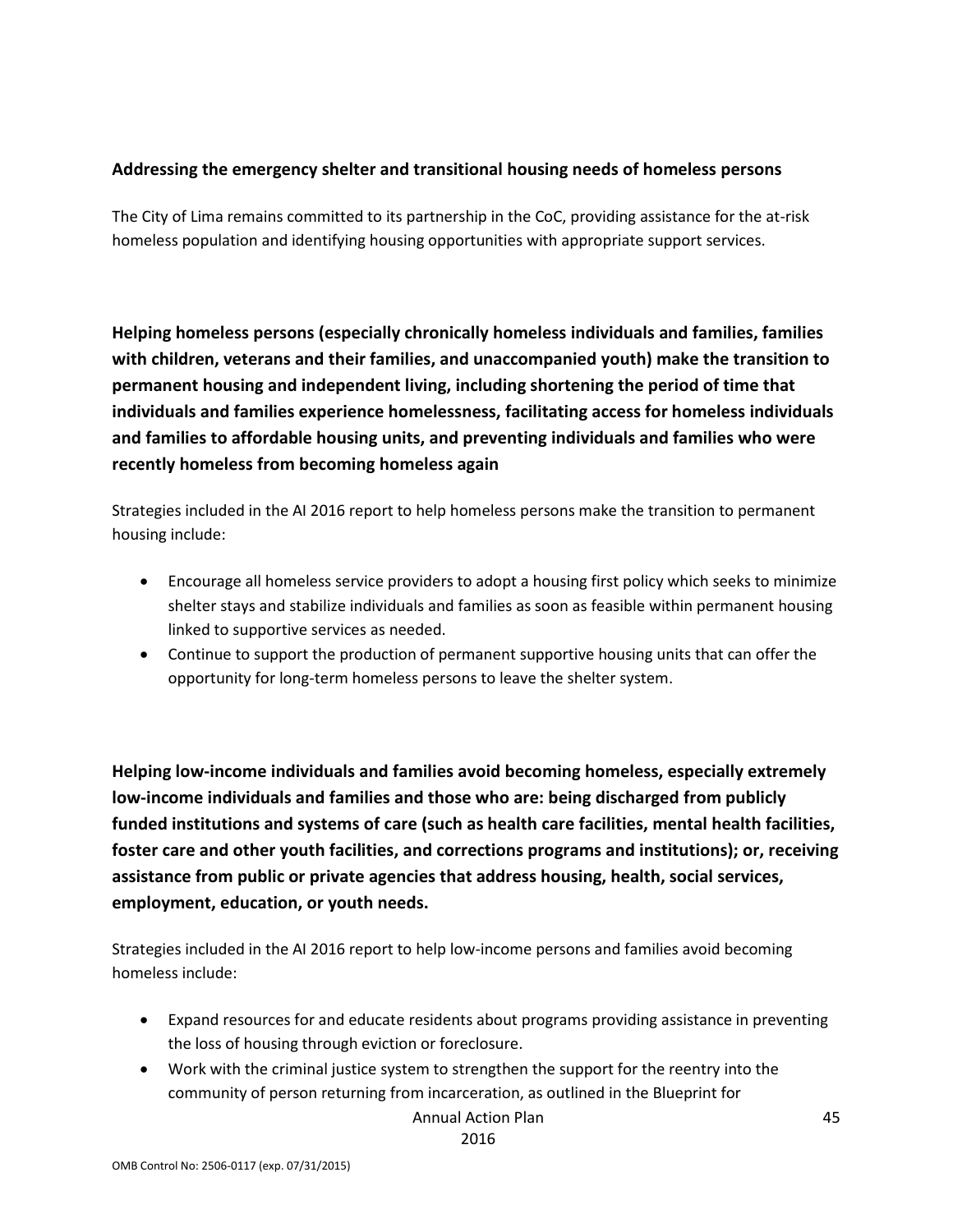Homelessness.

#### **Discussion**

The City of Lima is working with Allen County and most of area non-profit organizations to improve the quality of housing available to elderly, LMI and other special need groups. A voluntary Housing Quality Repoting form was collected from all area providers of low and moderate income housing to identify the prevalent problems in the area so that steps can be taken to mitigate or eliminate these problems.

| One year goals for the number of households to be provided housing through the use of HOPWA for: |
|--------------------------------------------------------------------------------------------------|
| Short-term rent, mortgage, and utility assistance to prevent homelessness of the                 |
| individual or family                                                                             |
| Tenant-based rental assistance                                                                   |
| Units provided in housing facilities (transitional or permanent) that are being                  |
| developed, leased, or operated                                                                   |
| Units provided in transitional short-term housing facilities developed, leased, or               |
| operated with HOPWA funds                                                                        |
| Total                                                                                            |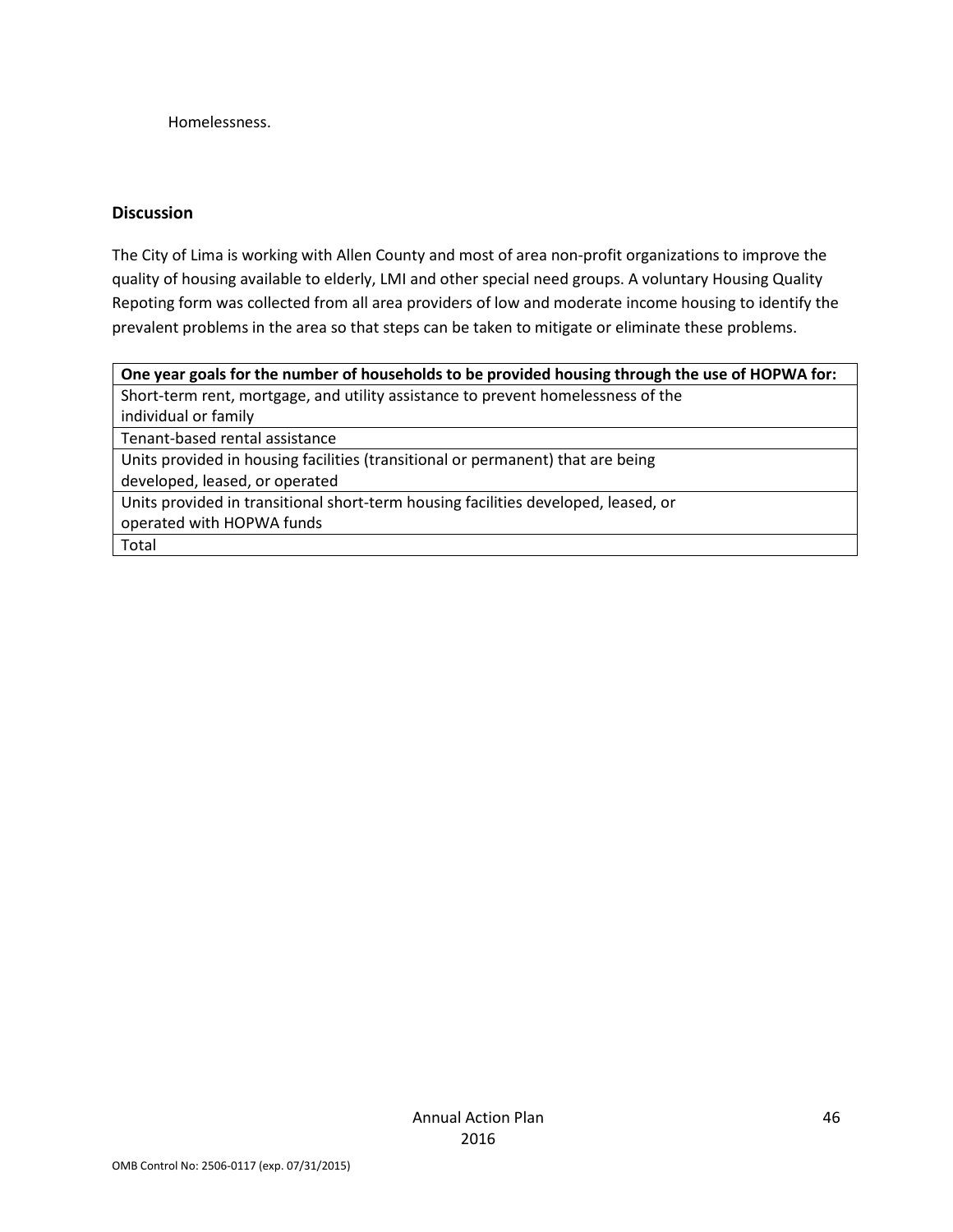# **AP-75 Barriers to affordable housing – 91.220(j)**

## **Introduction**

As noted in the Strategic Plan (SP-55), there are three specific conditions that create barriers to affordable housing in Lima:

- Age of Housing Stock, which presents challenges to lower-income households in maintaining, renovating or rehabilitating older homes. The cost to renovate, replace aging systems and otherwise maintain an older house can be costly.
- Financial Capacity of Lima residents, especially the more than 5,039 LMI households who pay more than 30% or 50% of monthly income for housing.
- Public Policies Regarding Investment of Federal Housing and Community Development Funds. Reduced funding, increased reporting requires and increased restrictions on the use of federal funds has resulted in reduced financial resources to housing related programs and initiatives.

# **Actions it planned to remove or ameliorate the negative effects of public policies that serve as barriers to affordable housing such as land use controls, tax policies affecting land, zoning ordinances, building codes, fees and charges, growth limitations, and policies affecting the return on residential investment**

In order to address the need to remove barriers to affordable housing, the City of Lima's property maintenance, zoning and housing/building code should be reviewed. The City's current pyramid style zoning district use provisions can lead to incompatible land uses locating adjacent to one another, which can lead to disinvestment. In addition, the 2016 Analysis of Impediments recommends the following land use policy actions:

- Develop neighborhood plans to ensure a supportive environment for continued residential development while allowing for appropriate housing infill and renovation.
- Develop appropriate housing for senior citizens in proximity to shopping, medical facilities, social services, and public transportation to support their ability to remain independent.
- Develop alternative housing types including apartments, townhouses, condominiums, and converted commercial, industrial and institutional buildings to support live-work spaces and a wide variety of housing choice.
- Support housing rehabilitation programming as a most effective means of making affordable housing available to the greatest number of residents.
- Promote community and housing development through strategic, proactive land assembly.

## **Discussion**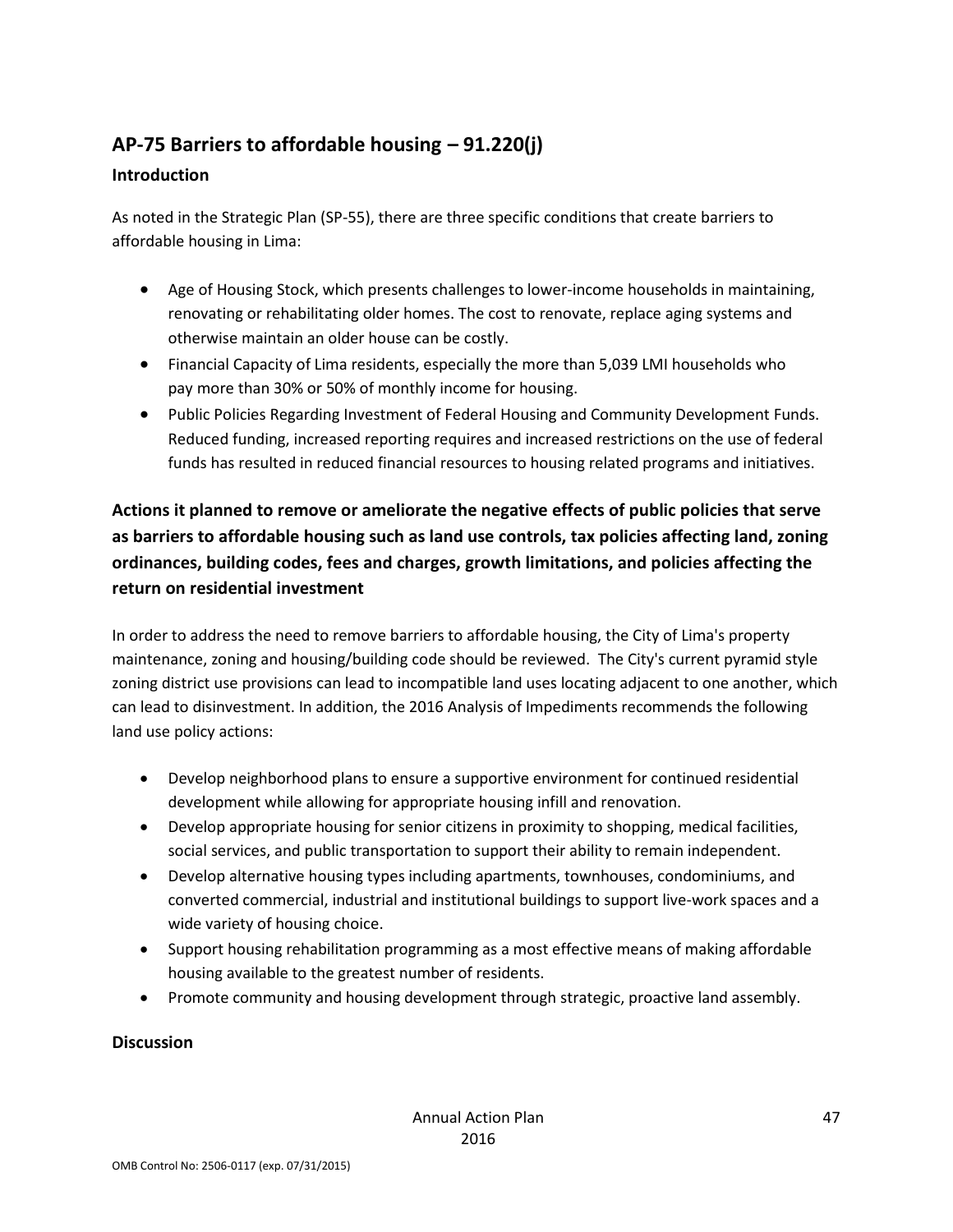## **AP-85 Other Actions – 91.220(k)**

#### **Introduction**

Through this section, the City of Lima addresses a number of items to strengthen the community and the implementation of projects and activities of this Annual Action Plan as described below.

#### **Actions planned to address obstacles to meeting underserved needs**

The biggest obstacle facing the City in trying to meet underserved needs is financial, resulting from the continuing decrease in HUD funding for CDBG and HOME programs over the years. In the last ten years, Lima's CDBG entitlement grant has decreased from \$1.4M in FY 2005 to \$0.95M in FY 2016, a decrease of 32%. Likewise, the City's HOME grant has decreased from \$430,000 in FY 2005 to \$257,589 in FY 2016, a decrease of 40%. To overcome this obstacle, Lima seeks out opportunities to leverage funding whenever possible, through other grant programs, foundations or local funds.

#### **Actions planned to foster and maintain affordable housing**

As described in great detail in sections of this Annual Action Plan, the City of Lima has allocated a large portion of its CDBG and HOME dollars to projects designed to expand and preserve affordable housing for low and moderate income households. Under its combined CDBG and HOME FY 2016-17 allocations, the City has budgeted over \$1.1M for affordable housing projects. These projects include direct financial assistance to LMI first time home buyers, emergency housing rehabilitation programs, housing counseling and financial counseling. These affordable housing projects represent approximately 52.26% of the total amount of HUD funding allocated by the City for 2016-17.

#### **Actions planned to reduce lead-based paint hazards**

It is the City's intent to continue its lead-safe practices in all homeownership and housing rehabilitation projects and improve implementation through strategies outlined in the 5-Year Strategic Plan. The City will be doing these in-house and in partnership with relevant area and state entities concerned with lead paint safety. To improve in-house capability, the city has received technical assistance to improve the following:

- Program Management
- Data Collection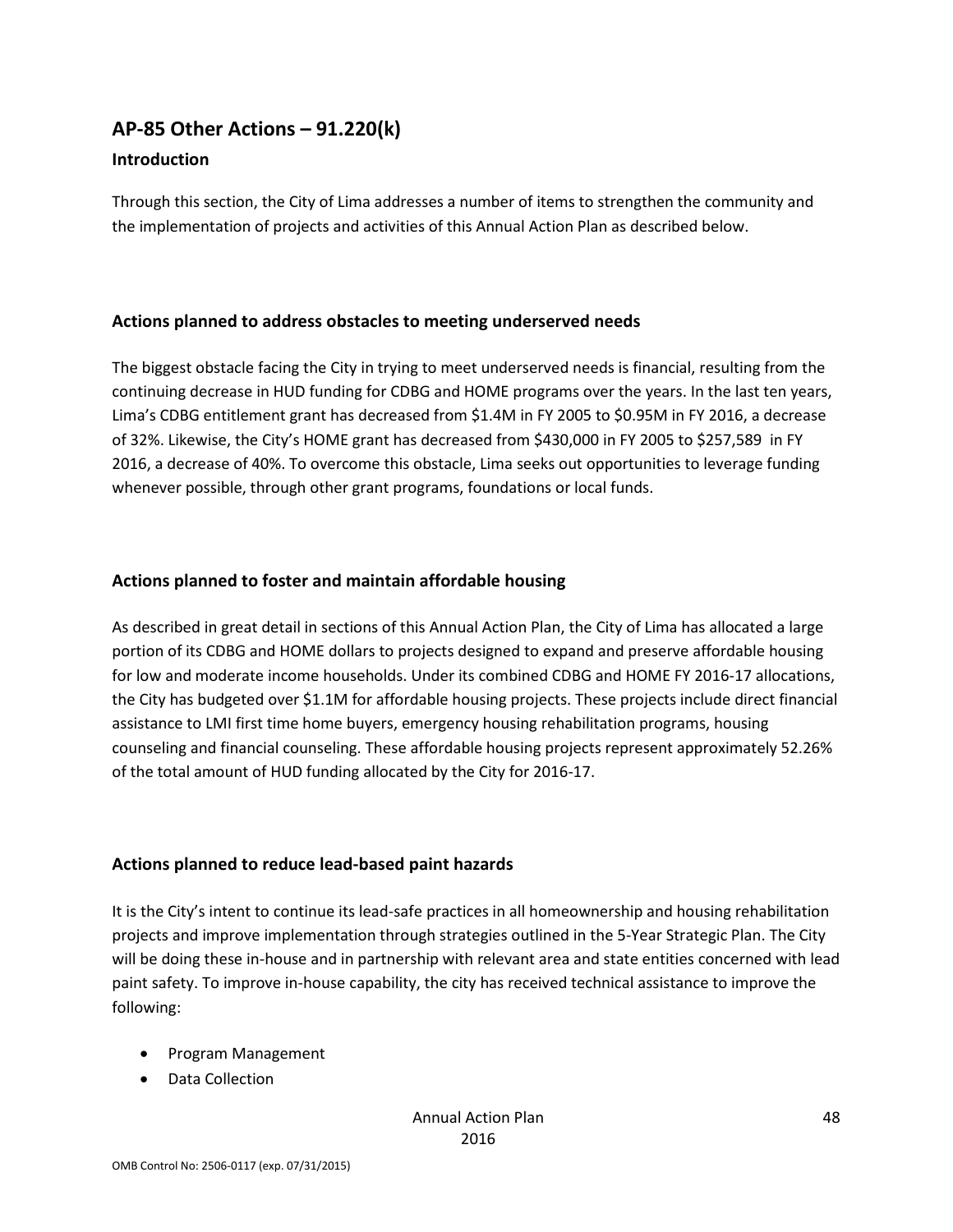- Program Evaluation
- Community Education, Outreach, and Training
- Lead Hazard Activities
- Testing
- Interventions
- Relocations

Recommended changes in documentation and procedure in accordance with HUD regulations have been implemented

## **Actions planned to reduce the number of poverty-level families**

The City acknowledges the need to address poverty throughout the community, and will seek to reduce the number of families that are below the poverty line.

The City recognizes the need for workforce training and skills improvement; in fact, joblessness and the lack of adequate training/retraining were identified at the Consolidated Plan's public focus groups as major threats to Lima's future development. The City of Lima is committed to taking an active role in coordinating and supporting delivery systems and initiatives that provide:

- Skills upgrading for the unemployed and under-employed with the aim of improving their chances of getting better and meaningful, full-time employment. Partners include the Rhodes State College and Bradfield Center.
- Effective interfacing of school curricula and local employer processes with the view towards addressing the workforce requirement of existing employers and emerging industries in the area. Partners include the Rhodes State College, Lima City Schools, Apollo Career Center and the West Central Ohio Manufacturing Consortium.
- Meaningful employment opportunities for extremely low to moderate income individuals (through the activities of the local Jobs & Family Services – Workforce Investment Act).
- Expanded and easier access to business opportunities and loans to small entrepreneurs, especially LMIs, minorities and women. Partners include The Walter Potts Entrepreneurial Center and Rhodes's Small Business Development Center.
- Complementary incentives to expand existing desirable businesses and attract new ones with high-paying jobs. Instruments include incentives through the CRA, EZ and the New Lima Jobs Program.
- Incentives for higher local labor content in construction and operations through the CRA Program and the New Lima Jobs Program.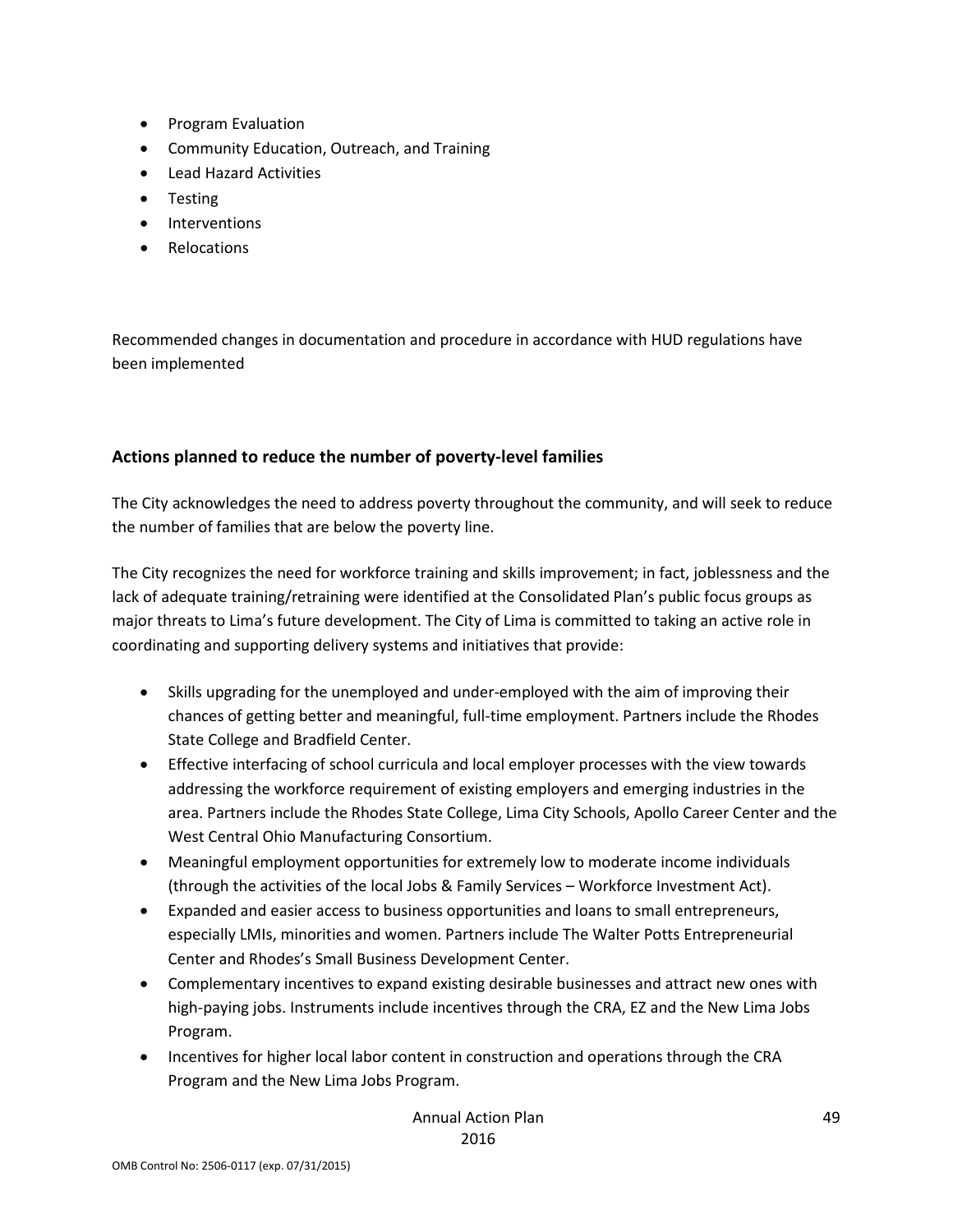- Increased motivation among the youth and adults alike to pursue higher education and be absorbed in higher-paying employment. Partners include the Rhodes State College, OSU-Lima, and the Chamber of Commerce (College Access).
- More focused implementation of Family Self-Sufficiency projects for public housing residents and Sec. 8 beneficiaries for them to move faster into homeownership through the Allen Metropolitan Housing Authority and LACCA.
- Creative housing loan packages, including home improvement loans, with traditional private lenders and public and non-profit housing providers. Partners include the Federal Home Loan Bank of Cincinnati.
- Creative funding mechanisms for supportive housing, especially for persons with special needs such as the elderly, mentally- and physically-challenged, victims of domestic violence, and those with AIDS. This will be carried out through the Housing Consortium, the local CHDO, and the application of state tax credits for affordable housing.

The City will help coordinate these strategies with organizations providing affordable housing programs and other services through regular interactions with other public agencies and non-profit organizations. The objective of these relationships is to facilitate the coordination of policies and programs, leading to the reduction in the number of Lima families in poverty.

## **Actions planned to develop institutional structure**

The City's Department of Community Development will continue to provide technical assistance to nonprofit and neighborhood organizations in their efforts to attain CHDO and/or CDC status. The City will also continue to work with neighborhood-focused organizations (e.g., Lima/Allen County Neighborhoods in Partnership, and the Housing Consortium) in order to improve communication and coordination of efforts in affordable housing, community, and economic development opportunities.

## **Actions planned to enhance coordination between public and private housing and social service agencies**

The City of Lima uses an RFP process to solicit funding proposals under the City's CDBG and HOME programs. This strategy provides the opportunity to enhance the coordination between public and provide housing and social service agencies. In addition, the consultation process that was part of the development of this Consolidated Plan provided an additional method for increasing discussion and communication between the City and local agencies. These are dynamic and ongoing processes, and as implementation of the Strategic Plan continues in this and future years, the City should see continuing cooperation and coordination on housing and community development programs.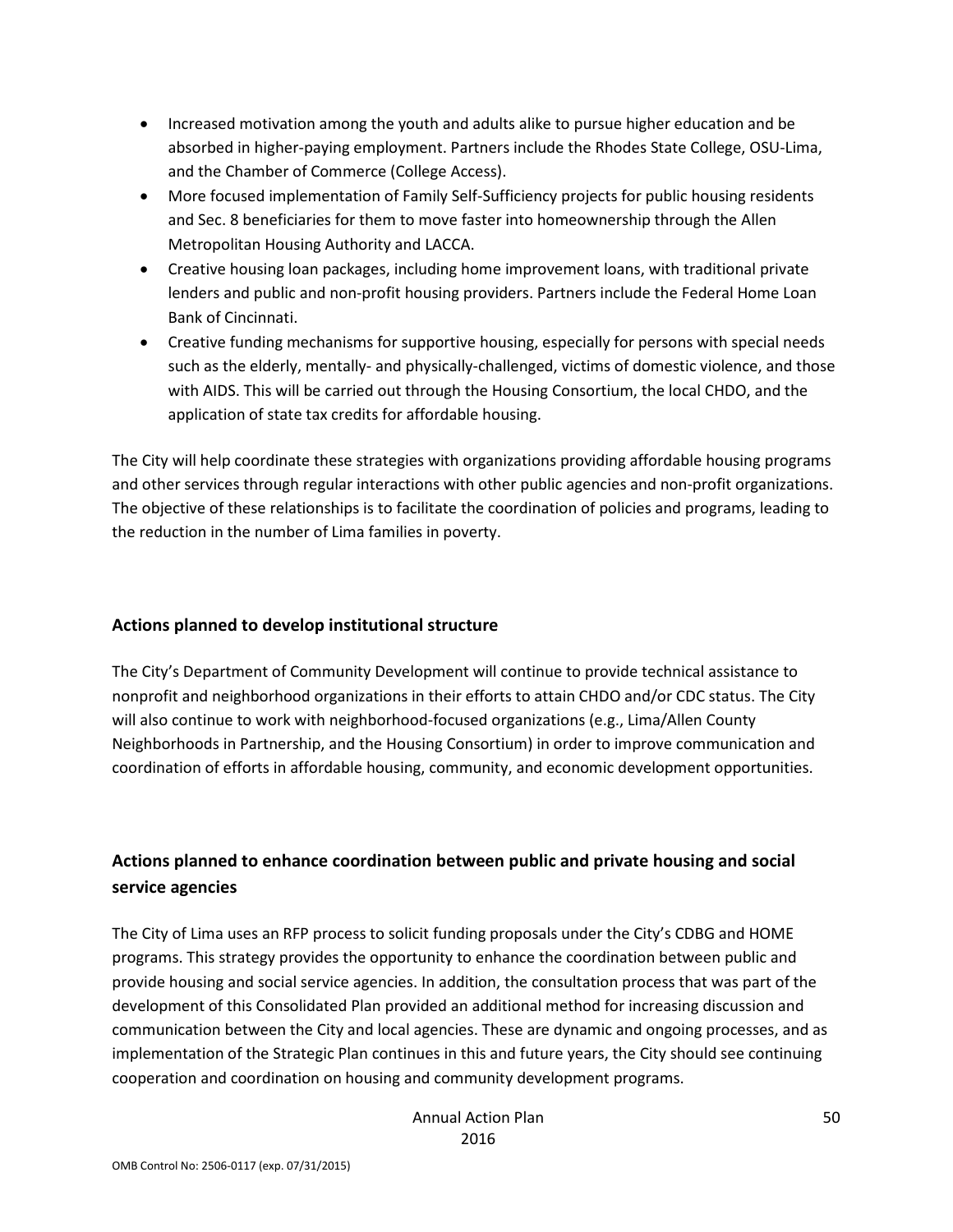Furthermore, the City regularly participates with the County and other local agencies on a number of regional issues, and has regular ongoing discussions with the Allen Metropolitan Housing Authority and the Allen County Regional Planning Commission.

#### **Discussion**

All of the foregoing issues and activities serve to strengthen the City's efforts to carry out the goals and policies established in the Consolidated Plan, Five-Year Strategic Plan and Annual Action Plan.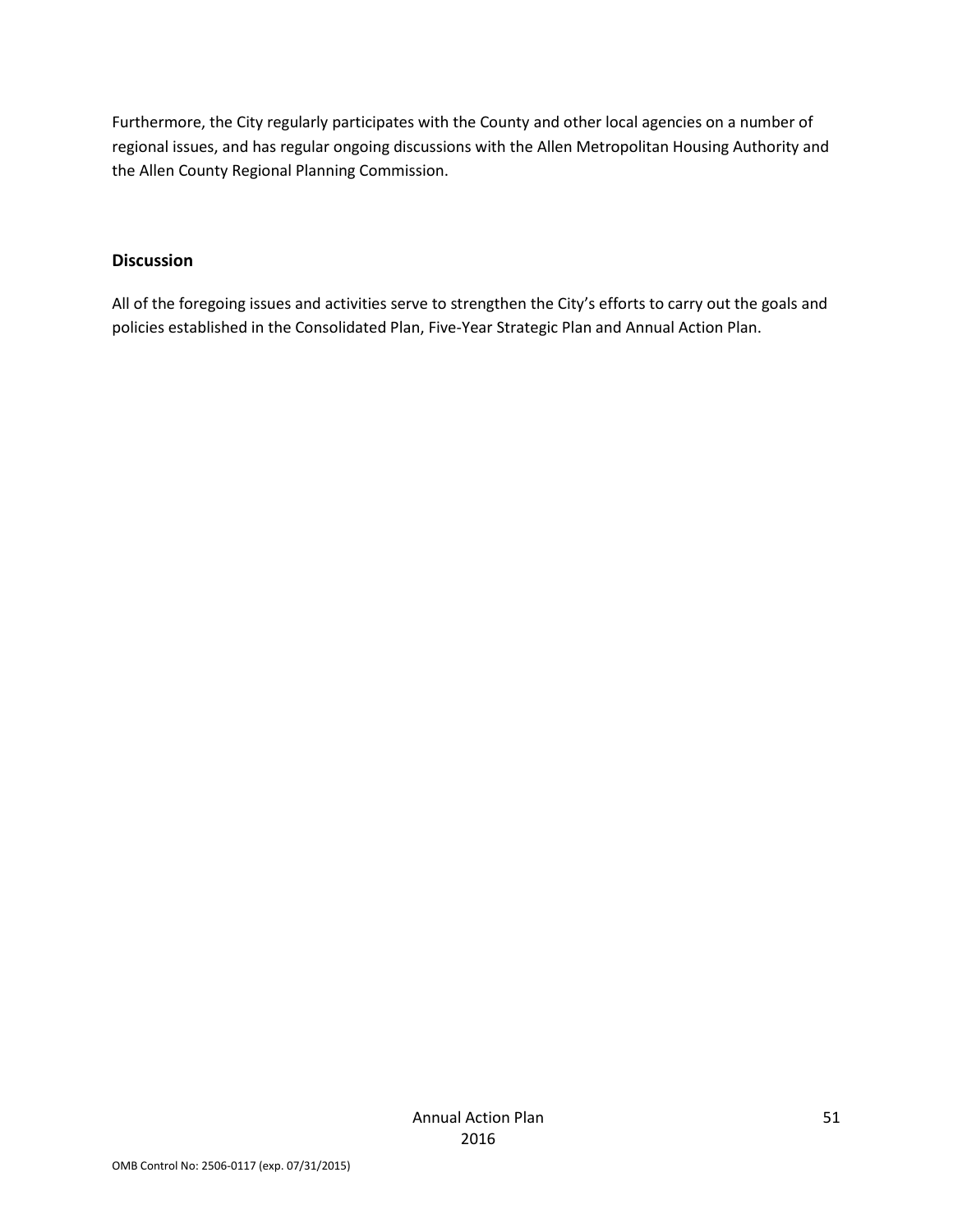# **Program Specific Requirements**

**AP-90 Program Specific Requirements – 91.220(l)(1,2,4)**

#### **Introduction**

This section provides information regarding various program specific requirements for the CDBG and HOME programs under which the City of Lima has been allocated funding by the U.S. Department of HUD for various, housing and community development projects and activities to be undertaken in this Annual Action Plan.

## **Community Development Block Grant Program (CDBG) Reference 24 CFR 91.220(l)(1)**

Projects planned with all CDBG funds expected to be available during the year are identified in the Projects Table. The following identifies program income that is available for use that is included in projects to be carried out.

| 1. The total amount of program income that will have been received before the start of the next   |              |
|---------------------------------------------------------------------------------------------------|--------------|
| program year and that has not yet been reprogrammed                                               | $\mathbf{0}$ |
| 2. The amount of proceeds from section 108 loan guarantees that will be used during the year to   |              |
| address the priority needs and specific objectives identified in the grantee's strategic plan.    | $\mathbf{0}$ |
| 3. The amount of surplus funds from urban renewal settlements                                     | $\Omega$     |
| 4. The amount of any grant funds returned to the line of credit for which the planned use has not |              |
| been included in a prior statement or plan                                                        | 0            |
| 5. The amount of income from float-funded activities                                              | $\Omega$     |
| <b>Total Program Income:</b>                                                                      | 0            |
|                                                                                                   |              |
| <b>Other CDBG Requirements</b>                                                                    |              |
| 1. The amount of urgent need activities                                                           | 0            |
|                                                                                                   |              |
| 2. The estimated percentage of CDBG funds that will be used for activities that benefit           |              |
| persons of low and moderate income. Overall Benefit - A consecutive period of one,                |              |
| two or three years may be used to determine that a minimum overall benefit of 70%                 |              |
| of CDBG funds is used to benefit persons of low and moderate income. Specify the                  |              |
| years covered that include this Annual Action Plan.                                               | 78.52%       |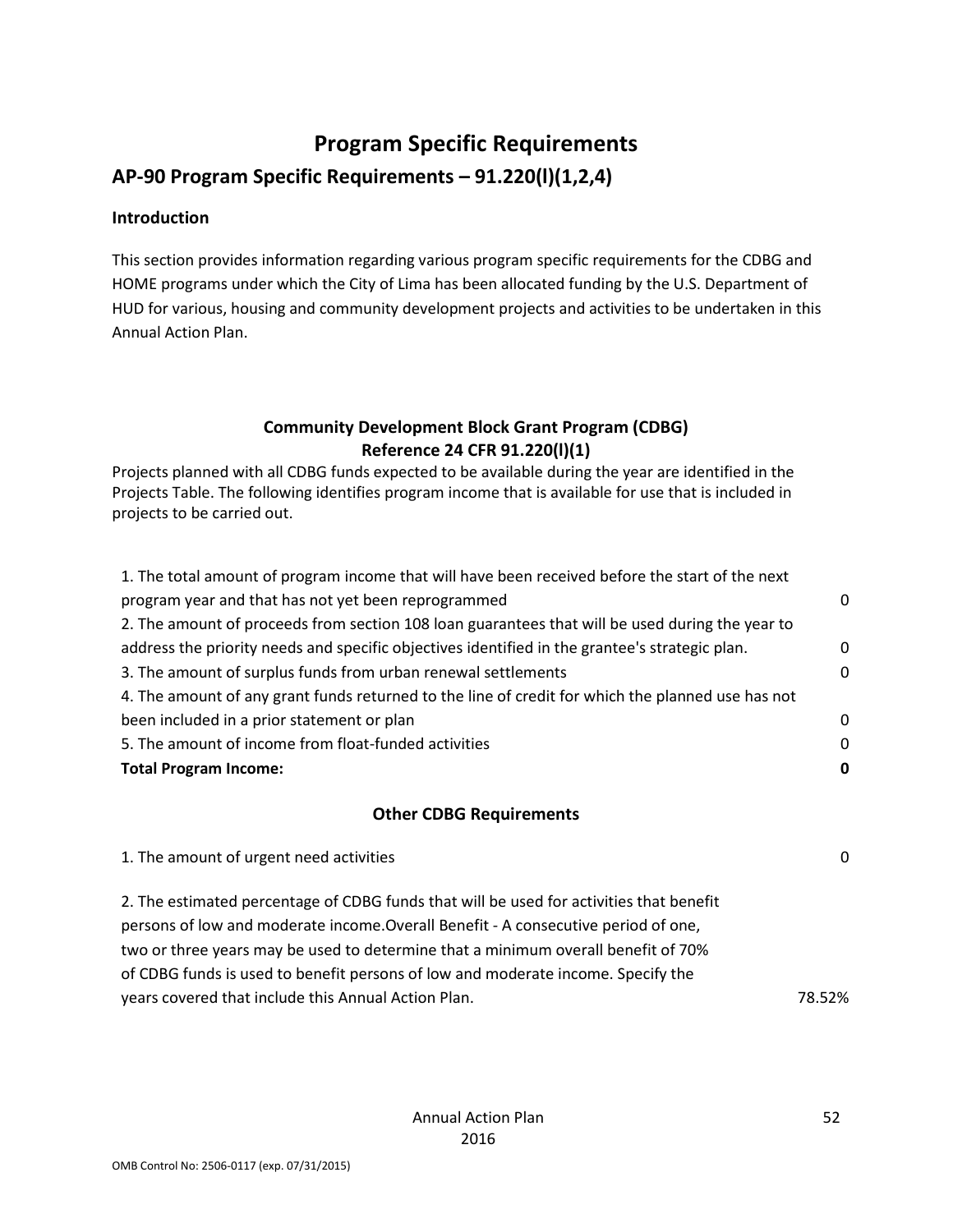## **HOME Investment Partnership Program (HOME) Reference 24 CFR 91.220(l)(2)**

1. A description of other forms of investment being used beyond those identified in Section 92.205 is as follows:

The City of Lima will not utilize any other forms of investment beyond those identified in Section 92.205.

2. A description of the guidelines that will be used for resale or recapture of HOME funds when used for homebuyer activities as required in 92.254, is as follows:

The amount of subsidy to recapture is limited to the direct homebuyer assistance that was provided. The City of Lima will recapture the prorated HOME subsidy from the net available proceeds.

3. A description of the guidelines for resale or recapture that ensures the affordability of units acquired with HOME funds? See 24 CFR 92.254(a)(4) are as follows:

The City has a procedure in place to ensure the affordability of HOME assisted housing (24 CFR, Sec. 92.254 of HOME Regs.). The First Home Lima (first time homebuyer) Program is subject to recapture restrictions including pay back. If the house is sold during the initial five-year period, repayment of the down payment assistance is required, reduced by the period of time in occupancy by the eligible owner. The financial instrument is a five year, forgivable note where 20 percent is forgiven for each year the eligible household remains in the unit.

4. Plans for using HOME funds to refinance existing debt secured by multifamily housing that is rehabilitated with HOME funds along with a description of the refinancing guidelines required that will be used under 24 CFR 92.206(b), are as follows:

The City of Lima does not plan to use HOME funds to refinance existing debt secured by multifamily housing that is rehabilitated with HOME funds.